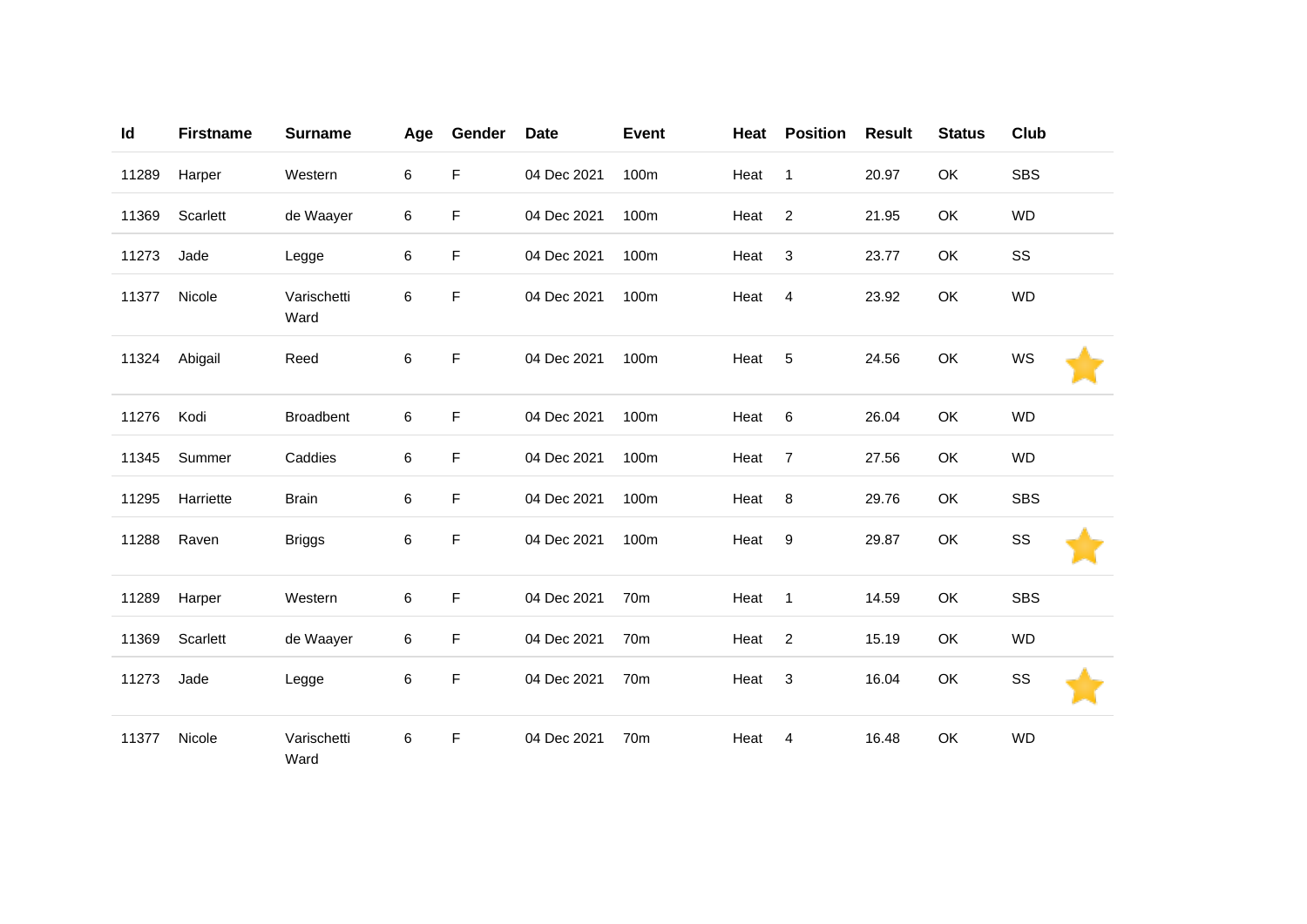| Id    | <b>Firstname</b> | <b>Surname</b>      | Age | Gender | <b>Date</b> | <b>Event</b>    | Heat | <b>Position</b> | <b>Result</b> | <b>Status</b> | <b>Club</b> |  |
|-------|------------------|---------------------|-----|--------|-------------|-----------------|------|-----------------|---------------|---------------|-------------|--|
| 11324 | Abigail          | Reed                | 6   | F      | 04 Dec 2021 | 70m             | Heat | $\sqrt{5}$      | 16.66         | OK            | WS          |  |
| 11276 | Kodi             | <b>Broadbent</b>    | 6   | F      | 04 Dec 2021 | 70 <sub>m</sub> | Heat | 6               | 18.03         | OK            | <b>WD</b>   |  |
| 11345 | Summer           | Caddies             | 6   | F      | 04 Dec 2021 | 70m             | Heat | $\overline{7}$  | 18.57         | OK            | <b>WD</b>   |  |
| 11288 | Raven            | <b>Briggs</b>       | 6   | F      | 04 Dec 2021 | 70 <sub>m</sub> | Heat | 8               | 19.28         | OK            | SS          |  |
| 11295 | Harriette        | <b>Brain</b>        | 6   | F      | 04 Dec 2021 | 70 <sub>m</sub> | Heat | 9               | 19.96         | OK            | <b>SBS</b>  |  |
| 11377 | Nicole           | Varischetti<br>Ward | 6   | F      | 04 Dec 2021 | Discus 350g     | Heat | $\mathbf{1}$    | 6.85          | OK            | <b>WD</b>   |  |
| 11369 | Scarlett         | de Waayer           | 6   | F      | 04 Dec 2021 | Discus 350g     | Heat | $\overline{2}$  | 5.11          | OK            | <b>WD</b>   |  |
| 11289 | Harper           | Western             | 6   | F      | 04 Dec 2021 | Discus 350g     | Heat | 3               | 4.48          | OK            | <b>SBS</b>  |  |
| 11345 | Summer           | Caddies             | 6   | F      | 04 Dec 2021 | Discus 350g     | Heat | 4               | 4.47          | OK            | <b>WD</b>   |  |
| 11324 | Abigail          | Reed                | 6   | F      | 04 Dec 2021 | Discus 350g     | Heat | 5               | 4.06          | OK            | WS          |  |
| 11273 | Jade             | Legge               | 6   | F      | 04 Dec 2021 | Discus 350g     | Heat | 6               | 3.56          | OK            | SS          |  |
| 11276 | Kodi             | <b>Broadbent</b>    | 6   | F      | 04 Dec 2021 | Discus 350g     | Heat | $\overline{7}$  | 3.44          | OK            | <b>WD</b>   |  |
| 11295 | Harriette        | <b>Brain</b>        | 6   | F      | 04 Dec 2021 | Discus 350g     | Heat | 8               | 2.28          | OK            | <b>SBS</b>  |  |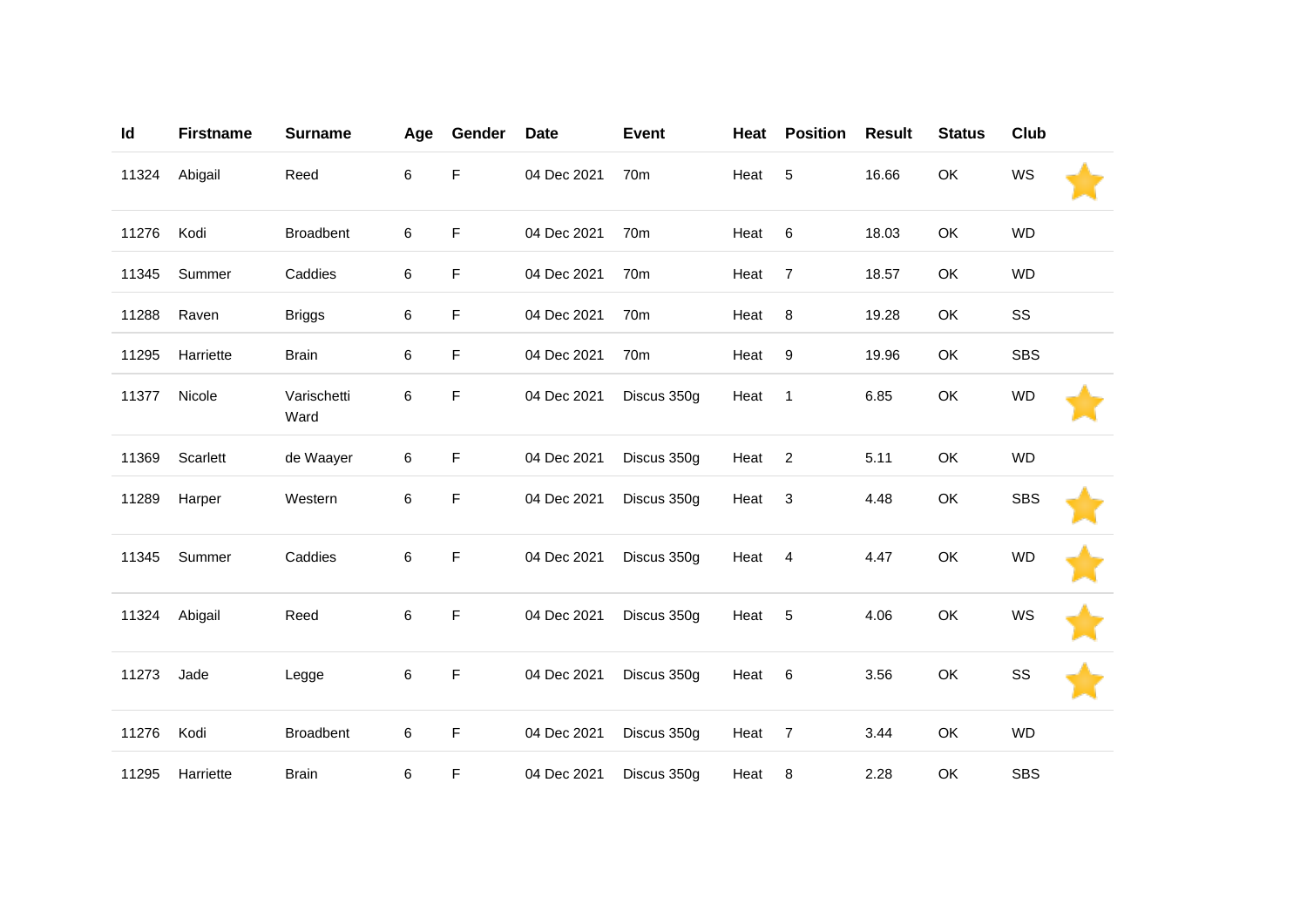| Id    | <b>Firstname</b> | <b>Surname</b>      | Age            | Gender | <b>Date</b> | <b>Event</b> | Heat | <b>Position</b> | <b>Result</b> | <b>Status</b> | <b>Club</b> |
|-------|------------------|---------------------|----------------|--------|-------------|--------------|------|-----------------|---------------|---------------|-------------|
| 11321 | Lexi             | Power               | 6              | F      | 04 Dec 2021 | Discus 350g  | Heat | 9               | 1.78          | OK            | WS          |
| 11289 | Harper           | Western             | 6              | F      | 04 Dec 2021 | Long Jump    | Heat | $\mathbf{1}$    | 2.30          | OK            | <b>SBS</b>  |
| 11369 | Scarlett         | de Waayer           | 6              | F      | 04 Dec 2021 | Long Jump    | Heat | $\overline{2}$  | 1.94          | OK            | <b>WD</b>   |
| 11377 | Nicole           | Varischetti<br>Ward | 6              | F      | 04 Dec 2021 | Long Jump    | Heat | 3               | 1.91          | OK            | <b>WD</b>   |
| 11273 | Jade             | Legge               | 6              | F      | 04 Dec 2021 | Long Jump    | Heat | $\overline{4}$  | 1.64          | OK            | SS          |
| 11276 | Kodi             | <b>Broadbent</b>    | 6              | F      | 04 Dec 2021 | Long Jump    | Heat | 5               | 1.61          | OK            | <b>WD</b>   |
| 11295 | Harriette        | <b>Brain</b>        | 6              | F      | 04 Dec 2021 | Long Jump    | Heat | 6               | 1.56          | OK            | <b>SBS</b>  |
| 11345 | Summer           | Caddies             | 6              | F      | 04 Dec 2021 | Long Jump    | Heat | $\overline{7}$  | 1.47          | OK            | <b>WD</b>   |
| 11321 | Lexi             | Power               | 6              | F      | 04 Dec 2021 | Long Jump    | Heat | 8               | 1.46          | OK            | WS          |
| 11324 | Abigail          | Reed                | 6              | F      | 04 Dec 2021 | Long Jump    | Heat | 9               | 1.41          | OK            | WS          |
| 11310 | Kaliyah          | Pirihi              | $\overline{7}$ | F      | 04 Dec 2021 | 100m         | Heat | $\mathbf{1}$    | 18.22         | OK            | <b>WD</b>   |
| 11380 | Harper           | Hansen              | $\overline{7}$ | F      | 04 Dec 2021 | 100m         | Heat | $\overline{2}$  | 19.59         | OK            | <b>WD</b>   |
| 11331 | Diana            | Rajabi<br>Movahed   | $\overline{7}$ | F      | 04 Dec 2021 | 100m         | Heat | 3               | 21.40         | OK            | <b>SBS</b>  |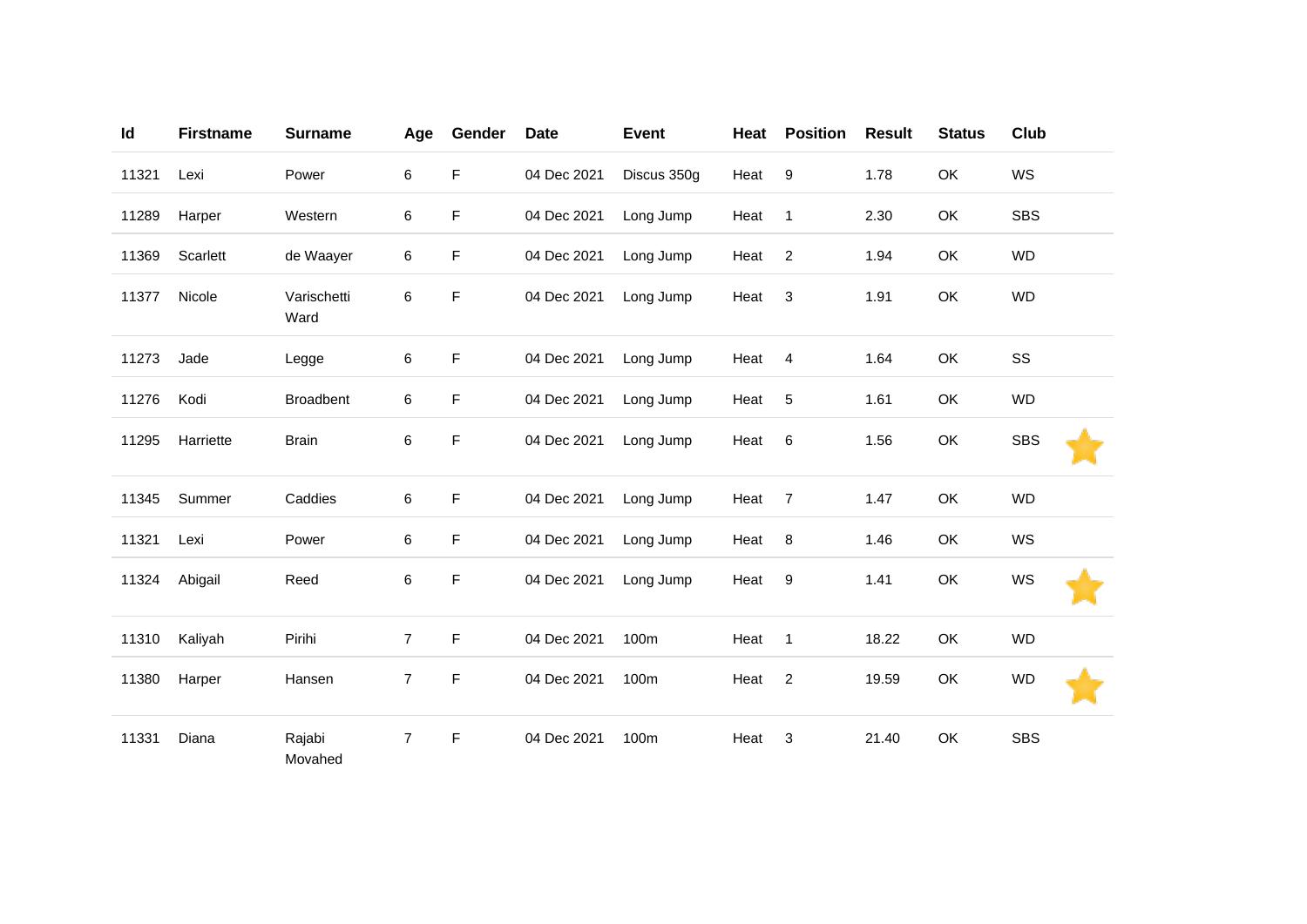| Id    | <b>Firstname</b> | <b>Surname</b>    | Age            | Gender      | <b>Date</b> | <b>Event</b>    | Heat | <b>Position</b> | <b>Result</b> | <b>Status</b> | Club       |  |
|-------|------------------|-------------------|----------------|-------------|-------------|-----------------|------|-----------------|---------------|---------------|------------|--|
| 8217  | Malia-Litia      | Lomano            | $\overline{7}$ | $\mathsf F$ | 04 Dec 2021 | 100m            | Heat | $\overline{4}$  | 21.57         | OK            | <b>WD</b>  |  |
| 12471 | Penelope         | Magowan           | $\overline{7}$ | F           | 04 Dec 2021 | 100m            | Heat | 5               | 21.58         | OK            | <b>WD</b>  |  |
| 11301 | Savanna          | Green             | $\overline{7}$ | $\mathsf F$ | 04 Dec 2021 | 100m            | Heat | 6               | 22.57         | OK            | <b>SBS</b> |  |
| 12470 | Lucca            | Elloy             | $\overline{7}$ | $\mathsf F$ | 04 Dec 2021 | 100m            | Heat | $\overline{7}$  | 23.12         | OK            | <b>WD</b>  |  |
| 11310 | Kaliyah          | Pirihi            | $\overline{7}$ | F           | 04 Dec 2021 | 300m            | Heat | $\mathbf{1}$    | 1:03.65       | OK            | <b>WD</b>  |  |
| 11380 | Harper           | Hansen            | $\overline{7}$ | $\mathsf F$ | 04 Dec 2021 | 300m            | Heat | $\overline{2}$  | 1:06.06       | OK            | <b>WD</b>  |  |
| 11331 | Diana            | Rajabi<br>Movahed | $\overline{7}$ | F           | 04 Dec 2021 | 300m            | Heat | 3               | 1:15.35       | OK            | <b>SBS</b> |  |
| 12471 | Penelope         | Magowan           | $\overline{7}$ | F           | 04 Dec 2021 | 300m            | Heat | $\overline{4}$  | 1:16.99       | OK            | <b>WD</b>  |  |
| 8217  | Malia-Litia      | Lomano            | $\overline{7}$ | F           | 04 Dec 2021 | 300m            | Heat | 5               | 1:20.76       | OK            | <b>WD</b>  |  |
| 12470 | Lucca            | Elloy             | 7              | F           | 04 Dec 2021 | 300m            | Heat | $\,6$           | 1:23.49       | OK            | <b>WD</b>  |  |
| 11310 | Kaliyah          | Pirihi            | $\overline{7}$ | F           | 04 Dec 2021 | 70 <sub>m</sub> | Heat | $\overline{1}$  | 13.29         | OK            | <b>WD</b>  |  |
| 11380 | Harper           | Hansen            | 7              | F           | 04 Dec 2021 | 70m             | Heat | $\overline{c}$  | 13.64         | OK            | <b>WD</b>  |  |
| 12471 | Penelope         | Magowan           | $\overline{7}$ | F           | 04 Dec 2021 | 70m             | Heat | 3               | 15.50         | OK            | <b>WD</b>  |  |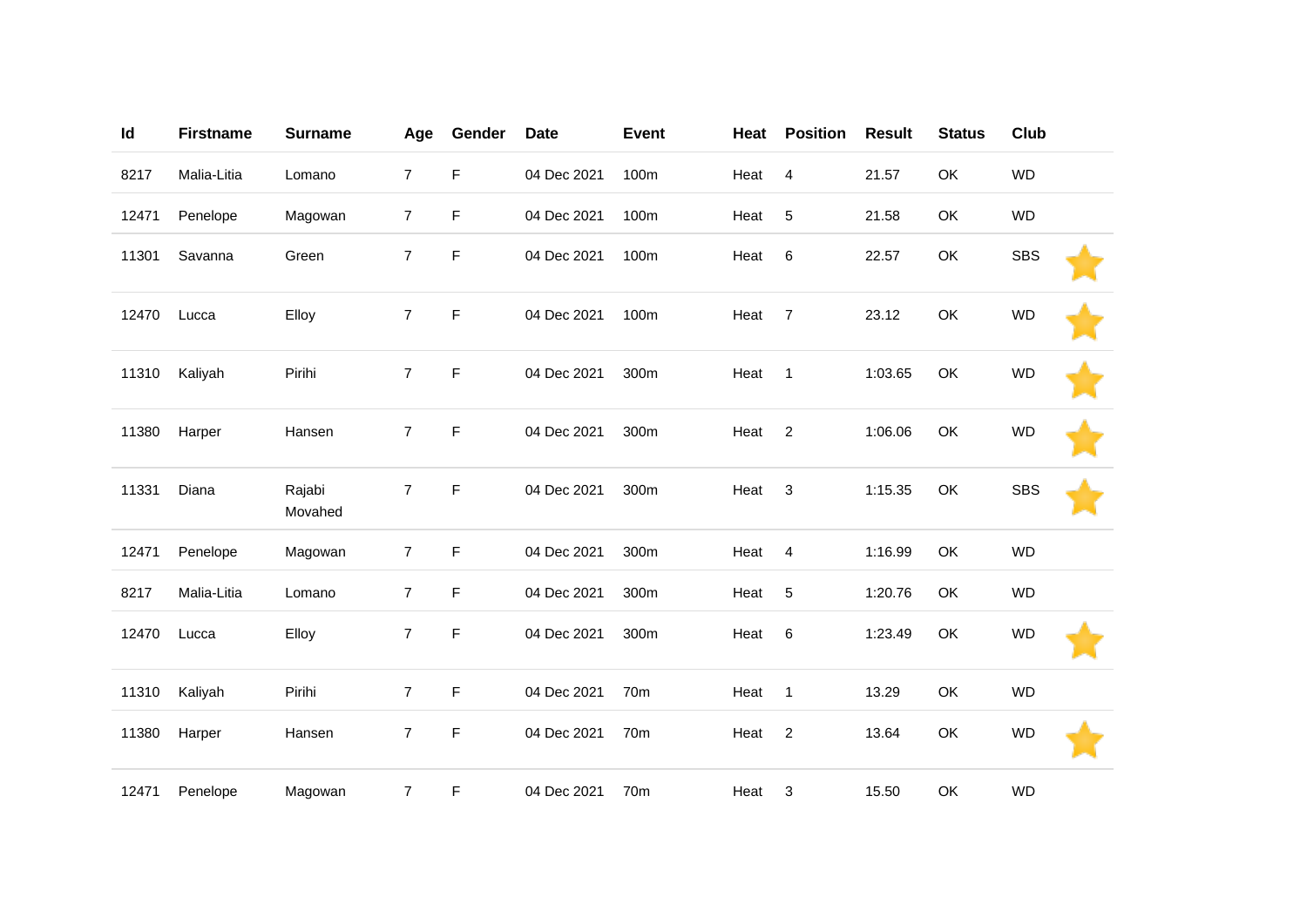| Id    | <b>Firstname</b> | <b>Surname</b>    | Age            | Gender      | <b>Date</b> | <b>Event</b>    | Heat | <b>Position</b>          | <b>Result</b> | <b>Status</b> | <b>Club</b> |  |
|-------|------------------|-------------------|----------------|-------------|-------------|-----------------|------|--------------------------|---------------|---------------|-------------|--|
| 8217  | Malia-Litia      | Lomano            | $\overline{7}$ | F           | 04 Dec 2021 | 70 <sub>m</sub> | Heat | 4                        | 15.90         | OK            | <b>WD</b>   |  |
| 12470 | Lucca            | Elloy             | $\overline{7}$ | F           | 04 Dec 2021 | 70 <sub>m</sub> | Heat | $\sqrt{5}$               | 16.46         | OK            | <b>WD</b>   |  |
| 11310 | Kaliyah          | Pirihi            | $\overline{7}$ | F           | 04 Dec 2021 | Discus 350g     | Heat | $\mathbf{1}$             | 7.83          | OK            | <b>WD</b>   |  |
| 11380 | Harper           | Hansen            | 7              | F           | 04 Dec 2021 | Discus 350g     | Heat | $\overline{c}$           | 7.00          | OK            | <b>WD</b>   |  |
| 11331 | Diana            | Rajabi<br>Movahed | $\overline{7}$ | F           | 04 Dec 2021 | Discus 350g     | Heat | 3                        | 5.38          | OK            | <b>SBS</b>  |  |
| 5679  | Jordyn           | Phillips          | $\overline{7}$ | $\mathsf F$ | 04 Dec 2021 | Discus 350g     | Heat | $\overline{4}$           | 5.18          | OK            | <b>SBS</b>  |  |
| 12470 | Lucca            | Elloy             | $\overline{7}$ | F.          | 04 Dec 2021 | Discus 350g     | Heat | 5                        | 4.17          | OK            | <b>WD</b>   |  |
| 11301 | Savanna          | Green             | $\overline{7}$ | F           | 04 Dec 2021 | Discus 350g     | Heat | $\overline{\phantom{a}}$ | <b>NA</b>     | No<br>Throw   | <b>SBS</b>  |  |
| 11310 | Kaliyah          | Pirihi            | $\overline{7}$ | F.          | 04 Dec 2021 | Long Jump       | Heat | $\mathbf{1}$             | 3.05          | OK            | <b>WD</b>   |  |
| 11380 | Harper           | Hansen            | $\overline{7}$ | F           | 04 Dec 2021 | Long Jump       | Heat | $\overline{c}$           | 2.61          | OK            | <b>WD</b>   |  |
| 12471 | Penelope         | Magowan           | 7              | F           | 04 Dec 2021 | Long Jump       | Heat | 3                        | 2.36          | OK            | <b>WD</b>   |  |
| 8217  | Malia-Litia      | Lomano            | $\overline{7}$ | F           | 04 Dec 2021 | Long Jump       | Heat | $\overline{4}$           | 2.20          | OK            | <b>WD</b>   |  |
| 11301 | Savanna          | Green             | $\overline{7}$ | F           | 04 Dec 2021 | Long Jump       | Heat | 5                        | 2.08          | OK            | <b>SBS</b>  |  |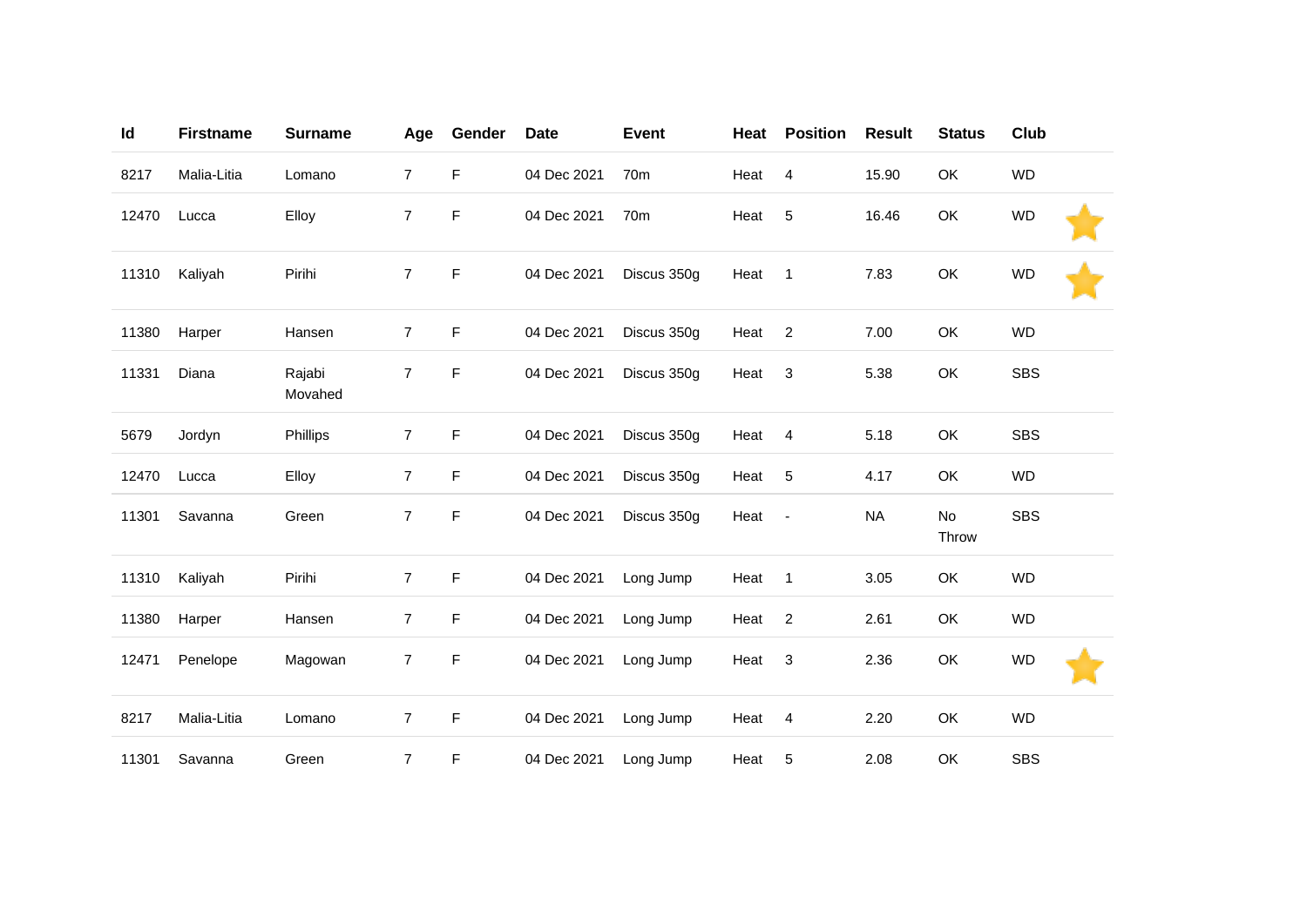| Id    | <b>Firstname</b> | <b>Surname</b>    | Age            | Gender | <b>Date</b> | <b>Event</b> | Heat | <b>Position</b> | <b>Result</b> | <b>Status</b> | Club       |
|-------|------------------|-------------------|----------------|--------|-------------|--------------|------|-----------------|---------------|---------------|------------|
| 12470 | Lucca            | Elloy             | $\overline{7}$ | F      | 04 Dec 2021 | Long Jump    | Heat | 6               | 1.94          | OK            | <b>WD</b>  |
| 11331 | Diana            | Rajabi<br>Movahed | $\overline{7}$ | F      | 04 Dec 2021 | Long Jump    | Heat | $\overline{7}$  | 1.85          | OK            | <b>SBS</b> |
| 8234  | Ariana           | Perry             | 8              | F      | 04 Dec 2021 | 100m         | Heat | $\mathbf{1}$    | 18.34         | OK            | <b>WD</b>  |
| 5708  | Eira             | Williams          | 8              | F      | 04 Dec 2021 | 100m         | Heat | $\overline{c}$  | 18.86         | OK            | <b>SBS</b> |
| 5650  | Isla             | Oswald            | 8              | F      | 04 Dec 2021 | 100m         | Heat | 3               | 19.08         | OK            | SS         |
| 12453 | Dahlia           | <b>Brooker</b>    | 8              | F      | 04 Dec 2021 | 100m         | Heat | 4               | 19.67         | OK            | SS         |
| 11319 | Savanna          | Gregg             | 8              | F      | 04 Dec 2021 | 100m         | Heat | 5               | 19.97         | OK            | <b>WD</b>  |
| 12478 | Zali             | Betson            | 8              | F      | 04 Dec 2021 | 100m         | Heat | $\,6$           | 20.08         | OK            | SS         |
| 11352 | Alyssa           | Dowell            | 8              | F      | 04 Dec 2021 | 100m         | Heat | $\overline{7}$  | 20.23         | OK            | <b>SBS</b> |
| 11368 | Mia              | Williams          | 8              | F      | 04 Dec 2021 | 100m         | Heat | 8               | 20.25         | OK            | <b>WD</b>  |
| 11307 | Jenade           | Delaney           | 8              | F      | 04 Dec 2021 | 100m         | Heat | $9\,$           | 20.29         | OK            | <b>SBS</b> |
| 5724  | Claudia          | Van Sprengel      | 8              | F      | 04 Dec 2021 | 100m         | Heat | 10              | 20.72         | OK            | <b>SBS</b> |
| 7974  | Jane             | Etchells          | 8              | F      | 04 Dec 2021 | 100m         | Heat | 11              | 21.85         | OK            | <b>SBS</b> |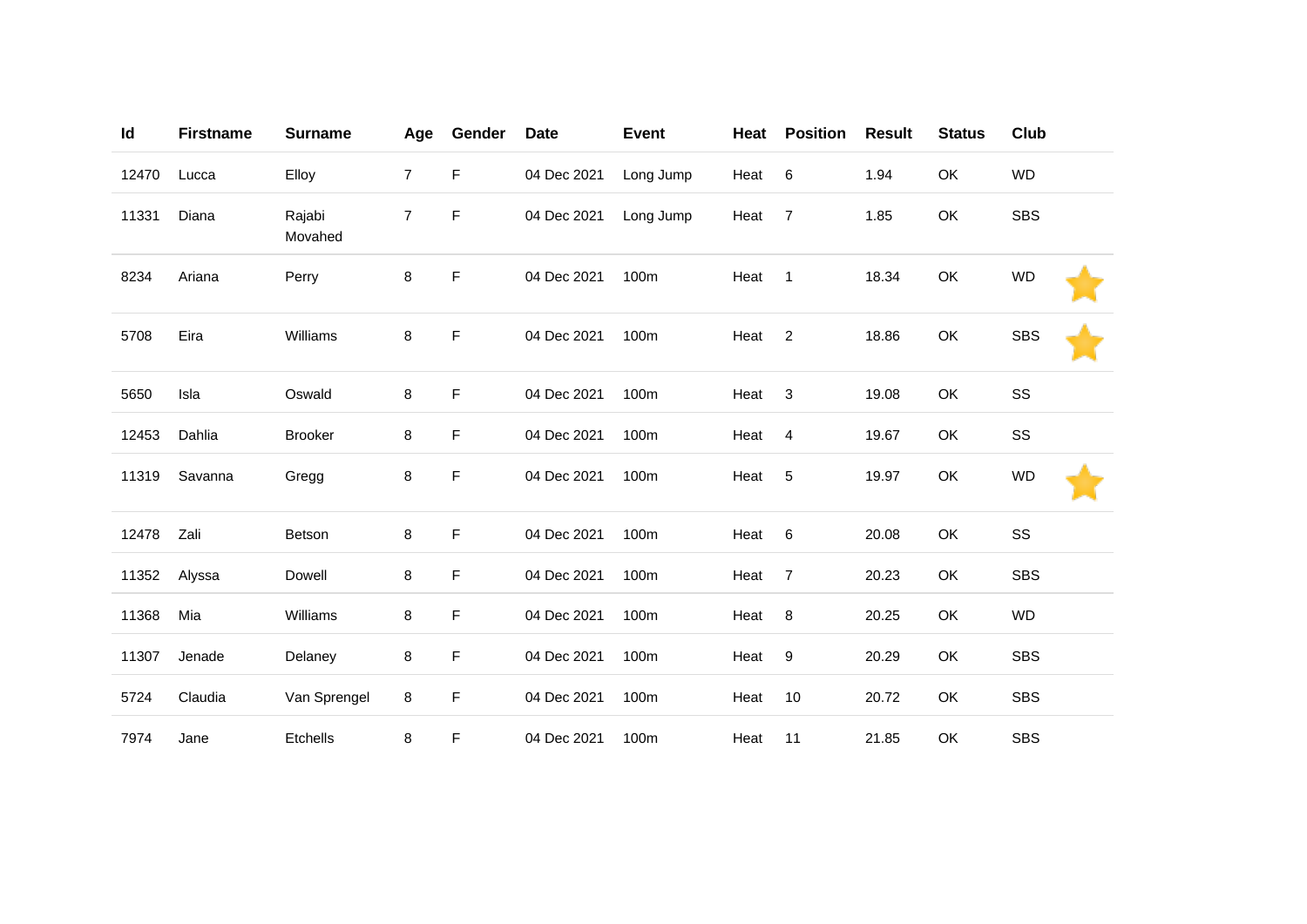| Id    | <b>Firstname</b> | <b>Surname</b> | Age | Gender | <b>Date</b> | <b>Event</b> | Heat | <b>Position</b> | <b>Result</b> | <b>Status</b> | Club       |  |
|-------|------------------|----------------|-----|--------|-------------|--------------|------|-----------------|---------------|---------------|------------|--|
| 11305 | Sophia           | Evans          | 8   | F      | 04 Dec 2021 | 100m         | Heat | 12              | 21.97         | OK            | <b>SBS</b> |  |
| 5833  | Imogen           | Revill         | 8   | F      | 04 Dec 2021 | 100m         | Heat | 13              | 24.33         | OK            | WS         |  |
| 5676  | Josephine        | <b>Brain</b>   | 8   | F      | 04 Dec 2021 | 100m         | Heat | 14              | 24.51         | OK            | <b>SBS</b> |  |
| 7972  | Olivia           | Collins        | 8   | F      | 04 Dec 2021 | 100m         | Heat | 15              | 24.53         | OK            | <b>WD</b>  |  |
| 8221  | Roeesha          | Ugle-Gower     | 8   | F      | 04 Dec 2021 | 100m         | Heat | 16              | 26.10         | OK            | SS         |  |
| 11352 | Alyssa           | Dowell         | 8   | F      | 04 Dec 2021 | 500m         | Heat | $\mathbf{1}$    | 1:57.39       | OK            | <b>SBS</b> |  |
| 8234  | Ariana           | Perry          | 8   | F      | 04 Dec 2021 | 500m         | Heat | $\overline{2}$  | 2:00.45       | OK            | <b>WD</b>  |  |
| 5650  | Isla             | Oswald         | 8   | F      | 04 Dec 2021 | 500m         | Heat | 3               | 2:02.60       | OK            | SS         |  |
| 5708  | Eira             | Williams       | 8   | F      | 04 Dec 2021 | 500m         | Heat | $\overline{4}$  | 2:03.11       | OK            | <b>SBS</b> |  |
| 5724  | Claudia          | Van Sprengel   | 8   | F      | 04 Dec 2021 | 500m         | Heat | 5               | 2:04.00       | OK            | <b>SBS</b> |  |
| 12453 | Dahlia           | <b>Brooker</b> | 8   | F      | 04 Dec 2021 | 500m         | Heat | 6               | 2:09.03       | OK            | SS         |  |
| 12478 | Zali             | Betson         | 8   | F      | 04 Dec 2021 | 500m         | Heat | $\overline{7}$  | 2:10.13       | OK            | SS         |  |
| 11368 | Mia              | Williams       | 8   | F      | 04 Dec 2021 | 500m         | Heat | 8               | 2:25.00       | OK            | <b>WD</b>  |  |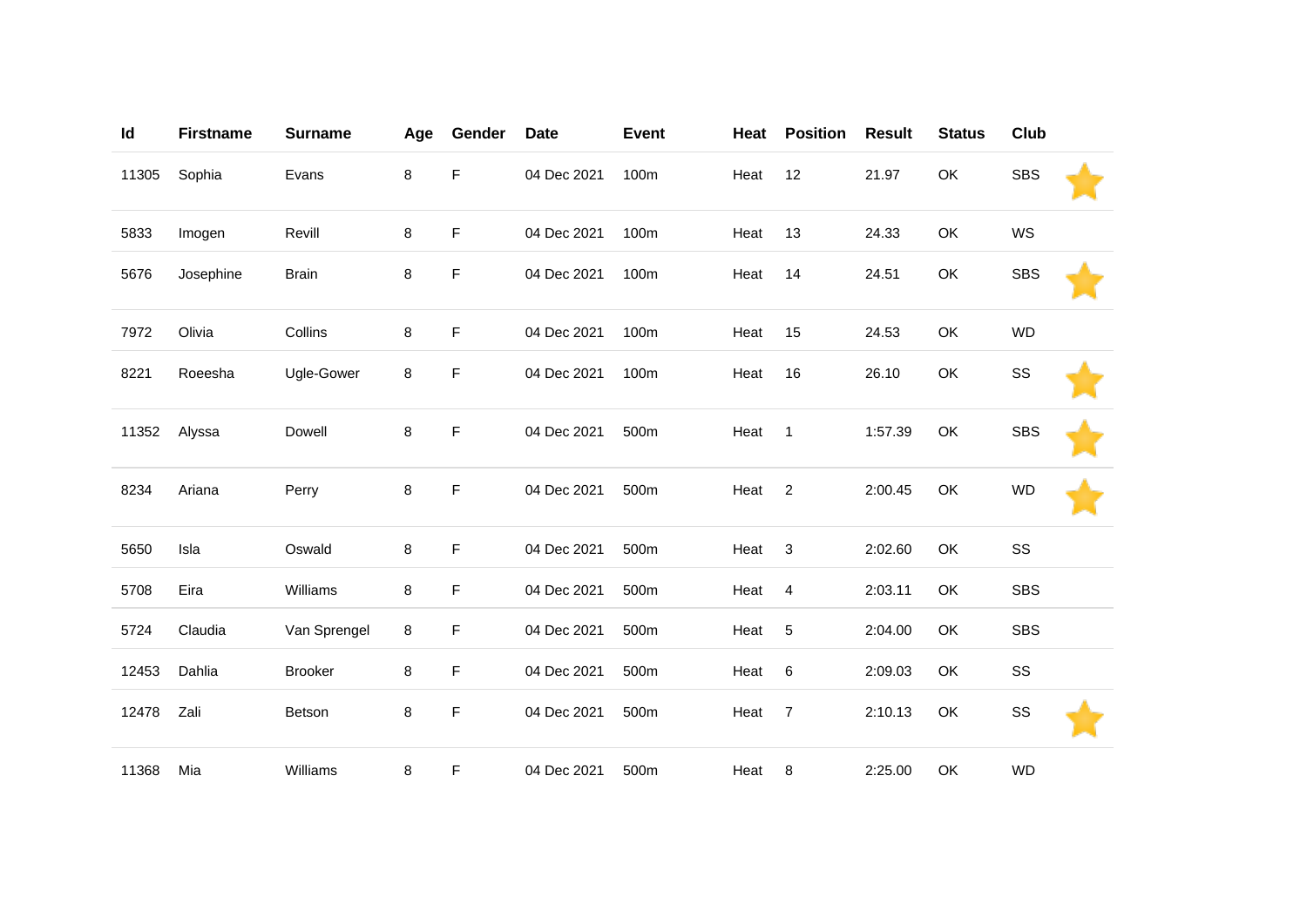| Id    | <b>Firstname</b> | <b>Surname</b> | Age | Gender | <b>Date</b> | <b>Event</b> | Heat | <b>Position</b> | <b>Result</b> | <b>Status</b> | Club       |
|-------|------------------|----------------|-----|--------|-------------|--------------|------|-----------------|---------------|---------------|------------|
| 7974  | Jane             | Etchells       | 8   | F      | 04 Dec 2021 | 500m         | Heat | $9\,$           | 2:39.24       | OK            | <b>SBS</b> |
| 11307 | Jenade           | Delaney        | 8   | F      | 04 Dec 2021 | 500m         | Heat | 10              | 2:43.96       | <b>OK</b>     | <b>SBS</b> |
| 11305 | Sophia           | Evans          | 8   | F      | 04 Dec 2021 | 500m         | Heat | 11              | 2:48.41       | OK            | <b>SBS</b> |
| 7972  | Olivia           | Collins        | 8   | F      | 04 Dec 2021 | 500m         | Heat | 12              | 2:52.59       | OK            | <b>WD</b>  |
| 5833  | Imogen           | Revill         | 8   | F      | 04 Dec 2021 | 500m         | Heat | 13              | 3:04.18       | OK            | WS         |
| 8221  | Roeesha          | Ugle-Gower     | 8   | F      | 04 Dec 2021 | 500m         | Heat | 14              | 3:48.36       | OK            | SS         |
| 5676  | Josephine        | <b>Brain</b>   | 8   | F      | 04 Dec 2021 | 500m         | Heat | 15              | 4:35.93       | OK            | <b>SBS</b> |
| 8234  | Ariana           | Perry          | 8   | F      | 04 Dec 2021 | 70m          | Heat | $\mathbf{1}$    | 13.04         | OK            | <b>WD</b>  |
| 5708  | Eira             | Williams       | 8   | F      | 04 Dec 2021 | 70m          | Heat | $\overline{2}$  | 13.41         | OK            | <b>SBS</b> |
| 11307 | Jenade           | Delaney        | 8   | F      | 04 Dec 2021 | 70m          | Heat | 3               | 13.51         | OK            | <b>SBS</b> |
| 12453 | Dahlia           | <b>Brooker</b> | 8   | F      | 04 Dec 2021 | 70m          | Heat | 4               | 13.62         | OK            | SS         |
| 12478 | Zali             | Betson         | 8   | F      | 04 Dec 2021 | 70m          | Heat | $\sqrt{5}$      | 13.69         | OK            | SS         |
| 11319 | Savanna          | Gregg          | 8   | F      | 04 Dec 2021 | 70m          | Heat | 6               | 13.89         | OK            | <b>WD</b>  |
| 11368 | Mia              | Williams       | 8   | F      | 04 Dec 2021 | 70m          | Heat | 7               | 14.21         | OK            | <b>WD</b>  |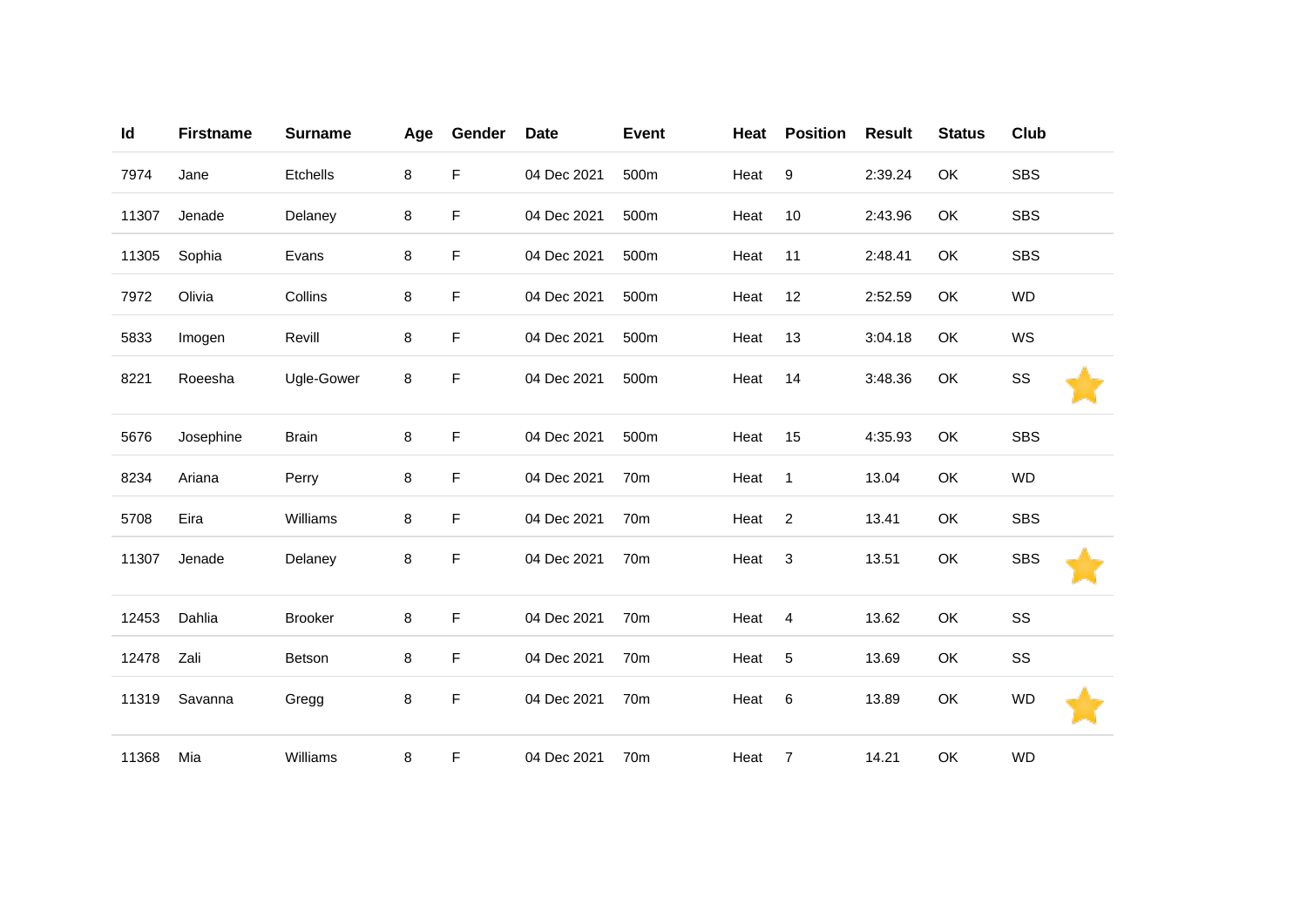| Id    | <b>Firstname</b> | <b>Surname</b> | Age | Gender      | <b>Date</b> | <b>Event</b> | Heat | <b>Position</b> | <b>Result</b> | <b>Status</b> | Club       |  |
|-------|------------------|----------------|-----|-------------|-------------|--------------|------|-----------------|---------------|---------------|------------|--|
| 5724  | Claudia          | Van Sprengel   | 8   | F           | 04 Dec 2021 | 70m          | Heat | 8               | 14.22         | OK            | <b>SBS</b> |  |
| 11305 | Sophia           | Evans          | 8   | F           | 04 Dec 2021 | 70m          | Heat | 9               | 16.00         | OK            | <b>SBS</b> |  |
| 11352 | Alyssa           | Dowell         | 8   | F           | 04 Dec 2021 | 70m          | Heat | 10              | 16.12         | OK            | <b>SBS</b> |  |
| 7974  | Jane             | Etchells       | 8   | F           | 04 Dec 2021 | 70m          | Heat | 11              | 16.26         | OK            | <b>SBS</b> |  |
| 5833  | Imogen           | Revill         | 8   | F           | 04 Dec 2021 | 70m          | Heat | 12              | 16.58         | OK            | WS         |  |
| 7972  | Olivia           | Collins        | 8   | F           | 04 Dec 2021 | 70m          | Heat | 13              | 17.06         | OK            | <b>WD</b>  |  |
| 8221  | Roeesha          | Ugle-Gower     | 8   | F           | 04 Dec 2021 | 70m          | Heat | 14              | 21.13         | OK            | SS         |  |
| 12478 | Zali             | Betson         | 8   | F           | 04 Dec 2021 | Discus 500g  | Heat | $\overline{1}$  | 11.10         | OK            | SS         |  |
| 8221  | Roeesha          | Ugle-Gower     | 8   | $\mathsf F$ | 04 Dec 2021 | Discus 500g  | Heat | $\overline{2}$  | 11.00         | OK            | SS         |  |
| 5724  | Claudia          | Van Sprengel   | 8   | F           | 04 Dec 2021 | Discus 500g  | Heat | 3               | 8.83          | OK            | <b>SBS</b> |  |
| 5708  | Eira             | Williams       | 8   | F           | 04 Dec 2021 | Discus 500g  | Heat | $\overline{4}$  | 7.70          | OK            | <b>SBS</b> |  |
| 11352 | Alyssa           | Dowell         | 8   | $\mathsf F$ | 04 Dec 2021 | Discus 500g  | Heat | 5               | 7.21          | OK            | <b>SBS</b> |  |
| 5833  | Imogen           | Revill         | 8   | F           | 04 Dec 2021 | Discus 500g  | Heat | 6               | 6.86          | OK            | WS         |  |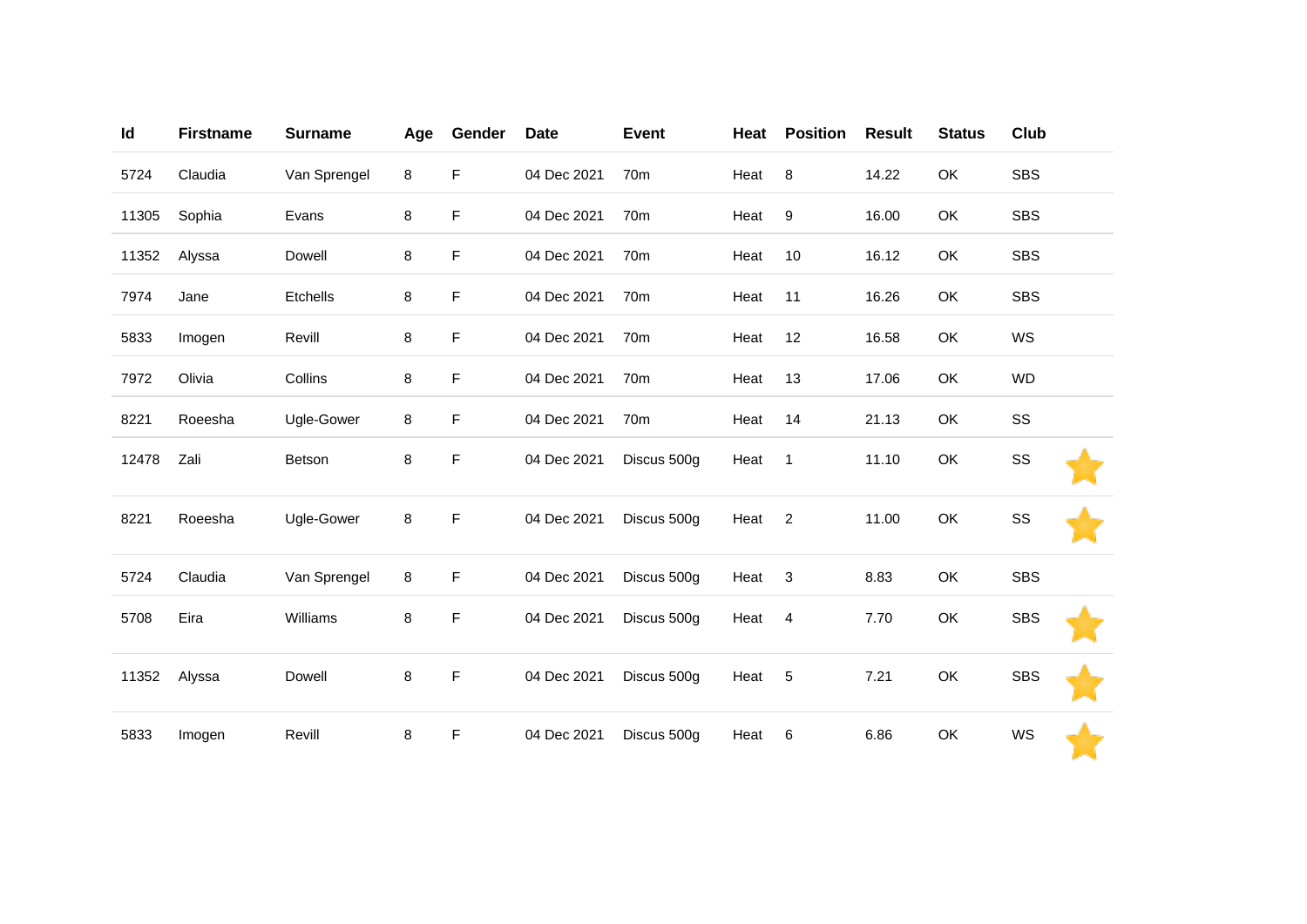| Id    | <b>Firstname</b> | <b>Surname</b> | Age | Gender | <b>Date</b> | <b>Event</b> | Heat | <b>Position</b> | <b>Result</b> | <b>Status</b> | <b>Club</b> |  |
|-------|------------------|----------------|-----|--------|-------------|--------------|------|-----------------|---------------|---------------|-------------|--|
| 12453 | Dahlia           | <b>Brooker</b> | 8   | F      | 04 Dec 2021 | Discus 500g  | Heat | $\overline{7}$  | 6.73          | OK            | SS          |  |
| 8234  | Ariana           | Perry          | 8   | F      | 04 Dec 2021 | Discus 500g  | Heat | 8               | 6.50          | OK            | <b>WD</b>   |  |
| 5650  | Isla             | Oswald         | 8   | F      | 04 Dec 2021 | Discus 500g  | Heat | 9               | 6.07          | OK            | SS          |  |
| 12445 | Sienna           | Hamilton       | 8   | F      | 04 Dec 2021 | Discus 500g  | Heat | 10              | 5.98          | OK            | SS          |  |
| 11307 | Jenade           | Delaney        | 8   | F      | 04 Dec 2021 | Discus 500g  | Heat | 11              | 5.92          | OK            | <b>SBS</b>  |  |
| 7974  | Jane             | Etchells       | 8   | F      | 04 Dec 2021 | Discus 500g  | Heat | 12              | 5.49          | OK            | <b>SBS</b>  |  |
| 11319 | Savanna          | Gregg          | 8   | F      | 04 Dec 2021 | Discus 500g  | Heat | 13              | 5.38          | OK            | <b>WD</b>   |  |
| 7972  | Olivia           | Collins        | 8   | F      | 04 Dec 2021 | Discus 500g  | Heat | 14              | 3.48          | OK            | <b>WD</b>   |  |
| 11305 | Sophia           | Evans          | 8   | F      | 04 Dec 2021 | Discus 500g  | Heat | 15              | 3.24          | OK            | <b>SBS</b>  |  |
| 11368 | Mia              | Williams       | 8   | F      | 04 Dec 2021 | Discus 500g  | Heat | 16              | 3.18          | OK            | <b>WD</b>   |  |
| 5676  | Josephine        | <b>Brain</b>   | 8   | F      | 04 Dec 2021 | Discus 500g  | Heat | 17              | 3.12          | OK            | <b>SBS</b>  |  |
| 5650  | Isla             | Oswald         | 8   | F      | 04 Dec 2021 | Long Jump    | Heat | 1               | 3.14          | OK            | SS          |  |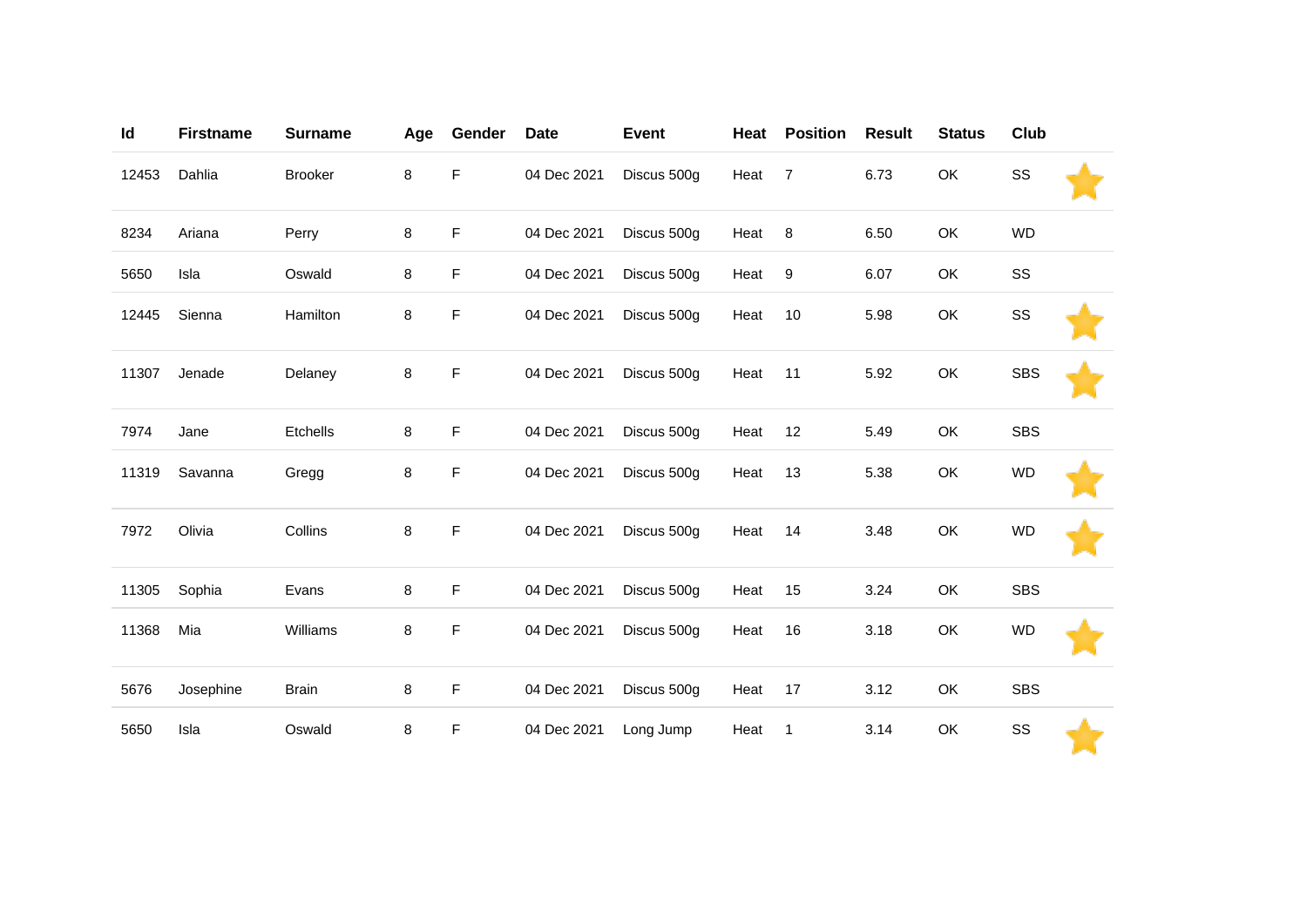| Id    | <b>Firstname</b> | <b>Surname</b> | Age | Gender      | <b>Date</b> | <b>Event</b> | Heat              | <b>Position</b> | <b>Result</b> | <b>Status</b> | Club       |  |
|-------|------------------|----------------|-----|-------------|-------------|--------------|-------------------|-----------------|---------------|---------------|------------|--|
| 12478 | Zali             | Betson         | 8   | $\mathsf F$ | 04 Dec 2021 | Long Jump    | Heat <sub>2</sub> |                 | 3.01          | OK            | SS         |  |
| 5724  | Claudia          | Van Sprengel   | 8   | F           | 04 Dec 2021 | Long Jump    | Heat <sub>3</sub> |                 | 2.94          | OK            | <b>SBS</b> |  |
| 12453 | Dahlia           | <b>Brooker</b> | 8   | F           | 04 Dec 2021 | Long Jump    | Heat              | $\overline{4}$  | 2.80          | OK            | SS         |  |
| 11319 | Savanna          | Gregg          | 8   | F           | 04 Dec 2021 | Long Jump    | Heat              | $\overline{4}$  | 2.80          | OK            | <b>WD</b>  |  |
| 5708  | Eira             | Williams       | 8   | F           | 04 Dec 2021 | Long Jump    | Heat              | 6               | 2.74          | OK            | <b>SBS</b> |  |
| 11307 | Jenade           | Delaney        | 8   | F           | 04 Dec 2021 | Long Jump    | Heat              | $\overline{7}$  | 2.58          | OK            | <b>SBS</b> |  |
| 11352 | Alyssa           | Dowell         | 8   | F           | 04 Dec 2021 | Long Jump    | Heat 8            |                 | 2.54          | OK            | <b>SBS</b> |  |
| 11305 | Sophia           | Evans          | 8   | F           | 04 Dec 2021 | Long Jump    | Heat 9            |                 | 2.48          | OK            | <b>SBS</b> |  |
| 7974  | Jane             | Etchells       | 8   | F           | 04 Dec 2021 | Long Jump    | Heat              | 10              | 2.44          | OK            | <b>SBS</b> |  |
| 5833  | Imogen           | Revill         | 8   | F           | 04 Dec 2021 | Long Jump    | Heat              | 11              | 2.32          | OK            | WS         |  |
| 11368 | Mia              | Williams       | 8   | F           | 04 Dec 2021 | Long Jump    | Heat              | 12              | 2.23          | OK            | <b>WD</b>  |  |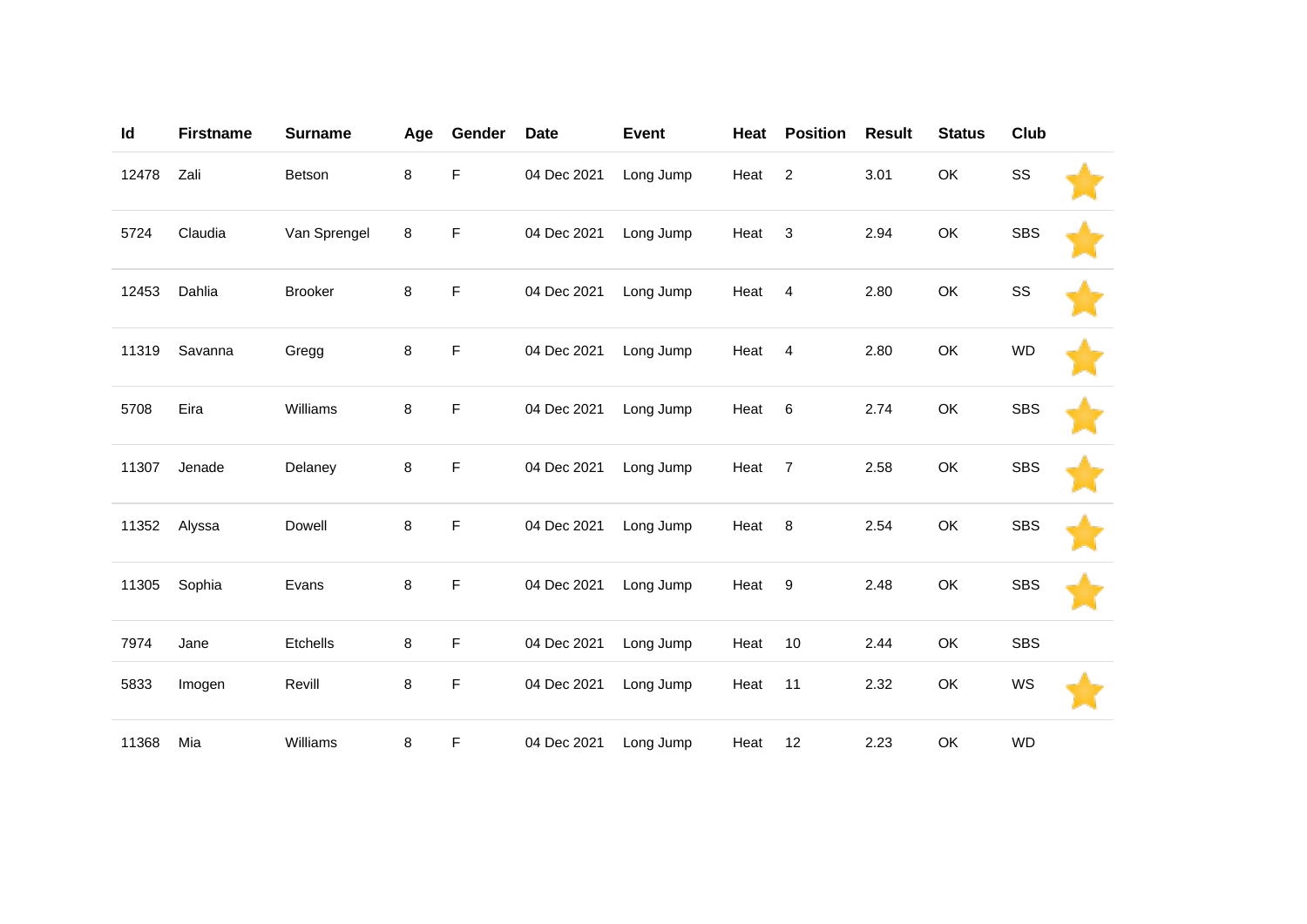| Id    | <b>Firstname</b> | <b>Surname</b> | Age | Gender      | <b>Date</b> | <b>Event</b> | Heat | <b>Position</b> | <b>Result</b> | <b>Status</b> | Club       |  |
|-------|------------------|----------------|-----|-------------|-------------|--------------|------|-----------------|---------------|---------------|------------|--|
| 5676  | Josephine        | <b>Brain</b>   | 8   | F           | 04 Dec 2021 | Long Jump    | Heat | 13              | 2.02          | OK            | <b>SBS</b> |  |
| 8221  | Roeesha          | Ugle-Gower     | 8   | F           | 04 Dec 2021 | Long Jump    | Heat | 14              | 1.93          | OK            | SS         |  |
| 7972  | Olivia           | Collins        | 8   | $\mathsf F$ | 04 Dec 2021 | Long Jump    | Heat | 15              | 1.92          | OK            | <b>WD</b>  |  |
| 11291 | Arianna          | Harvey         | 9   | F           | 04 Dec 2021 | 100m         | Heat | $\mathbf{1}$    | 17.53         | OK            | <b>WD</b>  |  |
| 11267 | Yena             | Kwon           | 9   | F           | 04 Dec 2021 | 100m         | Heat | $\overline{2}$  | 18.38         | OK            | <b>SBS</b> |  |
| 5710  | Emily            | Cowgill        | 9   | F           | 04 Dec 2021 | 100m         | Heat | $\sqrt{3}$      | 18.65         | OK            | <b>SBS</b> |  |
| 5758  | Ella             | Young          | 9   | F           | 04 Dec 2021 | 100m         | Heat | 4               | 18.67         | OK            | <b>SBS</b> |  |
| 11320 | Millie           | Gregg          | 9   | F           | 04 Dec 2021 | 100m         | Heat | 5               | 19.22         | OK            | <b>WD</b>  |  |
| 5677  | Stephanie        | Willmott       | 9   | F           | 04 Dec 2021 | 100m         | Heat | 6               | 19.32         | OK            | SS         |  |
| 11283 | Azazel           | Castle-Nepia   | 9   | $\mathsf F$ | 04 Dec 2021 | 100m         | Heat | $\overline{7}$  | 19.47         | OK            | SS         |  |
| 11300 | Ebony            | Green          | 9   | F           | 04 Dec 2021 | 100m         | Heat | 8               | 19.62         | OK            | <b>SBS</b> |  |
| 5604  | Savanna          | Potsig-Sanders | 9   | F           | 04 Dec 2021 | 100m         | Heat | 9               | 19.65         | OK            | SS         |  |
| 5740  | Lulu             | McGennisken    | 9   | F           | 04 Dec 2021 | 100m         | Heat | 10              | 20.25         | OK            | <b>SBS</b> |  |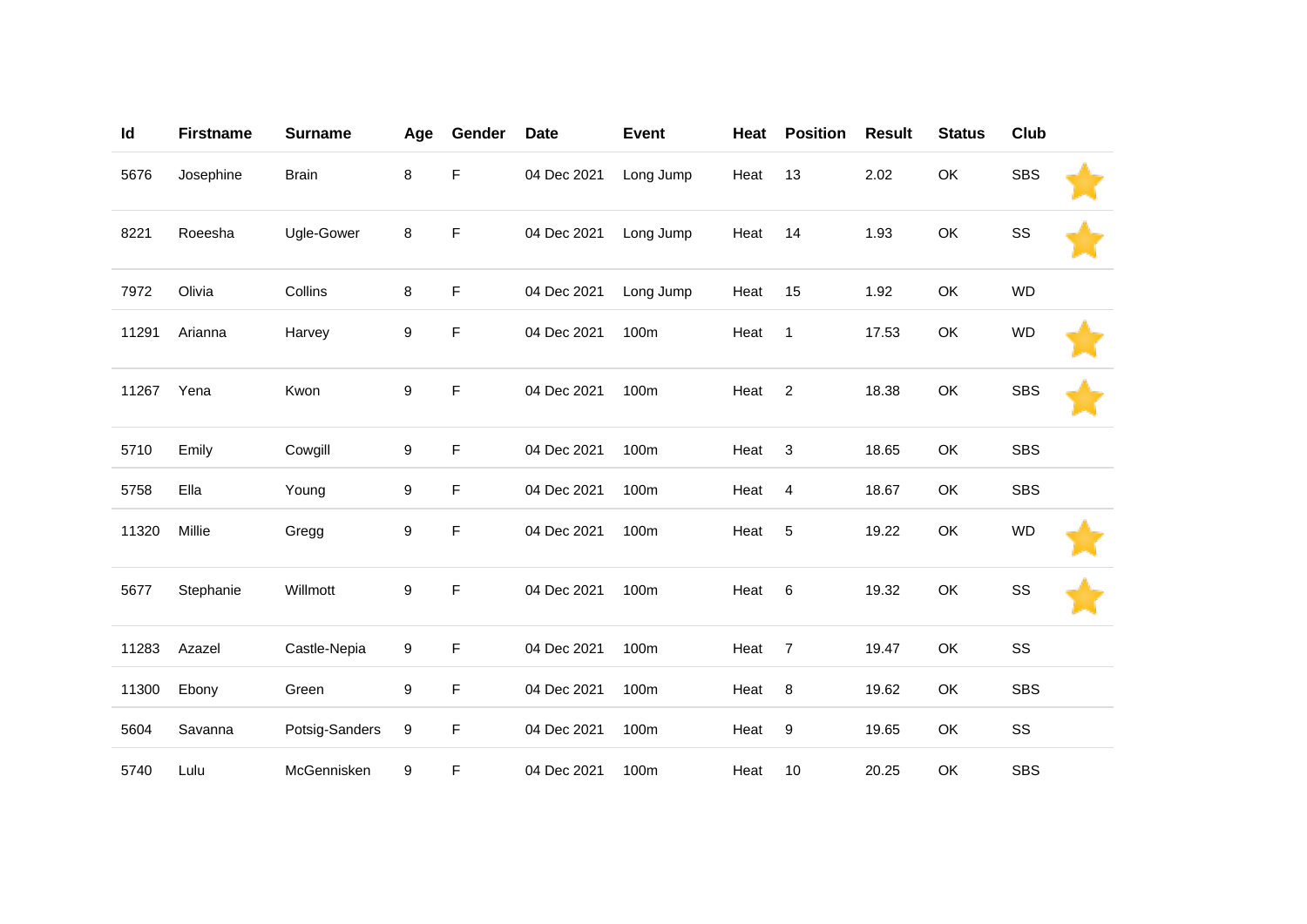| Id    | <b>Firstname</b> | <b>Surname</b> | Age | Gender | <b>Date</b> | <b>Event</b> | Heat | <b>Position</b>  | <b>Result</b> | <b>Status</b> | Club       |  |
|-------|------------------|----------------|-----|--------|-------------|--------------|------|------------------|---------------|---------------|------------|--|
| 11339 | Evelyn           | Magowan        | 9   | F.     | 04 Dec 2021 | 100m         | Heat | 11               | 21.71         | OK            | <b>WD</b>  |  |
| 5742  | Taliyah          | Edmondstone    | 9   | F      | 04 Dec 2021 | 100m         | Heat | 12               | 24.22         | OK            | WS         |  |
| 5740  | Lulu             | McGennisken    | 9   | F      | 04 Dec 2021 | 400m         | Heat | $\mathbf{1}$     | 1:28.51       | OK            | <b>SBS</b> |  |
| 11267 | Yena             | Kwon           | 9   | F      | 04 Dec 2021 | 400m         | Heat | $\overline{c}$   | 1:31.57       | OK            | <b>SBS</b> |  |
| 5604  | Savanna          | Potsig-Sanders | 9   | F      | 04 Dec 2021 | 400m         | Heat | 3                | 1:33.27       | OK            | SS         |  |
| 5710  | Emily            | Cowgill        | 9   | F      | 04 Dec 2021 | 400m         | Heat | $\overline{4}$   | 1:36.23       | OK            | <b>SBS</b> |  |
| 5758  | Ella             | Young          | 9   | F      | 04 Dec 2021 | 400m         | Heat | 5                | 1:39.44       | OK            | <b>SBS</b> |  |
| 11291 | Arianna          | Harvey         | 9   | F      | 04 Dec 2021 | 400m         | Heat | 6                | 1:39.63       | OK            | <b>WD</b>  |  |
| 11300 | Ebony            | Green          | 9   | F.     | 04 Dec 2021 | 400m         | Heat | $\overline{7}$   | 1:42.19       | OK            | <b>SBS</b> |  |
| 5677  | Stephanie        | Willmott       | 9   | F.     | 04 Dec 2021 | 400m         | Heat | 8                | 1:47.18       | OK            | SS         |  |
| 11283 | Azazel           | Castle-Nepia   | 9   | F      | 04 Dec 2021 | 400m         | Heat | $\boldsymbol{9}$ | 1:53.78       | OK            | SS         |  |
| 5742  | Taliyah          | Edmondstone    | 9   | F      | 04 Dec 2021 | 400m         | Heat | 10               | 2:01.90       | OK            | WS         |  |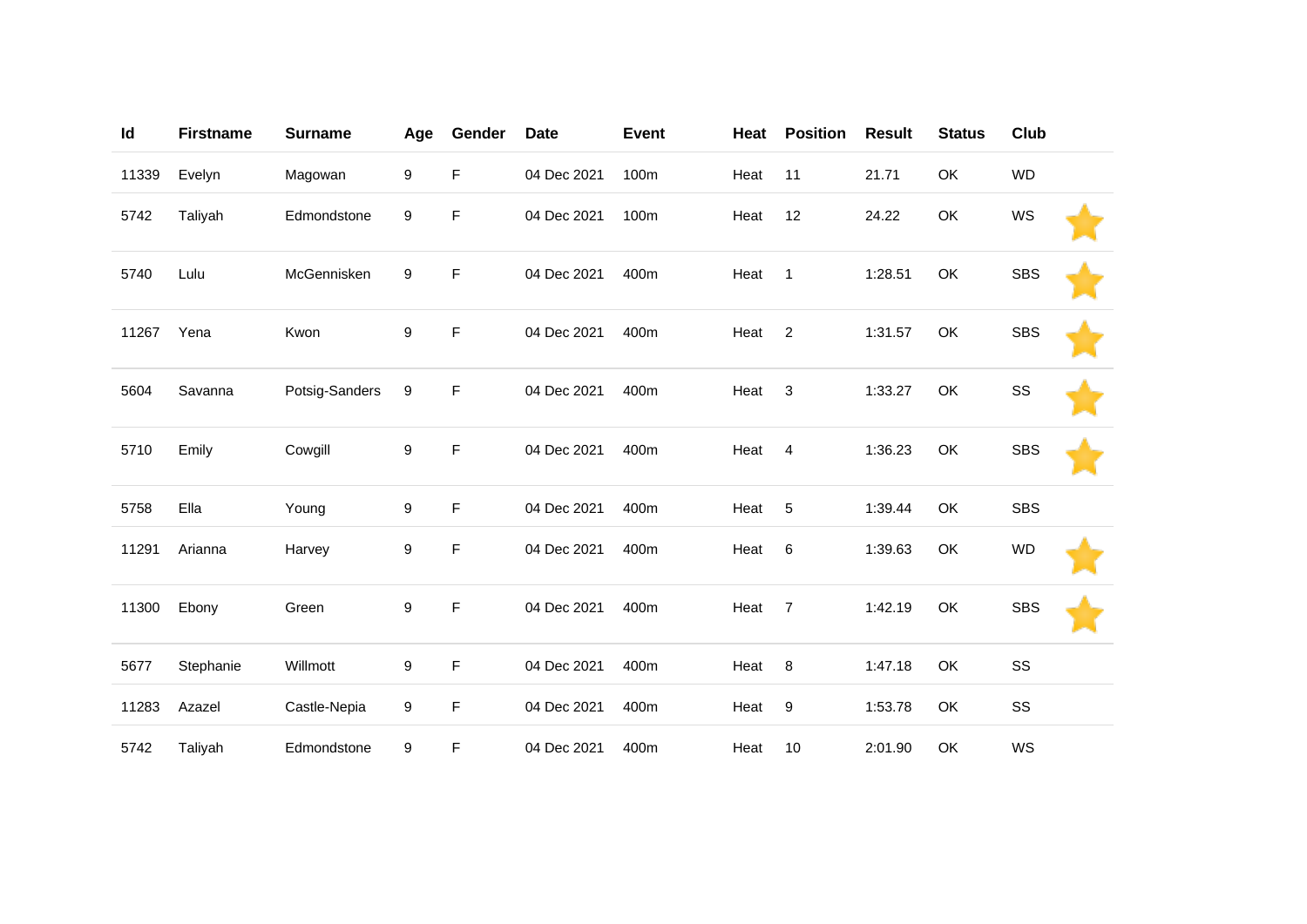| Id    | <b>Firstname</b> | <b>Surname</b> | Age | Gender | <b>Date</b> | <b>Event</b>    | Heat | <b>Position</b> | <b>Result</b> | <b>Status</b> | Club       |  |
|-------|------------------|----------------|-----|--------|-------------|-----------------|------|-----------------|---------------|---------------|------------|--|
| 11291 | Arianna          | Harvey         | 9   | F      | 04 Dec 2021 | 70 <sub>m</sub> | Heat | $\mathbf{1}$    | 12.18         | OK            | <b>WD</b>  |  |
| 5758  | Ella             | Young          | 9   | F      | 04 Dec 2021 | 70 <sub>m</sub> | Heat | $\overline{2}$  | 12.67         | OK            | <b>SBS</b> |  |
| 5710  | Emily            | Cowgill        | 9   | F      | 04 Dec 2021 | 70m             | Heat | 3               | 12.70         | OK            | <b>SBS</b> |  |
| 11267 | Yena             | Kwon           | 9   | F      | 04 Dec 2021 | 70 <sub>m</sub> | Heat | $\overline{4}$  | 12.80         | OK            | <b>SBS</b> |  |
| 5604  | Savanna          | Potsig-Sanders | 9   | F      | 04 Dec 2021 | 70 <sub>m</sub> | Heat | 5               | 13.10         | OK            | SS         |  |
| 11283 | Azazel           | Castle-Nepia   | 9   | F      | 04 Dec 2021 | 70 <sub>m</sub> | Heat | $\,6$           | 13.11         | OK            | SS         |  |
| 11300 | Ebony            | Green          | 9   | F      | 04 Dec 2021 | 70m             | Heat | $\overline{7}$  | 13.22         | OK            | <b>SBS</b> |  |
| 5677  | Stephanie        | Willmott       | 9   | F      | 04 Dec 2021 | 70m             | Heat | 8               | 13.75         | OK            | SS         |  |
| 5740  | Lulu             | McGennisken    | 9   | F      | 04 Dec 2021 | 70 <sub>m</sub> | Heat | 9               | 13.92         | OK            | <b>SBS</b> |  |
| 11320 | Millie           | Gregg          | 9   | F      | 04 Dec 2021 | 70m             | Heat | 10              | 14.27         | OK            | <b>WD</b>  |  |
| 11339 | Evelyn           | Magowan        | 9   | F      | 04 Dec 2021 | 70m             | Heat | 11              | 15.17         | OK            | <b>WD</b>  |  |
| 5742  | Taliyah          | Edmondstone    | 9   | F      | 04 Dec 2021 | 70m             | Heat | 12              | 17.21         | OK            | WS         |  |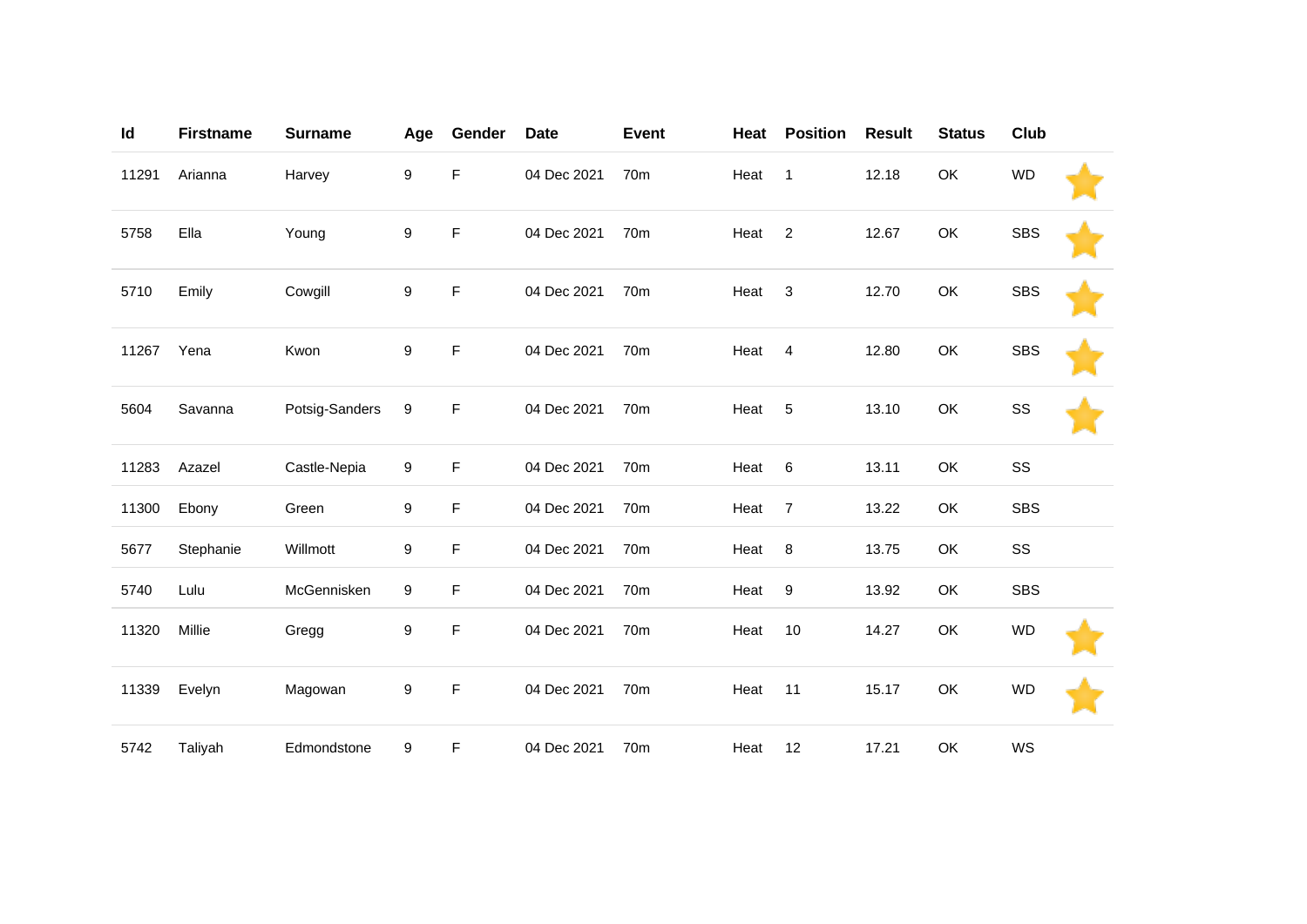| Id    | <b>Firstname</b> | <b>Surname</b> | Age | Gender      | <b>Date</b> | <b>Event</b>         | Heat | <b>Position</b> | <b>Result</b> | <b>Status</b> | Club       |  |
|-------|------------------|----------------|-----|-------------|-------------|----------------------|------|-----------------|---------------|---------------|------------|--|
| 11267 | Yena             | Kwon           | 9   | F           | 04 Dec 2021 | Discus 500g          | Heat | $\overline{1}$  | 9.11          | OK            | <b>SBS</b> |  |
| 11283 | Azazel           | Castle-Nepia   | 9   | F           | 04 Dec 2021 | Discus 500g          | Heat | $\overline{2}$  | 8.93          | OK            | SS         |  |
| 5604  | Savanna          | Potsig-Sanders | 9   | F           | 04 Dec 2021 | Discus 500g          | Heat | $\sqrt{3}$      | 8.89          | OK            | SS         |  |
| 5710  | Emily            | Cowgill        | 9   | F           | 04 Dec 2021 | Discus 500g          | Heat | $\overline{4}$  | 8.06          | OK            | <b>SBS</b> |  |
| 5742  | Taliyah          | Edmondstone    | 9   | F           | 04 Dec 2021 | Discus 500g          | Heat | 5               | 7.70          | OK            | WS         |  |
| 5740  | Lulu             | McGennisken    | 9   | F           | 04 Dec 2021 | Discus 500g          | Heat | 6               | 7.46          | OK            | <b>SBS</b> |  |
| 11291 | Arianna          | Harvey         | 9   | $\mathsf F$ | 04 Dec 2021 | Discus 500g          | Heat | $\overline{7}$  | 6.87          | OK            | <b>WD</b>  |  |
| 11339 | Evelyn           | Magowan        | 9   | F           | 04 Dec 2021 | Discus 500g          | Heat | 8               | 6.14          | OK            | <b>WD</b>  |  |
| 5758  | Ella             | Young          | 9   | F           | 04 Dec 2021 | Discus 500g          | Heat | 9               | 5.99          | OK            | <b>SBS</b> |  |
| 11320 | Millie           | Gregg          | 9   | F           | 04 Dec 2021 | Discus 500g          | Heat | $10$            | 3.52          | OK            | <b>WD</b>  |  |
| 11267 | Yena             | Kwon           | 9   | F           | 04 Dec 2021 | High Jump<br>Scissor | Heat | $\overline{1}$  | 1.03          | OK            | <b>SBS</b> |  |
| 5710  | Emily            | Cowgill        | 9   | F           | 04 Dec 2021 | High Jump<br>Scissor | Heat | $\overline{c}$  | 0.97          | OK            | <b>SBS</b> |  |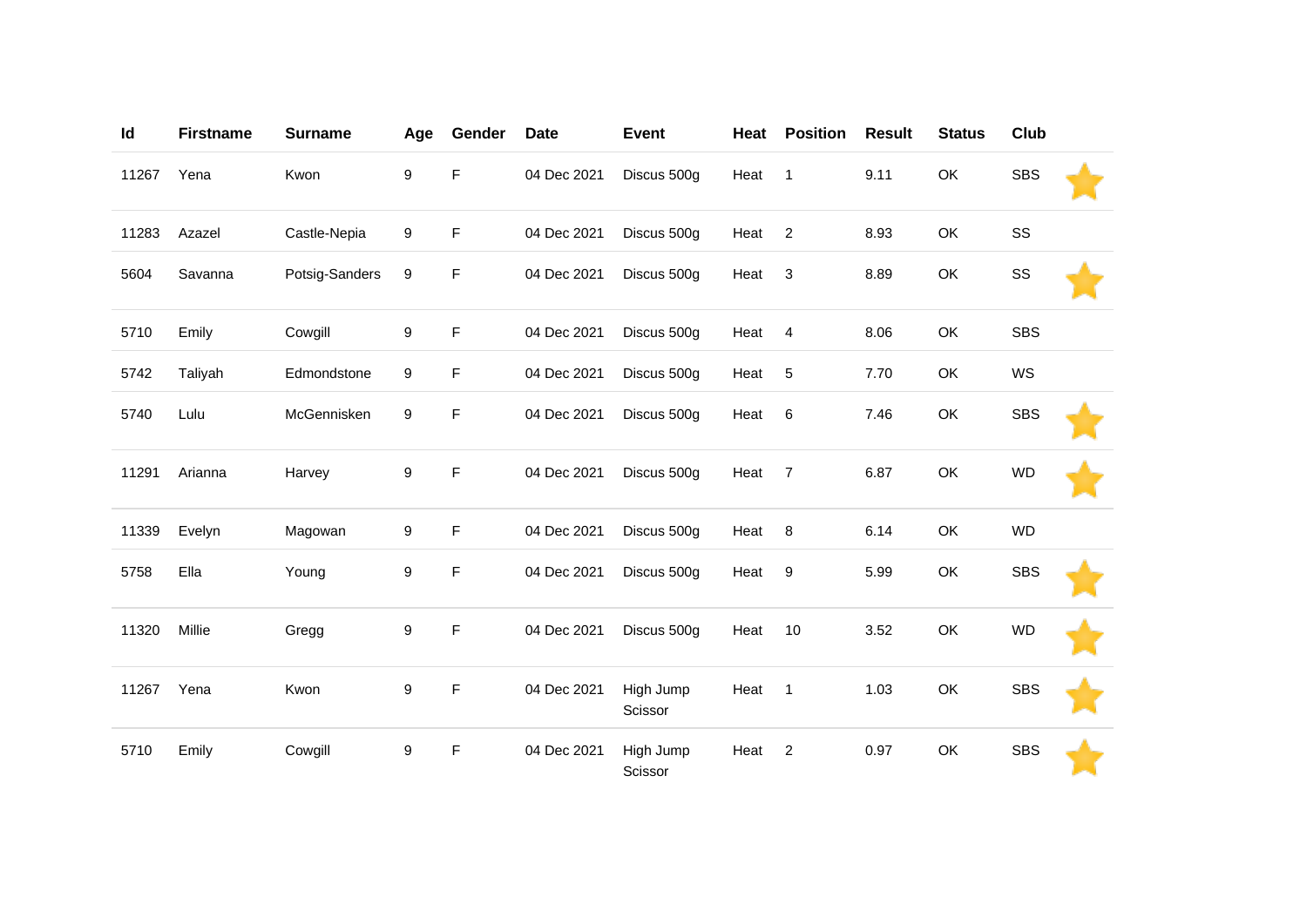| Id    | <b>Firstname</b> | <b>Surname</b> | Age | Gender      | <b>Date</b> | <b>Event</b>         | Heat | <b>Position</b>          | <b>Result</b> | <b>Status</b> | Club       |
|-------|------------------|----------------|-----|-------------|-------------|----------------------|------|--------------------------|---------------|---------------|------------|
| 11283 | Azazel           | Castle-Nepia   | 9   | F           | 04 Dec 2021 | High Jump<br>Scissor | Heat | 3                        | 0.93          | OK            | SS         |
| 11291 | Arianna          | Harvey         | 9   | F           | 04 Dec 2021 | High Jump<br>Scissor | Heat | $\overline{4}$           | 0.89          | OK            | <b>WD</b>  |
| 5740  | Lulu             | McGennisken    | 9   | F           | 04 Dec 2021 | High Jump<br>Scissor | Heat | $\blacksquare$           | <b>NA</b>     | No<br>Jump    | <b>SBS</b> |
| 5758  | Ella             | Young          | 9   | F           | 04 Dec 2021 | High Jump<br>Scissor | Heat | $\blacksquare$           | <b>NA</b>     | No<br>Jump    | <b>SBS</b> |
| 5742  | Taliyah          | Edmondstone    | 9   | F           | 04 Dec 2021 | High Jump<br>Scissor | Heat | $\overline{\phantom{a}}$ | <b>NA</b>     | No<br>Jump    | WS         |
| 11339 | Evelyn           | Magowan        | 9   | $\mathsf F$ | 04 Dec 2021 | High Jump<br>Scissor | Heat | $\blacksquare$           | <b>NA</b>     | No<br>Jump    | <b>WD</b>  |
| 5677  | Stephanie        | Willmott       | 9   | F           | 04 Dec 2021 | High Jump<br>Scissor | Heat | $\overline{\phantom{a}}$ | <b>NA</b>     | No<br>Jump    | SS         |
| 11320 | Millie           | Gregg          | 9   | F           | 04 Dec 2021 | High Jump<br>Scissor | Heat | $\blacksquare$           | <b>NA</b>     | No<br>Jump    | <b>WD</b>  |
| 11300 | Ebony            | Green          | 9   | F           | 04 Dec 2021 | High Jump<br>Scissor | Heat | $\overline{\phantom{a}}$ | <b>NA</b>     | No<br>Jump    | <b>SBS</b> |
| 5604  | Savanna          | Potsig-Sanders | 9   | F           | 04 Dec 2021 | High Jump<br>Scissor | Heat | ÷,                       | <b>NA</b>     | No<br>Jump    | SS         |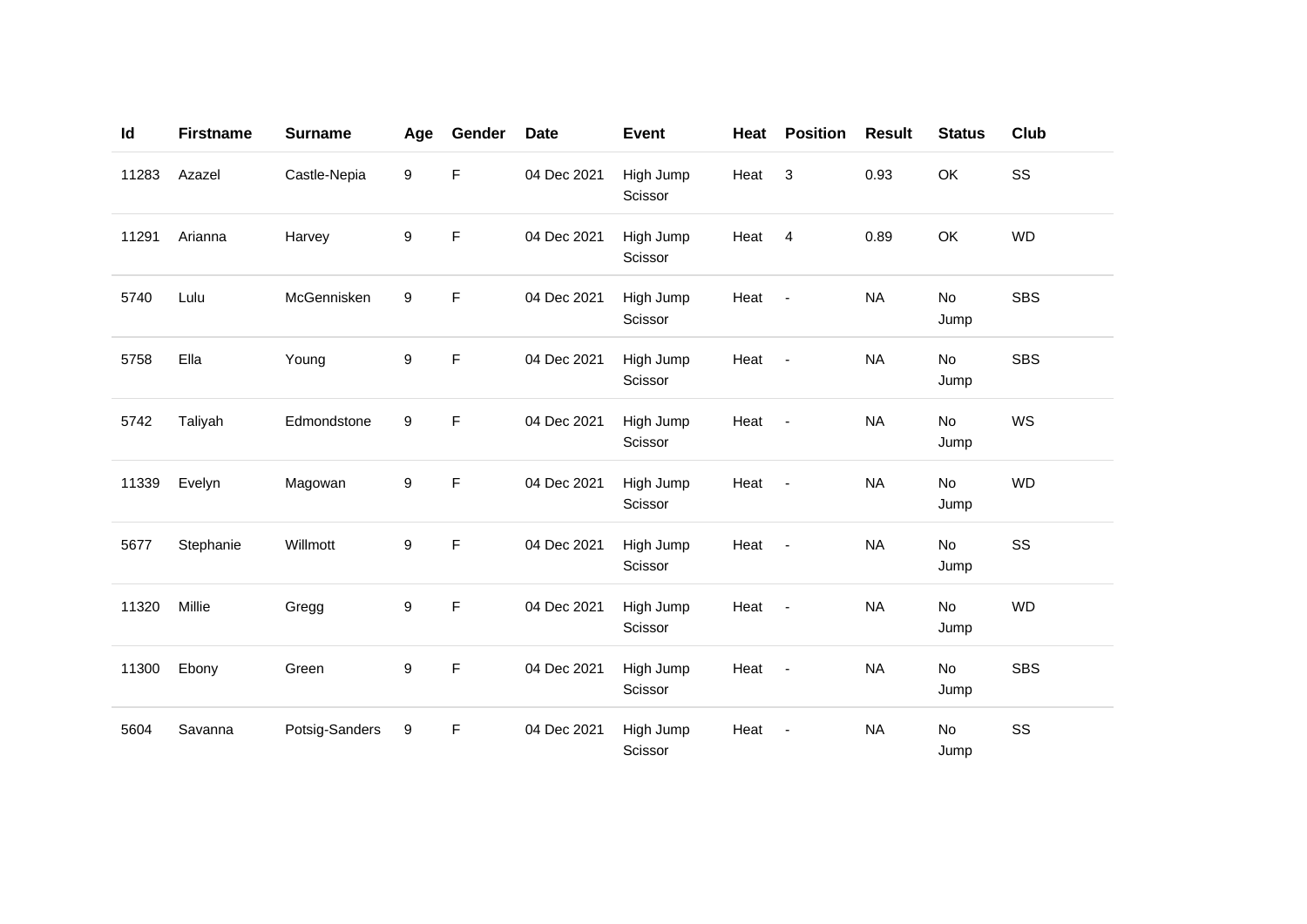| Id    | <b>Firstname</b> | <b>Surname</b> | Age              | Gender      | <b>Date</b> | <b>Event</b> | Heat | <b>Position</b>  | <b>Result</b> | <b>Status</b> | Club       |  |
|-------|------------------|----------------|------------------|-------------|-------------|--------------|------|------------------|---------------|---------------|------------|--|
| 11291 | Arianna          | Harvey         | 9                | F           | 04 Dec 2021 | Long Jump    | Heat | $\mathbf{1}$     | 3.23          | OK            | <b>WD</b>  |  |
| 11267 | Yena             | Kwon           | $\boldsymbol{9}$ | F           | 04 Dec 2021 | Long Jump    | Heat | $\mathbf{1}$     | 3.23          | OK            | <b>SBS</b> |  |
| 5710  | Emily            | Cowgill        | 9                | F           | 04 Dec 2021 | Long Jump    | Heat | $\sqrt{3}$       | 2.94          | OK            | <b>SBS</b> |  |
| 5604  | Savanna          | Potsig-Sanders | 9                | F           | 04 Dec 2021 | Long Jump    | Heat | $\overline{4}$   | 2.79          | OK            | SS         |  |
| 5740  | Lulu             | McGennisken    | 9                | F           | 04 Dec 2021 | Long Jump    | Heat | 5                | 2.73          | OK            | <b>SBS</b> |  |
| 11283 | Azazel           | Castle-Nepia   | 9                | F           | 04 Dec 2021 | Long Jump    | Heat | $6\phantom{1}6$  | 2.62          | OK            | SS         |  |
| 5758  | Ella             | Young          | 9                | F           | 04 Dec 2021 | Long Jump    | Heat | $\overline{7}$   | 2.54          | OK            | <b>SBS</b> |  |
| 5677  | Stephanie        | Willmott       | 9                | F           | 04 Dec 2021 | Long Jump    | Heat | 8                | 2.51          | OK            | SS         |  |
| 11300 | Ebony            | Green          | 9                | F           | 04 Dec 2021 | Long Jump    | Heat | $\boldsymbol{9}$ | 2.23          | OK            | <b>SBS</b> |  |
| 11320 | Millie           | Gregg          | 9                | F           | 04 Dec 2021 | Long Jump    | Heat | 10               | 2.18          | OK            | <b>WD</b>  |  |
| 5742  | Taliyah          | Edmondstone    | 9                | $\mathsf F$ | 04 Dec 2021 | Long Jump    | Heat | 11               | 2.08          | OK            | WS         |  |
| 5806  | Stella           | Senz           | 10               | F           | 04 Dec 2021 | 100m         | Heat | $\mathbf{1}$     | 17.11         | OK            | <b>WD</b>  |  |
| 8222  | Neoshah          | Gower          | $10$             | F           | 04 Dec 2021 | 100m         | Heat | $\overline{2}$   | 17.23         | OK            | SS         |  |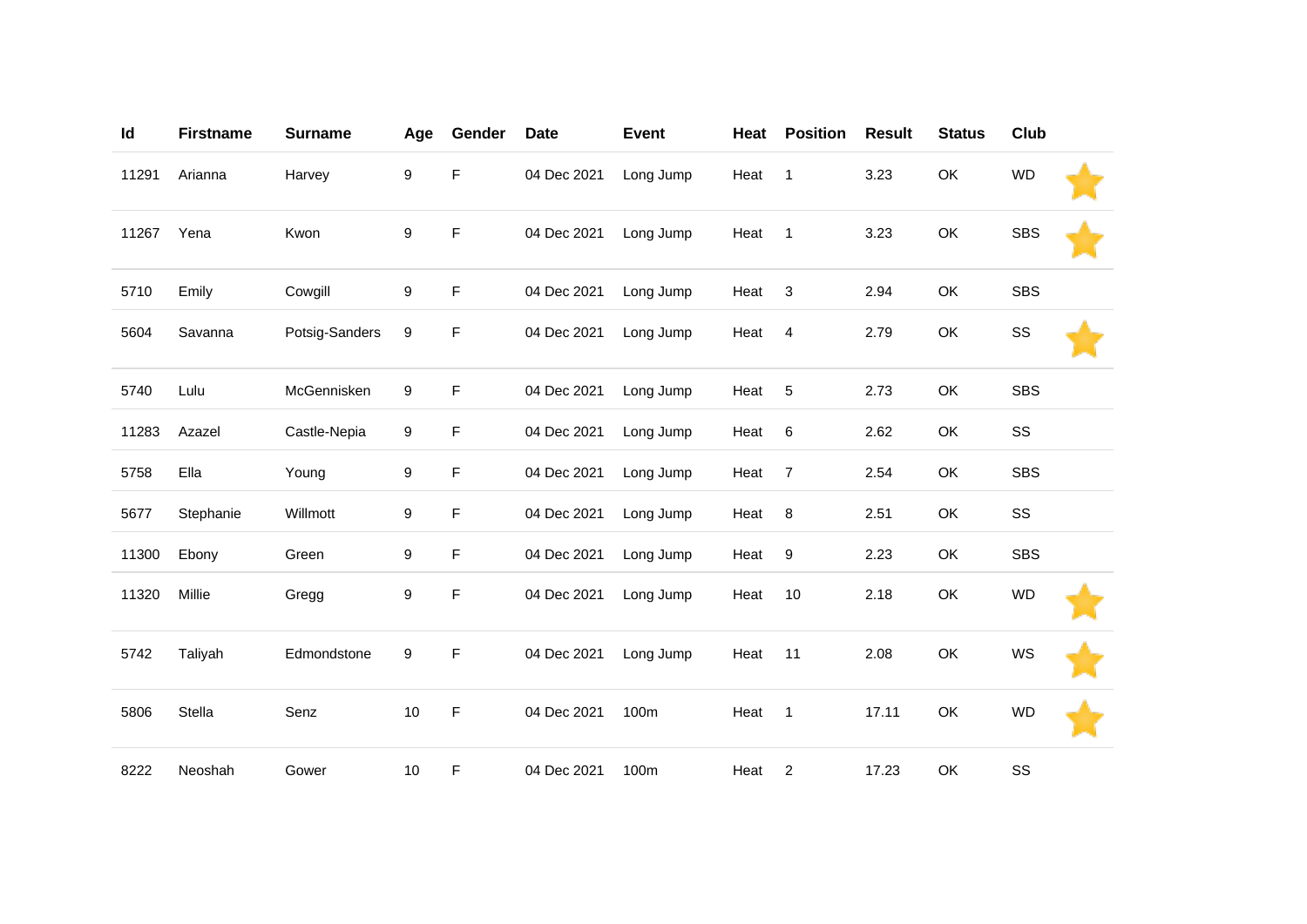| Id    | <b>Firstname</b> | <b>Surname</b> | Age  | Gender | <b>Date</b> | <b>Event</b> | Heat | <b>Position</b> | <b>Result</b> | <b>Status</b> | Club       |
|-------|------------------|----------------|------|--------|-------------|--------------|------|-----------------|---------------|---------------|------------|
| 5783  | Zahli            | Perejuan       | $10$ | F      | 04 Dec 2021 | 100m         | Heat | 3               | 17.65         | OK            | <b>WD</b>  |
| 11359 | Paige            | Dredge         | 10   | F      | 04 Dec 2021 | 100m         | Heat | $\overline{4}$  | 18.31         | OK            | <b>SBS</b> |
| 5704  | Thanushri        | Rajasegar      | 10   | F      | 04 Dec 2021 | 100m         | Heat | $\sqrt{5}$      | 18.48         | OK            | <b>SBS</b> |
| 5778  | Seren grace      | Aquilina       | $10$ | F      | 04 Dec 2021 | 100m         | Heat | $\,6$           | 18.59         | OK            | SS         |
| 12464 | Araiya           | Cooper         | $10$ | F      | 04 Dec 2021 | 100m         | Heat | $\overline{7}$  | 19.50         | OK            | SS         |
| 12449 | Skye             | Montgomery     | $10$ | F      | 04 Dec 2021 | 100m         | Heat | 8               | 19.73         | OK            | <b>WD</b>  |
| 7971  | Hailey           | Collins        | $10$ | F      | 04 Dec 2021 | 100m         | Heat | 9               | 22.37         | OK            | <b>WD</b>  |
| 5704  | Thanushri        | Rajasegar      | $10$ | F      | 04 Dec 2021 | 400m         | Heat | $\mathbf{1}$    | 1:27.85       | OK            | <b>SBS</b> |
| 5783  | Zahli            | Perejuan       | 10   | F      | 04 Dec 2021 | 400m         | Heat | $\overline{c}$  | 1:33.95       | <b>OK</b>     | <b>WD</b>  |
| 5778  | Seren grace      | Aquilina       | $10$ | F      | 04 Dec 2021 | 400m         | Heat | $\sqrt{3}$      | 1:48.24       | OK            | SS         |
| 8222  | Neoshah          | Gower          | 10   | F      | 04 Dec 2021 | 400m         | Heat | 4               | 1:50.36       | OK            | SS         |
| 7971  | Hailey           | Collins        | $10$ | F      | 04 Dec 2021 | 400m         | Heat | $\overline{5}$  | 2:07.75       | <b>OK</b>     | <b>WD</b>  |
| 5743  | Angel            | Lubay          | 10   | F      | 04 Dec 2021 | 400m         | Heat | $\,6\,$         | 2:23.84       | OK            | <b>SBS</b> |
| 8222  | Neoshah          | Gower          | $10$ | F      | 04 Dec 2021 | 70m          | Heat | $\mathbf{1}$    | 11.85         | OK            | SS         |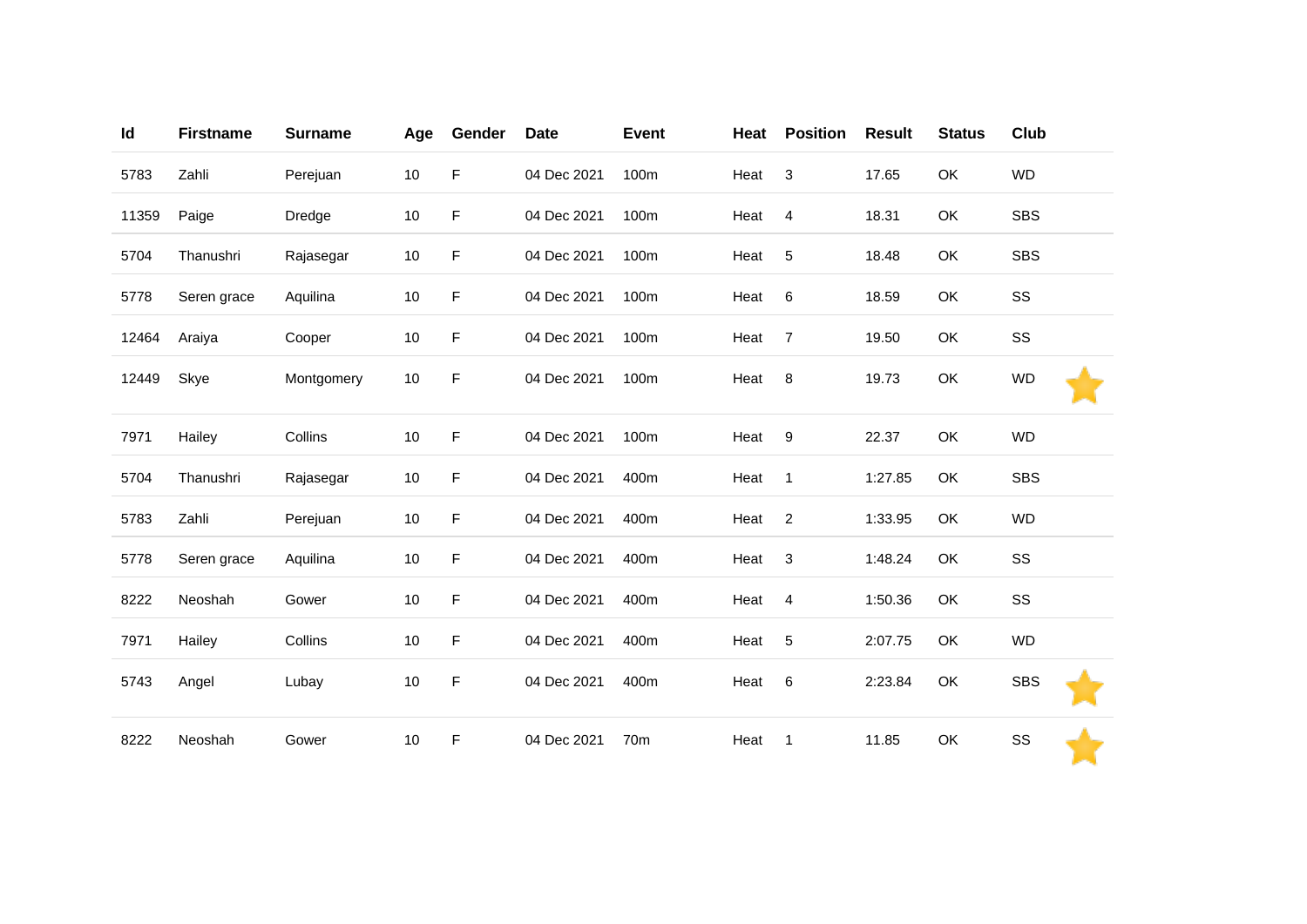| Id    | <b>Firstname</b> | <b>Surname</b> | Age  | Gender | <b>Date</b> | <b>Event</b>    | Heat | <b>Position</b> | <b>Result</b> | <b>Status</b> | Club       |  |
|-------|------------------|----------------|------|--------|-------------|-----------------|------|-----------------|---------------|---------------|------------|--|
| 5783  | Zahli            | Perejuan       | $10$ | F      | 04 Dec 2021 | 70 <sub>m</sub> | Heat | $\overline{2}$  | 12.31         | OK            | <b>WD</b>  |  |
| 5704  | Thanushri        | Rajasegar      | $10$ | F      | 04 Dec 2021 | 70m             | Heat | 3               | 13.01         | OK            | <b>SBS</b> |  |
| 5778  | Seren grace      | Aquilina       | $10$ | F      | 04 Dec 2021 | 70 <sub>m</sub> | Heat | $\overline{4}$  | 13.43         | OK            | SS         |  |
| 12449 | Skye             | Montgomery     | $10$ | F      | 04 Dec 2021 | 70m             | Heat | 5               | 13.76         | OK            | <b>WD</b>  |  |
| 7971  | Hailey           | Collins        | $10$ | F      | 04 Dec 2021 | 70 <sub>m</sub> | Heat | 6               | 15.36         | OK            | <b>WD</b>  |  |
| 8222  | Neoshah          | Gower          | $10$ | F      | 04 Dec 2021 | Discus 500g     | Heat | $\mathbf{1}$    | 14.98         | OK            | SS         |  |
| 11359 | Paige            | Dredge         | $10$ | F      | 04 Dec 2021 | Discus 500g     | Heat | $\overline{2}$  | 13.66         | OK            | <b>SBS</b> |  |
| 5783  | Zahli            | Perejuan       | $10$ | F      | 04 Dec 2021 | Discus 500g     | Heat | 3               | 12.86         | OK            | <b>WD</b>  |  |
| 5806  | Stella           | Senz           | $10$ | F      | 04 Dec 2021 | Discus 500g     | Heat | $\overline{4}$  | 10.53         | OK            | <b>WD</b>  |  |
| 5778  | Seren grace      | Aquilina       | $10$ | F      | 04 Dec 2021 | Discus 500g     | Heat | 5               | 9.19          | OK            | SS         |  |
| 5704  | Thanushri        | Rajasegar      | 10   | F      | 04 Dec 2021 | Discus 500g     | Heat | 6               | 8.48          | OK            | <b>SBS</b> |  |
| 12464 | Araiya           | Cooper         | 10   | F      | 04 Dec 2021 | Discus 500g     | Heat | $\overline{7}$  | 6.34          | OK            | SS         |  |
| 12449 | Skye             | Montgomery     | 10   | F      | 04 Dec 2021 | Discus 500g     | Heat | 8               | 5.47          | OK            | <b>WD</b>  |  |
| 7971  | Hailey           | Collins        | $10$ | F      | 04 Dec 2021 | Discus 500g     | Heat | 9               | 4.92          | OK            | <b>WD</b>  |  |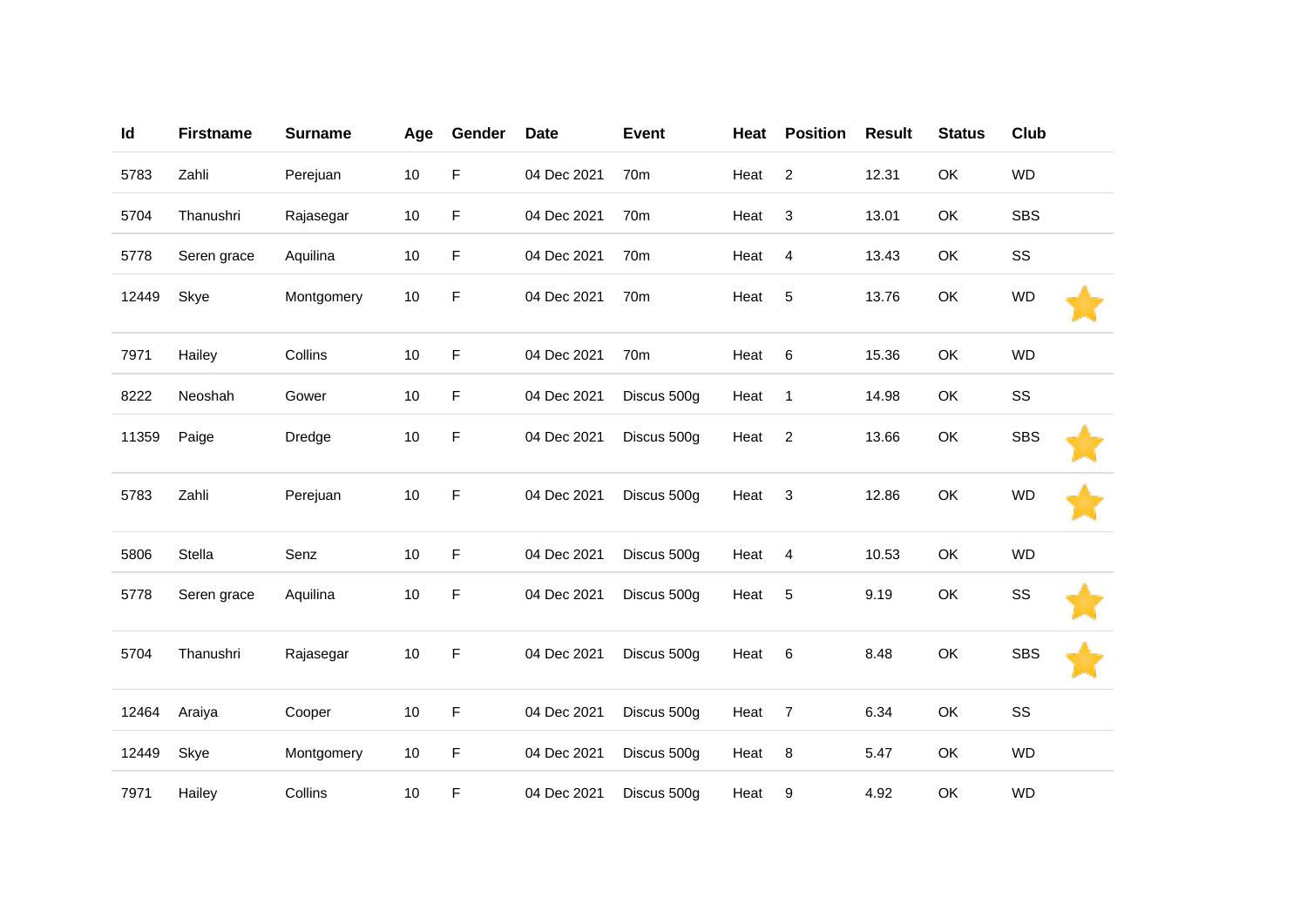| Id    | <b>Firstname</b> | <b>Surname</b> | Age    | Gender | <b>Date</b> | <b>Event</b>         | Heat | <b>Position</b> | <b>Result</b> | <b>Status</b> | <b>Club</b> |  |
|-------|------------------|----------------|--------|--------|-------------|----------------------|------|-----------------|---------------|---------------|-------------|--|
| 5783  | Zahli            | Perejuan       | $10$   | F      | 04 Dec 2021 | High Jump<br>Scissor | Heat | $\mathbf{1}$    | 1.01          | OK            | <b>WD</b>   |  |
| 11359 | Paige            | Dredge         | 10     | F      | 04 Dec 2021 | High Jump<br>Scissor | Heat | $\overline{c}$  | 1.01          | OK            | <b>SBS</b>  |  |
| 5704  | Thanushri        | Rajasegar      | $10$   | F      | 04 Dec 2021 | High Jump<br>Scissor | Heat | $\mathbf{3}$    | 0.97          | OK            | <b>SBS</b>  |  |
| 8222  | Neoshah          | Gower          | $10$   | F      | 04 Dec 2021 | High Jump<br>Scissor | Heat | $\overline{4}$  | 0.90          | OK            | SS          |  |
| 5795  | Sophie           | Power          | 10     | F      | 04 Dec 2021 | High Jump<br>Scissor | Heat | 5               | 0.90          | OK            | WS          |  |
| 5806  | Stella           | Senz           | $10\,$ | F      | 04 Dec 2021 | High Jump<br>Scissor | Heat | 6               | <b>NA</b>     | No<br>Jump    | <b>WD</b>   |  |
| 12464 | Araiya           | Cooper         | $10$   | F      | 04 Dec 2021 | High Jump<br>Scissor | Heat | 6               | <b>NA</b>     | No<br>Jump    | SS          |  |
| 5778  | Seren grace      | Aquilina       | $10$   | F      | 04 Dec 2021 | High Jump<br>Scissor | Heat | 6               | <b>NA</b>     | No<br>Jump    | SS          |  |
| 7971  | Hailey           | Collins        | 10     | F      | 04 Dec 2021 | High Jump<br>Scissor | Heat | $\,6$           | <b>NA</b>     | No<br>Jump    | <b>WD</b>   |  |
| 11359 | Paige            | Dredge         | $10$   | F      | 04 Dec 2021 | Long Jump            | Heat | $\mathbf{1}$    | 2.99          | OK            | <b>SBS</b>  |  |
| 5783  | Zahli            | Perejuan       | $10$   | F      | 04 Dec 2021 | Long Jump            | Heat | $\mathbf{1}$    | 2.99          | OK            | <b>WD</b>   |  |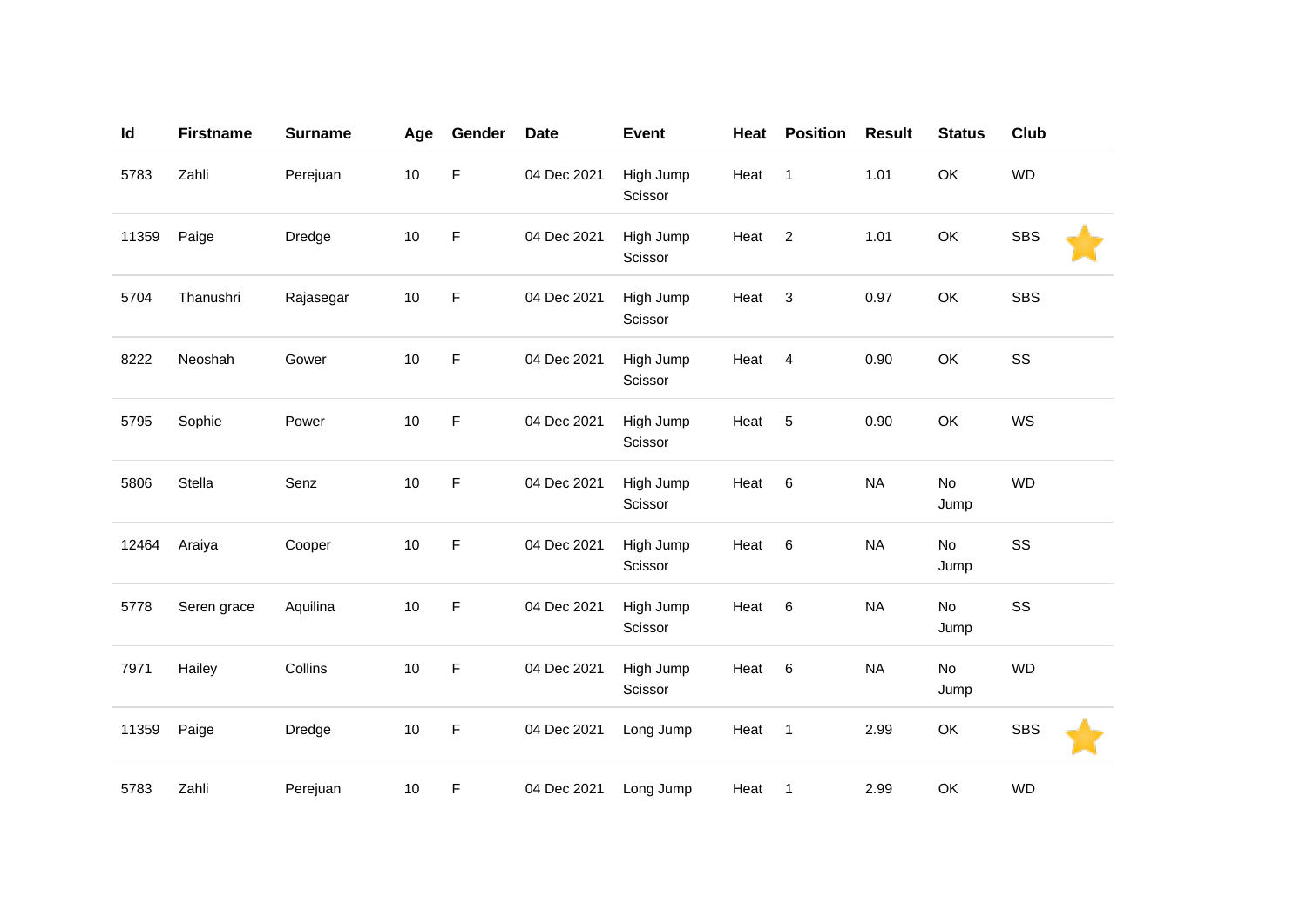| Id    | <b>Firstname</b> | <b>Surname</b> | Age  | Gender      | <b>Date</b> | <b>Event</b> | Heat | <b>Position</b> | <b>Result</b> | <b>Status</b> | Club       |
|-------|------------------|----------------|------|-------------|-------------|--------------|------|-----------------|---------------|---------------|------------|
| 8222  | Neoshah          | Gower          | $10$ | F           | 04 Dec 2021 | Long Jump    | Heat | $\mathbf{3}$    | 2.98          | OK            | SS         |
| 5806  | Stella           | Senz           | $10$ | $\mathsf F$ | 04 Dec 2021 | Long Jump    | Heat | 3               | 2.98          | OK            | <b>WD</b>  |
| 5778  | Seren grace      | Aquilina       | 10   | F           | 04 Dec 2021 | Long Jump    | Heat | $\sqrt{5}$      | 2.93          | OK            | SS         |
| 5704  | Thanushri        | Rajasegar      | $10$ | F           | 04 Dec 2021 | Long Jump    | Heat | 6               | 2.74          | OK            | <b>SBS</b> |
| 5795  | Sophie           | Power          | $10$ | F           | 04 Dec 2021 | Long Jump    | Heat | $\overline{7}$  | 2.54          | OK            | WS         |
| 12449 | Skye             | Montgomery     | 10   | F           | 04 Dec 2021 | Long Jump    | Heat | 8               | 2.35          | OK            | <b>WD</b>  |
| 12464 | Araiya           | Cooper         | 10   | F           | 04 Dec 2021 | Long Jump    | Heat | $9\,$           | 2.34          | OK            | SS         |
| 7971  | Hailey           | Collins        | $10$ | F           | 04 Dec 2021 | Long Jump    | Heat | 10              | 2.26          | OK            | <b>WD</b>  |
| 5720  | Indiana Eva      | Svilicic       | 11   | F           | 04 Dec 2021 | 100m         | Heat | $\mathbf{1}$    | 15.36         | OK            | <b>SBS</b> |
| 5665  | Tiffany          | Aspeling       | 11   | F           | 04 Dec 2021 | 100m         | Heat | $\overline{2}$  | 15.75         | OK            | SS         |
| 5213  | April            | Horton         | 11   | F           | 04 Dec 2021 | 100m         | Heat | $\sqrt{3}$      | 15.80         | OK            | SS         |
| 7973  | Joy maeva        | Maine          | 11   | F           | 04 Dec 2021 | 100m         | Heat | 4               | 16.01         | OK            | <b>WD</b>  |
| 5638  | Isabella         | Edmondstone    | 11   | F           | 04 Dec 2021 | 100m         | Heat | 5               | 16.02         | OK            | WS         |
| 11363 | Caitlyn          | Knight         | 11   | F           | 04 Dec 2021 | 100m         | Heat | 6               | 16.04         | OK            | SS         |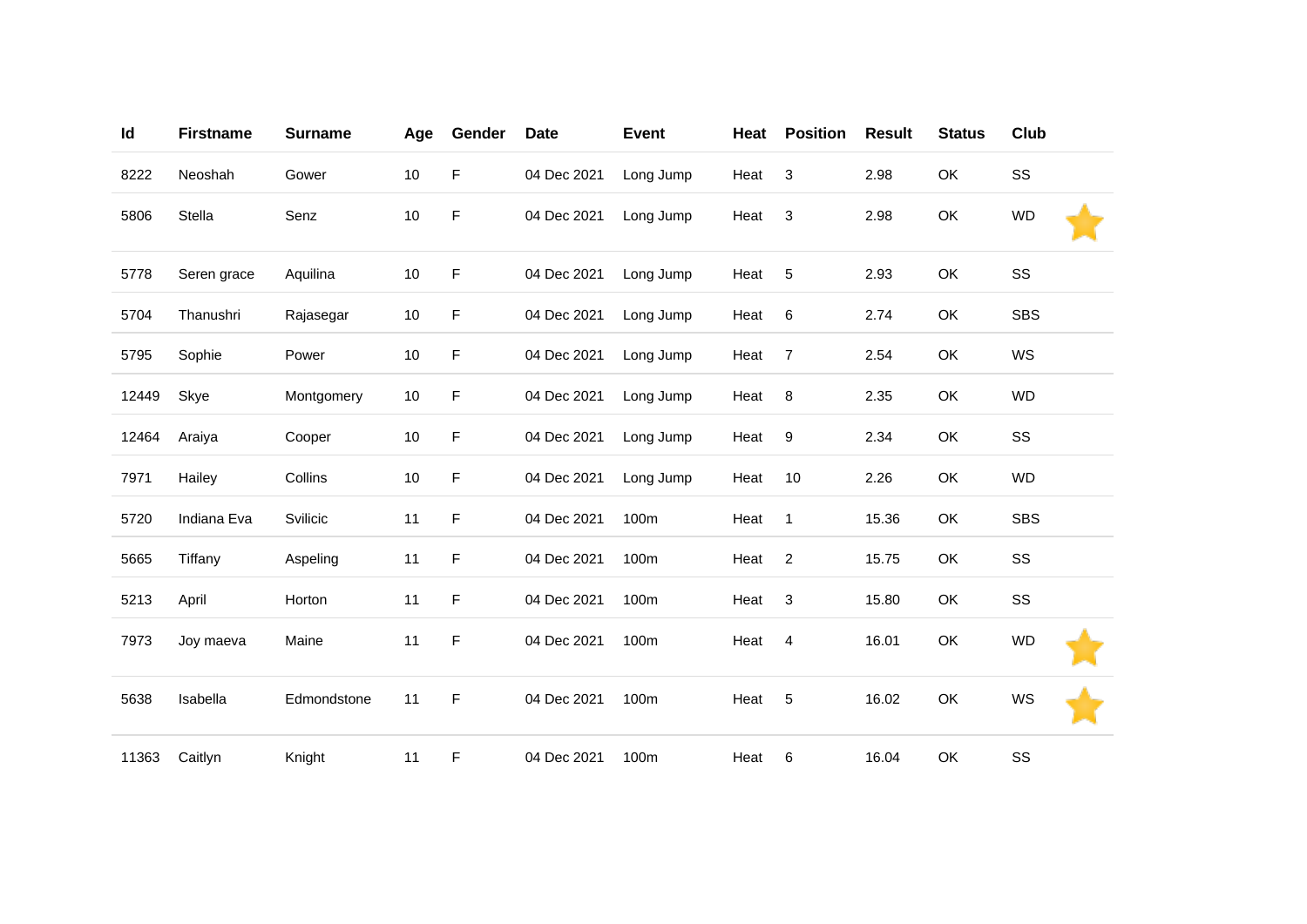| Id    | <b>Firstname</b> | <b>Surname</b> | Age | Gender | <b>Date</b> | <b>Event</b> | Heat | <b>Position</b> | <b>Result</b> | <b>Status</b> | Club       |
|-------|------------------|----------------|-----|--------|-------------|--------------|------|-----------------|---------------|---------------|------------|
| 11332 | Maxine           | Morgan         | 11  | F      | 04 Dec 2021 | 100m         | Heat | $\overline{7}$  | 16.16         | OK            | SS         |
| 6925  | Estelle          | Price          | 11  | F      | 04 Dec 2021 | 100m         | Heat | 8               | 16.58         | OK            | WS         |
| 12466 | Matilda          | Bozanich       | 11  | F      | 04 Dec 2021 | 100m         | Heat | 9               | 16.63         | OK            | <b>SBS</b> |
| 12469 | Abigale          | Egan           | 11  | F      | 04 Dec 2021 | 100m         | Heat | 10              | 16.92         | OK            | <b>SBS</b> |
| 11384 | Brooklyn         | Boyd           | 11  | F      | 04 Dec 2021 | 100m         | Heat | 11              | 17.18         | OK            | <b>WD</b>  |
| 11274 | Ella             | Christensen    | 11  | F      | 04 Dec 2021 | 100m         | Heat | 12              | 18.01         | OK            | SS         |
| 5644  | Maya             | Rasitto        | 11  | F      | 04 Dec 2021 | 100m         | Heat | 13              | 18.44         | OK            | <b>WD</b>  |
| 11344 | Mahalia-Aio      | Castle-Salem   | 11  | F      | 04 Dec 2021 | 100m         | Heat | 14              | 19.07         | OK            | SS         |
| 5603  | Milla            | Potsig-Sanders | 11  | F      | 04 Dec 2021 | 100m         | Heat | 15              | 19.23         | OK            | SS         |
| 5674  | Kayla            | Johnston       | 11  | F      | 04 Dec 2021 | 100m         | Heat | 16              | 21.88         | OK            | WS         |
| 5638  | Isabella         | Edmondstone    | 11  | F      | 04 Dec 2021 | 1500m        | Heat | $\mathbf{1}$    | 5:53.85       | OK            | WS         |
| 5213  | April            | Horton         | 11  | F      | 04 Dec 2021 | 1500m        | Heat | $\overline{c}$  | 6:18.09       | OK            | SS         |
| 5644  | Maya             | Rasitto        | 11  | F      | 04 Dec 2021 | 1500m        | Heat | 3               | 6:25.95       | OK            | <b>WD</b>  |
| 6925  | Estelle          | Price          | 11  | F      | 04 Dec 2021 | 1500m        | Heat | $\overline{4}$  | 6:28.47       | OK            | WS         |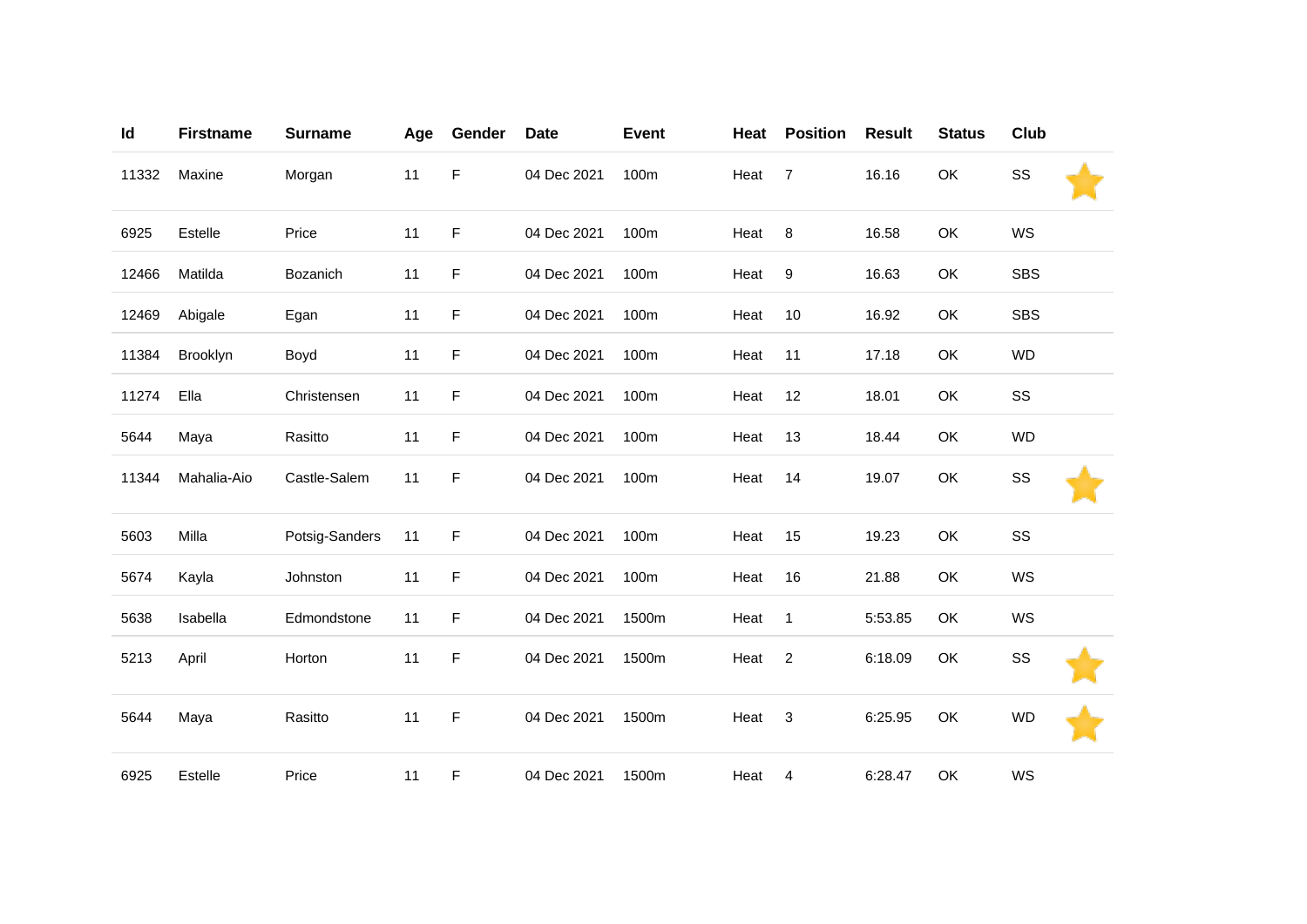| Id    | <b>Firstname</b> | <b>Surname</b> | Age | Gender | <b>Date</b> | <b>Event</b> | Heat | <b>Position</b> | <b>Result</b> | <b>Status</b> | Club       |  |
|-------|------------------|----------------|-----|--------|-------------|--------------|------|-----------------|---------------|---------------|------------|--|
| 5665  | Tiffany          | Aspeling       | 11  | F      | 04 Dec 2021 | 1500m        | Heat | 5               | 6:52.78       | OK            | SS         |  |
| 5609  | Addison          | Roots          | 11  | F      | 04 Dec 2021 | 1500m        | Heat | 6               | 7:02.19       | OK            | SS         |  |
| 5603  | Milla            | Potsig-Sanders | 11  | F      | 04 Dec 2021 | 1500m        | Heat | $\overline{7}$  | 7:03.45       | OK            | SS         |  |
| 11384 | Brooklyn         | Boyd           | 11  | F      | 04 Dec 2021 | 1500m        | Heat | 8               | 7:05.61       | OK            | <b>WD</b>  |  |
| 12466 | Matilda          | Bozanich       | 11  | F      | 04 Dec 2021 | 1500m        | Heat | 9               | 7:07.00       | OK            | <b>SBS</b> |  |
| 11332 | Maxine           | Morgan         | 11  | F      | 04 Dec 2021 | 1500m        | Heat | 10              | 7:38.21       | OK            | SS         |  |
| 11372 | Marley           | Kendrick       | 11  | F      | 04 Dec 2021 | 1500m        | Heat | 11              | 7:44.81       | OK            | <b>WD</b>  |  |
| 7973  | Joy maeva        | Maine          | 11  | F      | 04 Dec 2021 | 1500m        | Heat | 12              | 8:01.70       | OK            | <b>WD</b>  |  |
| 5796  | Isla             | Haselhurst     | 11  | F      | 04 Dec 2021 | 1500m        | Heat | 13              | 8:09.95       | OK            | <b>SBS</b> |  |
| 12469 | Abigale          | Egan           | 11  | F      | 04 Dec 2021 | 1500m        | Heat | 14              | 8:26.59       | OK            | <b>SBS</b> |  |
| 5674  | Kayla            | Johnston       | 11  | F      | 04 Dec 2021 | 1500m        | Heat | 15              | 9:19.91       | OK            | WS         |  |
| 11274 | Ella             | Christensen    | 11  | F      | 04 Dec 2021 | 1500m        | Heat | 16              | 9:29.12       | OK            | SS         |  |
| 5213  | April            | Horton         | 11  | F      | 04 Dec 2021 | 400m         | Heat | $\mathbf{1}$    | 1:14.84       | OK            | SS         |  |
| 5638  | Isabella         | Edmondstone    | 11  | F      | 04 Dec 2021 | 400m         | Heat | $\overline{c}$  | 1:17.37       | OK            | WS         |  |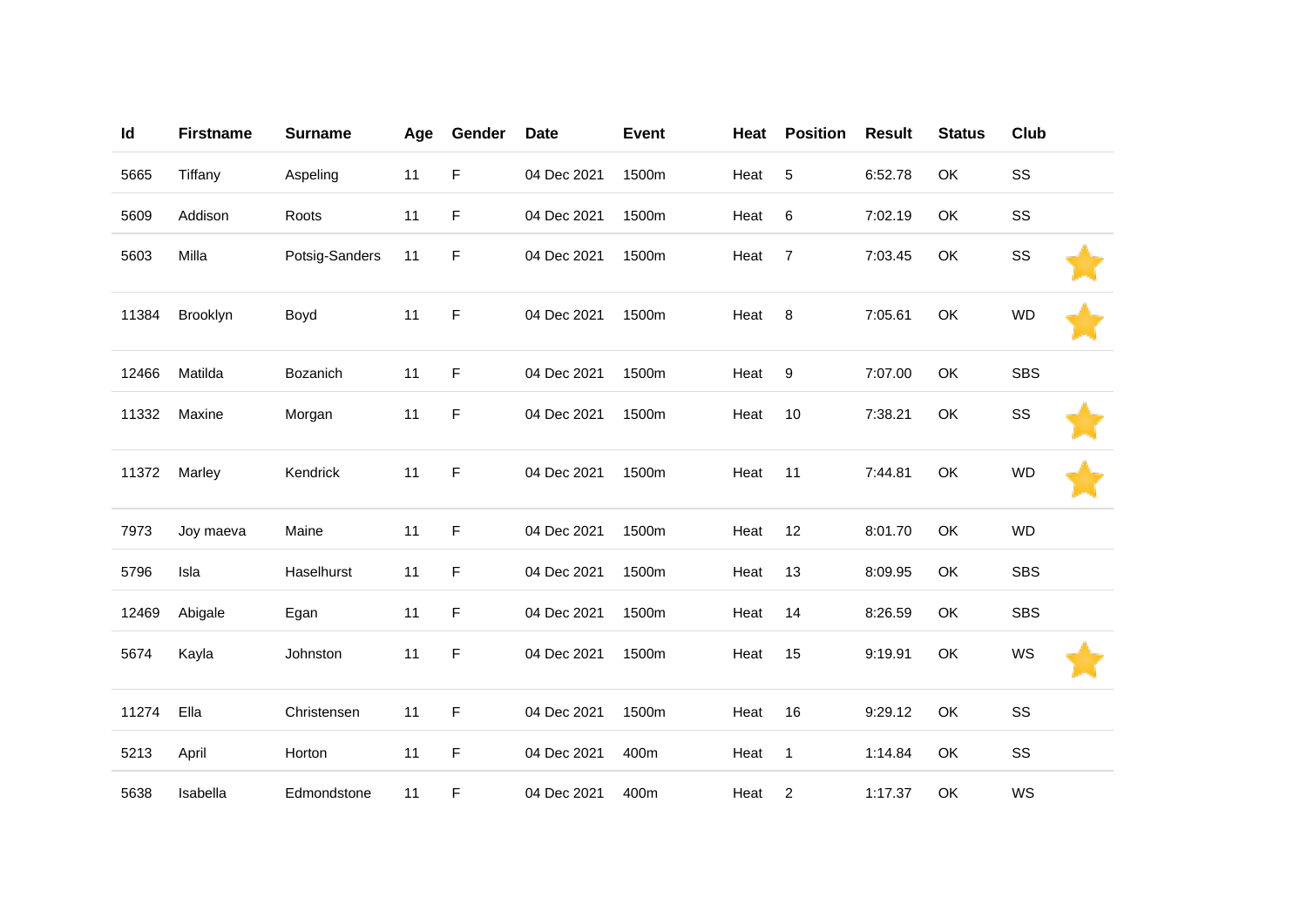| Id    | <b>Firstname</b> | <b>Surname</b> | Age | Gender | <b>Date</b> | <b>Event</b> | Heat | <b>Position</b>  | <b>Result</b> | <b>Status</b> | Club       |  |
|-------|------------------|----------------|-----|--------|-------------|--------------|------|------------------|---------------|---------------|------------|--|
| 5720  | Indiana Eva      | Svilicic       | 11  | F      | 04 Dec 2021 | 400m         | Heat | 3                | 1:18.14       | OK            | <b>SBS</b> |  |
| 11384 | Brooklyn         | Boyd           | 11  | F      | 04 Dec 2021 | 400m         | Heat | $\overline{4}$   | 1:19.23       | OK            | <b>WD</b>  |  |
| 6925  | Estelle          | Price          | 11  | F      | 04 Dec 2021 | 400m         | Heat | 5                | 1:23.39       | OK            | WS         |  |
| 5796  | Isla             | Haselhurst     | 11  | F      | 04 Dec 2021 | 400m         | Heat | 6                | 1:25.44       | OK            | <b>SBS</b> |  |
| 11332 | Maxine           | Morgan         | 11  | F      | 04 Dec 2021 | 400m         | Heat | $\overline{7}$   | 1:26.44       | OK            | SS         |  |
| 11363 | Caitlyn          | Knight         | 11  | F      | 04 Dec 2021 | 400m         | Heat | 8                | 1:29.73       | OK            | SS         |  |
| 7973  | Joy maeva        | Maine          | 11  | F      | 04 Dec 2021 | 400m         | Heat | $\boldsymbol{9}$ | 1:31.11       | OK            | <b>WD</b>  |  |
| 5603  | Milla            | Potsig-Sanders | 11  | F      | 04 Dec 2021 | 400m         | Heat | 10               | 1:33.17       | OK            | SS         |  |
| 12466 | Matilda          | Bozanich       | 11  | F      | 04 Dec 2021 | 400m         | Heat | 11               | 1:34.14       | OK            | <b>SBS</b> |  |
| 12469 | Abigale          | Egan           | 11  | F      | 04 Dec 2021 | 400m         | Heat | 12               | 1:38.77       | OK            | <b>SBS</b> |  |
| 11344 | Mahalia-Aio      | Castle-Salem   | 11  | F      | 04 Dec 2021 | 400m         | Heat | 13               | 1:45.48       | OK            | SS         |  |
| 5674  | Kayla            | Johnston       | 11  | F      | 04 Dec 2021 | 400m         | Heat | 14               | 2:09.67       | OK            | WS         |  |
| 5213  | April            | Horton         | 11  | F      | 04 Dec 2021 | Discus 500g  | Heat | $\mathbf{1}$     | 23.05         | OK            | SS         |  |
| 5603  | Milla            | Potsig-Sanders | 11  | F      | 04 Dec 2021 | Discus 500g  | Heat | $\overline{c}$   | 16.28         | OK            | SS         |  |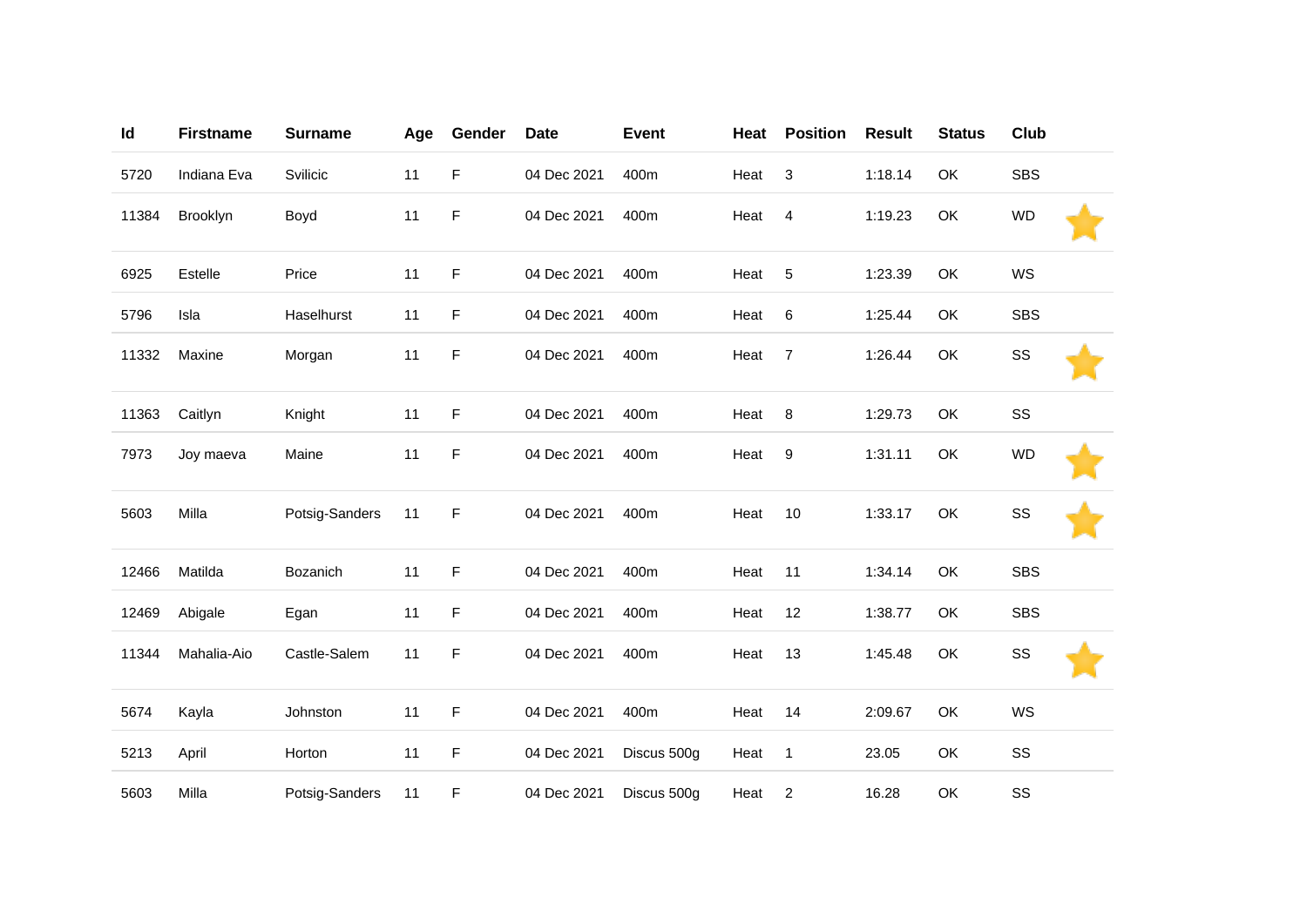| Id    | <b>Firstname</b> | <b>Surname</b>  | Age | Gender | <b>Date</b> | <b>Event</b> | Heat | <b>Position</b> | <b>Result</b> | <b>Status</b> | Club       |  |
|-------|------------------|-----------------|-----|--------|-------------|--------------|------|-----------------|---------------|---------------|------------|--|
| 7973  | Joy maeva        | Maine           | 11  | F      | 04 Dec 2021 | Discus 500g  | Heat | 3               | 14.18         | OK            | <b>WD</b>  |  |
| 5720  | Indiana Eva      | Svilicic        | 11  | F      | 04 Dec 2021 | Discus 500g  | Heat | 4               | 13.68         | OK            | <b>SBS</b> |  |
| 8226  | Charlie          | <b>Brooks</b>   | 11  | F      | 04 Dec 2021 | Discus 500g  | Heat | 5               | 13.46         | OK            | <b>WD</b>  |  |
| 12466 | Matilda          | <b>Bozanich</b> | 11  | F      | 04 Dec 2021 | Discus 500g  | Heat | 6               | 13.40         | OK            | <b>SBS</b> |  |
| 5638  | Isabella         | Edmondstone     | 11  | F      | 04 Dec 2021 | Discus 500g  | Heat | 7               | 13.28         | <b>OK</b>     | WS         |  |
| 6925  | Estelle          | Price           | 11  | F      | 04 Dec 2021 | Discus 500g  | Heat | 8               | 13.25         | <b>OK</b>     | WS         |  |
| 11332 | Maxine           | Morgan          | 11  | F      | 04 Dec 2021 | Discus 500g  | Heat | 9               | 13.07         | OK            | SS         |  |
| 5796  | Isla             | Haselhurst      | 11  | F      | 04 Dec 2021 | Discus 500g  | Heat | 10              | 12.87         | OK            | <b>SBS</b> |  |
| 11344 | Mahalia-Aio      | Castle-Salem    | 11  | F      | 04 Dec 2021 | Discus 500g  | Heat | 11              | 12.18         | OK            | SS         |  |
| 11363 | Caitlyn          | Knight          | 11  | F      | 04 Dec 2021 | Discus 500g  | Heat | 12              | 11.52         | OK            | SS         |  |
| 12469 | Abigale          | Egan            | 11  | F      | 04 Dec 2021 | Discus 500g  | Heat | 13              | 11.15         | OK            | <b>SBS</b> |  |
| 5644  | Maya             | Rasitto         | 11  | F      | 04 Dec 2021 | Discus 500g  | Heat | 14              | 9.71          | OK            | <b>WD</b>  |  |
| 11274 | Ella             | Christensen     | 11  | F      | 04 Dec 2021 | Discus 500g  | Heat | 15              | 9.64          | OK            | SS         |  |
| 11384 | <b>Brooklyn</b>  | Boyd            | 11  | F      | 04 Dec 2021 | Discus 500g  | Heat | 16              | 7.70          | OK            | <b>WD</b>  |  |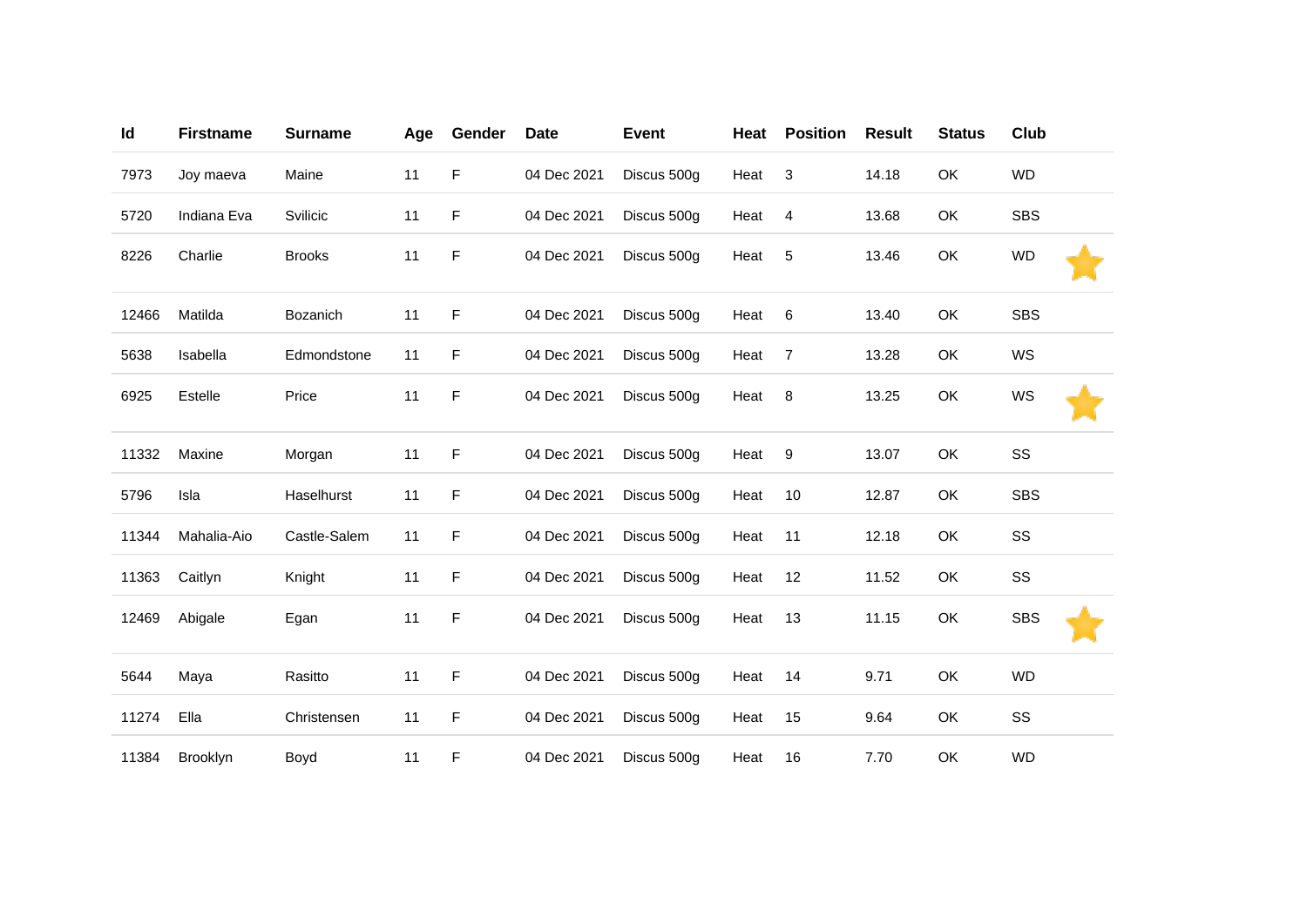| Id    | <b>Firstname</b> | <b>Surname</b> | Age | Gender | <b>Date</b> | <b>Event</b>         | Heat | <b>Position</b> | <b>Result</b> | <b>Status</b> | Club       |  |
|-------|------------------|----------------|-----|--------|-------------|----------------------|------|-----------------|---------------|---------------|------------|--|
| 5674  | Kayla            | Johnston       | 11  | F      | 04 Dec 2021 | Discus 500g          | Heat | 17              | 7.17          | OK            | WS         |  |
| 5720  | Indiana Eva      | Svilicic       | 11  | F      | 04 Dec 2021 | High Jump<br>Fosbury | Heat | $\mathbf{1}$    | 1.36          | OK            | <b>SBS</b> |  |
| 5213  | April            | Horton         | 11  | F      | 04 Dec 2021 | High Jump<br>Fosbury | Heat | $\overline{2}$  | 1.28          | OK            | SS         |  |
| 5796  | Isla             | Haselhurst     | 11  | F      | 04 Dec 2021 | High Jump<br>Fosbury | Heat | 3               | 1.14          | OK            | <b>SBS</b> |  |
| 11363 | Caitlyn          | Knight         | 11  | F      | 04 Dec 2021 | High Jump<br>Fosbury | Heat | 4               | 1.12          | OK            | SS         |  |
| 5638  | Isabella         | Edmondstone    | 11  | F      | 04 Dec 2021 | High Jump<br>Fosbury | Heat | 5               | 1.10          | OK            | WS         |  |
| 11372 | Marley           | Kendrick       | 11  | F      | 04 Dec 2021 | High Jump<br>Fosbury | Heat | $6\phantom{1}6$ | 1.05          | OK            | <b>WD</b>  |  |
| 5665  | Tiffany          | Aspeling       | 11  | F      | 04 Dec 2021 | High Jump<br>Fosbury | Heat | 6               | 1.05          | OK            | SS         |  |
| 11384 | Brooklyn         | Boyd           | 11  | F      | 04 Dec 2021 | High Jump<br>Fosbury | Heat | 8               | 1.05          | OK            | <b>WD</b>  |  |
| 11332 | Maxine           | Morgan         | 11  | F      | 04 Dec 2021 | High Jump<br>Fosbury | Heat | 9               | 1.05          | OK            | SS         |  |
| 12469 | Abigale          | Egan           | 11  | F      | 04 Dec 2021 | High Jump<br>Fosbury | Heat | 9               | 1.05          | OK            | <b>SBS</b> |  |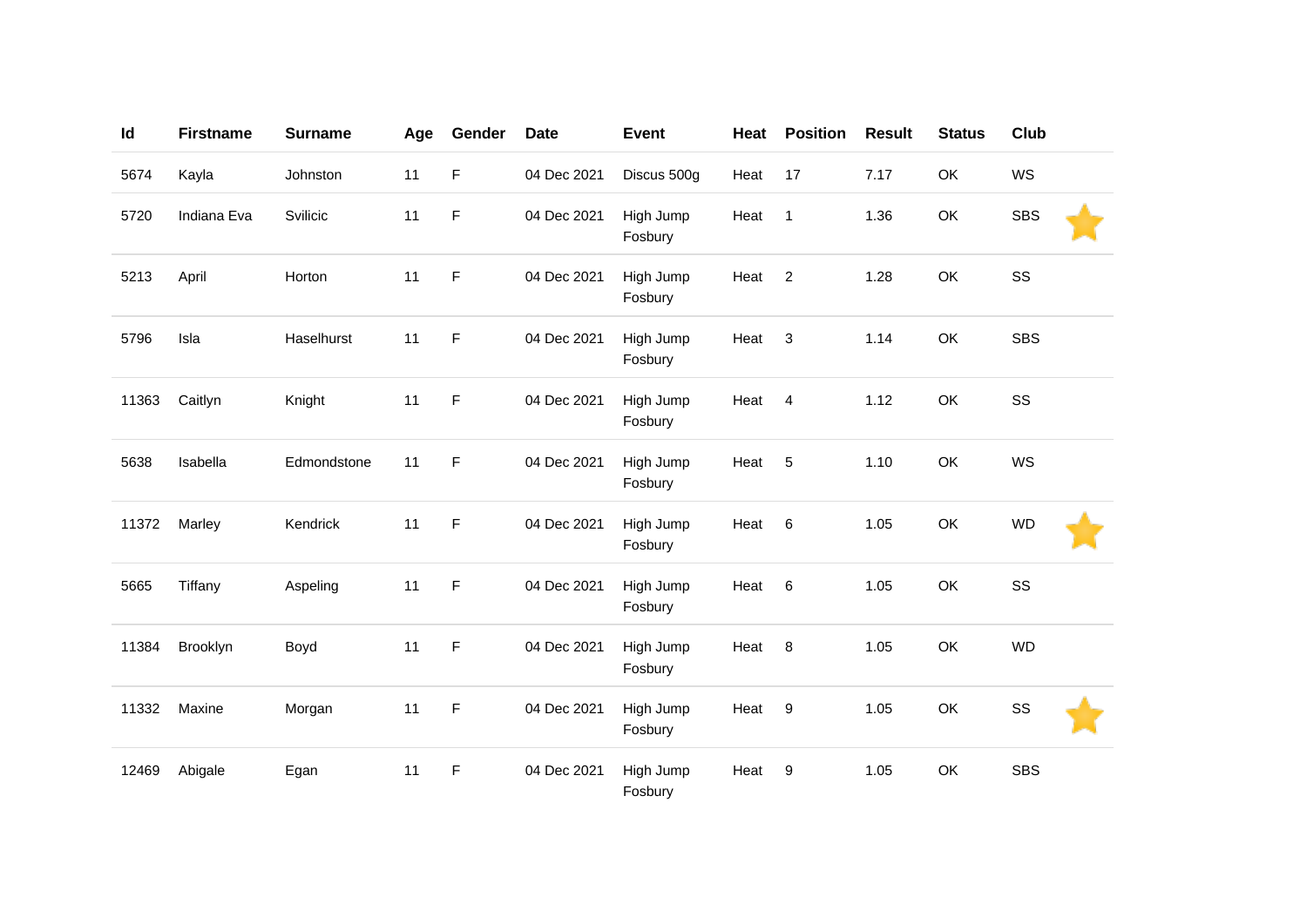| Id    | <b>Firstname</b> | <b>Surname</b> | Age | Gender | <b>Date</b> | <b>Event</b>         | Heat | <b>Position</b> | <b>Result</b> | <b>Status</b> | Club       |  |
|-------|------------------|----------------|-----|--------|-------------|----------------------|------|-----------------|---------------|---------------|------------|--|
| 5609  | Addison          | Roots          | 11  | F      | 04 Dec 2021 | High Jump<br>Fosbury | Heat | 11              | 1.05          | OK            | SS         |  |
| 5644  | Maya             | Rasitto        | 11  | F      | 04 Dec 2021 | High Jump<br>Fosbury | Heat | 12              | 1.05          | OK            | <b>WD</b>  |  |
| 11274 | Ella             | Christensen    | 11  | F      | 04 Dec 2021 | High Jump<br>Fosbury | Heat | 13              | 1.00          | OK            | SS         |  |
| 5603  | Milla            | Potsig-Sanders | 11  | F      | 04 Dec 2021 | High Jump<br>Fosbury | Heat | 14              | 1.00          | OK            | SS         |  |
| 11344 | Mahalia-Aio      | Castle-Salem   | 11  | F      | 04 Dec 2021 | High Jump<br>Fosbury | Heat | 14              | 1.00          | OK            | SS         |  |
| 12466 | Matilda          | Bozanich       | 11  | F      | 04 Dec 2021 | High Jump<br>Fosbury | Heat | 16              | <b>NA</b>     | No<br>Jump    | <b>SBS</b> |  |
| 5720  | Indiana Eva      | Svilicic       | 11  | F      | 04 Dec 2021 | Long Jump            | Heat | $\overline{1}$  | 4.09          | OK            | <b>SBS</b> |  |
| 5665  | Tiffany          | Aspeling       | 11  | F      | 04 Dec 2021 | Long Jump            | Heat | $\sqrt{2}$      | 3.83          | OK            | SS         |  |
| 12466 | Matilda          | Bozanich       | 11  | F      | 04 Dec 2021 | Long Jump            | Heat | 3               | 3.59          | OK            | <b>SBS</b> |  |
| 11363 | Caitlyn          | Knight         | 11  | F      | 04 Dec 2021 | Long Jump            | Heat | $\overline{4}$  | 3.54          | OK            | SS         |  |
| 5638  | Isabella         | Edmondstone    | 11  | F      | 04 Dec 2021 | Long Jump            | Heat | $\sqrt{5}$      | 3.49          | OK            | WS         |  |
| 5796  | Isla             | Haselhurst     | 11  | F      | 04 Dec 2021 | Long Jump            | Heat | 6               | 3.46          | OK            | <b>SBS</b> |  |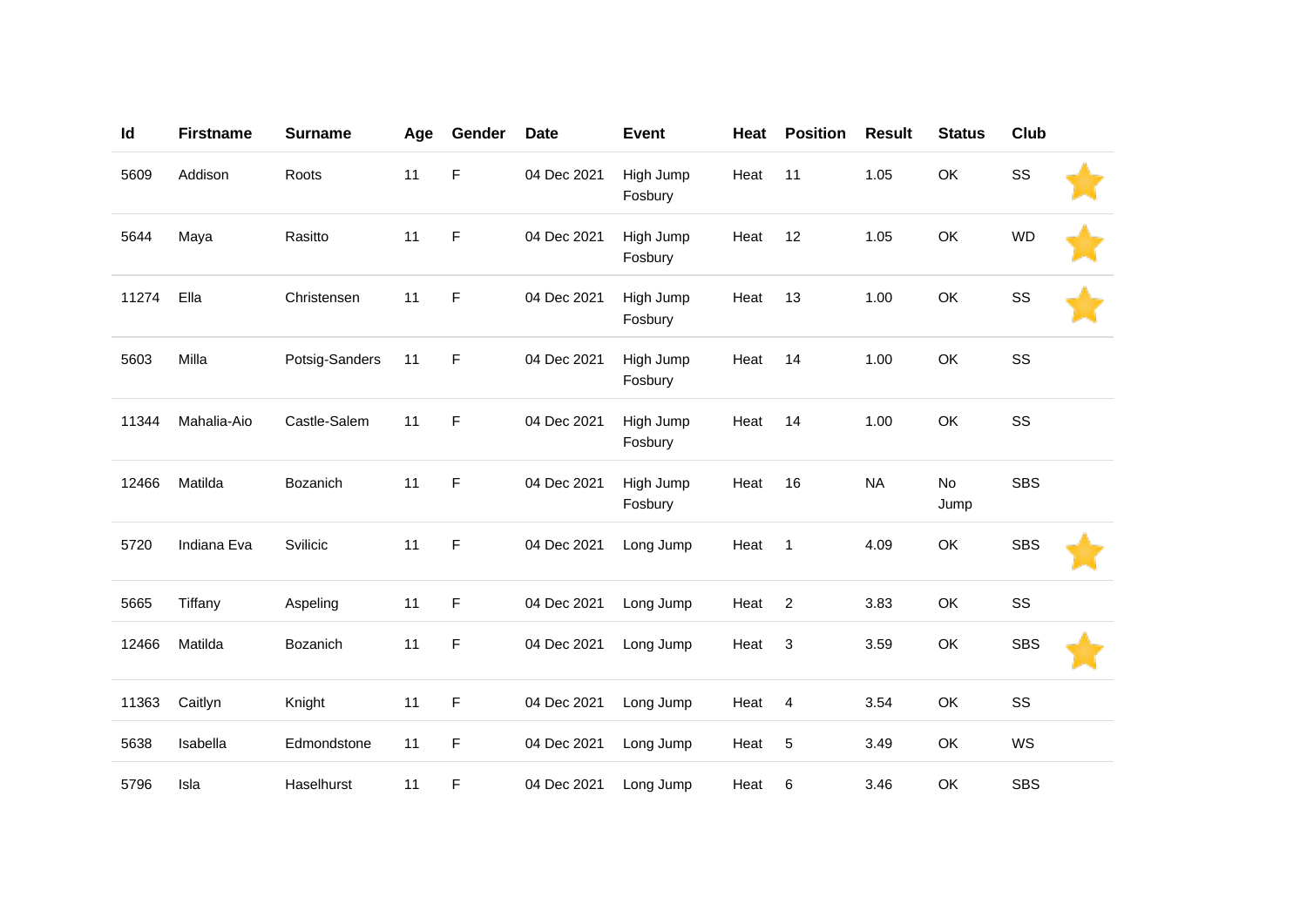| Id    | <b>Firstname</b> | <b>Surname</b> | Age | Gender | <b>Date</b> | <b>Event</b> | Heat | <b>Position</b> | <b>Result</b> | <b>Status</b> | Club       |  |
|-------|------------------|----------------|-----|--------|-------------|--------------|------|-----------------|---------------|---------------|------------|--|
| 7973  | Joy maeva        | Maine          | 11  | F      | 04 Dec 2021 | Long Jump    | Heat | $\overline{7}$  | 3.26          | OK            | <b>WD</b>  |  |
| 5213  | April            | Horton         | 11  | F      | 04 Dec 2021 | Long Jump    | Heat | 8               | 3.21          | OK            | SS         |  |
| 12469 | Abigale          | Egan           | 11  | F      | 04 Dec 2021 | Long Jump    | Heat | $9\,$           | 3.15          | OK            | <b>SBS</b> |  |
| 11332 | Maxine           | Morgan         | 11  | F      | 04 Dec 2021 | Long Jump    | Heat | 10              | 3.09          | OK            | SS         |  |
| 11344 | Mahalia-Aio      | Castle-Salem   | 11  | F      | 04 Dec 2021 | Long Jump    | Heat | 11              | 2.83          | OK            | SS         |  |
| 11274 | Ella             | Christensen    | 11  | F      | 04 Dec 2021 | Long Jump    | Heat | 12              | 2.81          | OK            | SS         |  |
| 11372 | Marley           | Kendrick       | 11  | F      | 04 Dec 2021 | Long Jump    | Heat | 13              | 2.74          | OK            | <b>WD</b>  |  |
| 11384 | Brooklyn         | Boyd           | 11  | F      | 04 Dec 2021 | Long Jump    | Heat | 14              | 2.71          | OK            | <b>WD</b>  |  |
| 5603  | Milla            | Potsig-Sanders | 11  | F      | 04 Dec 2021 | Long Jump    | Heat | 14              | 2.71          | OK            | SS         |  |
| 5644  | Maya             | Rasitto        | 11  | F      | 04 Dec 2021 | Long Jump    | Heat | 16              | 2.62          | OK            | <b>WD</b>  |  |
| 5609  | Addison          | Roots          | 11  | F      | 04 Dec 2021 | Long Jump    | Heat | 17              | 2.25          | OK            | SS         |  |
| 5674  | Kayla            | Johnston       | 11  | F      | 04 Dec 2021 | Long Jump    | Heat | 18              | 2.14          | OK            | WS         |  |
| 11316 | Larissa          | Achiek Luder   | 12  | F      | 04 Dec 2021 | 100m         | Heat | $\mathbf{1}$    | 14.62         | OK            | <b>WD</b>  |  |
| 11309 | Neve             | Taylor         | 12  | F      | 04 Dec 2021 | 100m         | Heat | $\overline{c}$  | 14.99         | OK            | <b>WD</b>  |  |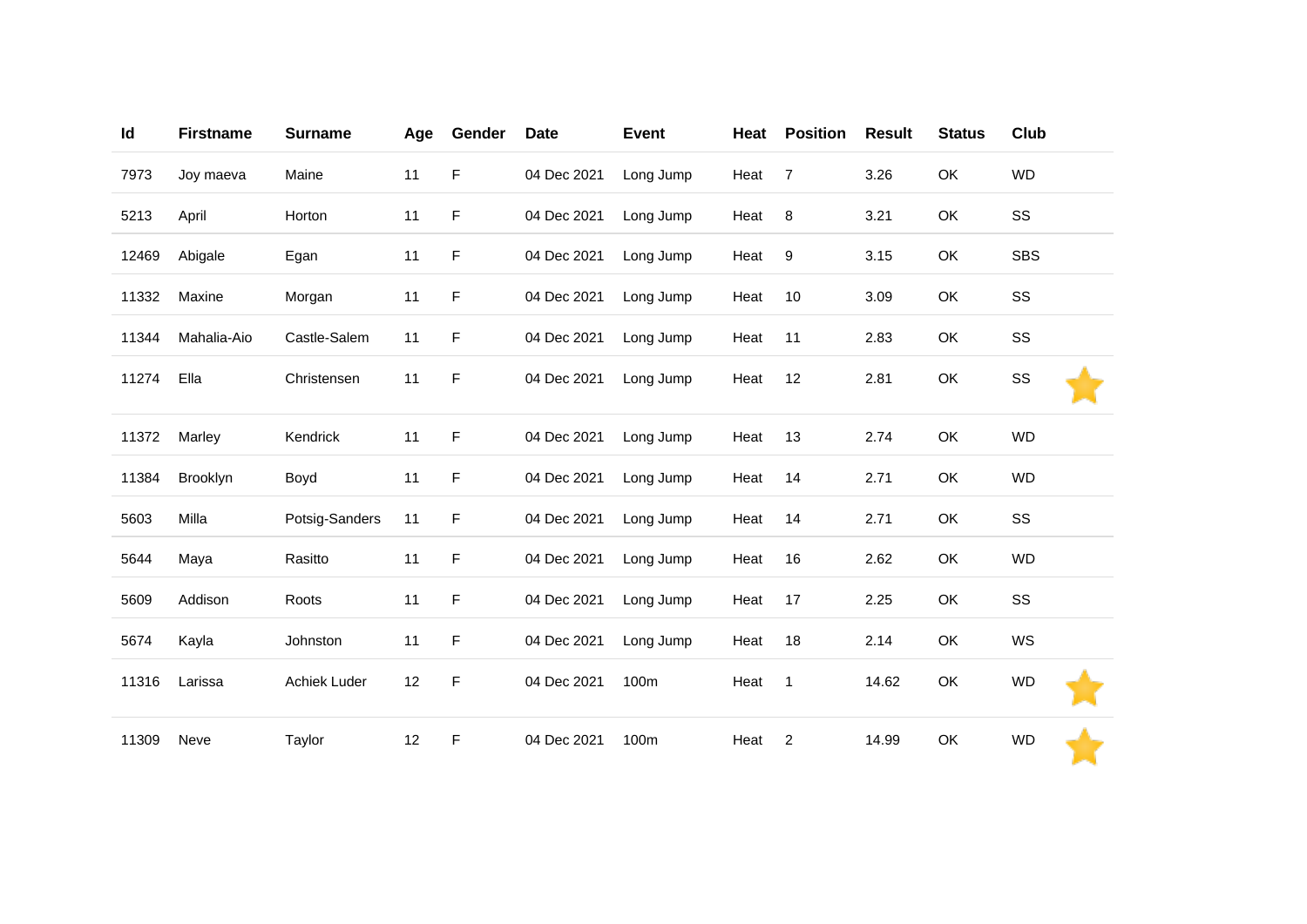| Id    | <b>Firstname</b> | <b>Surname</b> | Age | Gender      | <b>Date</b> | <b>Event</b> | Heat | <b>Position</b> | <b>Result</b> | <b>Status</b> | Club       |  |
|-------|------------------|----------------|-----|-------------|-------------|--------------|------|-----------------|---------------|---------------|------------|--|
| 5770  | Amberly<br>hazel | Smith          | 12  | F           | 04 Dec 2021 | 100m         | Heat | 3               | 15.03         | OK            | <b>SBS</b> |  |
| 2581  | Daisy            | Hingert        | 12  | F           | 04 Dec 2021 | 100m         | Heat | $\overline{4}$  | 15.25         | OK            | SS         |  |
| 5816  | Kaycee           | Ibbotson       | 12  | F           | 04 Dec 2021 | 100m         | Heat | 5               | 15.70         | OK            | <b>SBS</b> |  |
| 5725  | Annabelle        | Van Sprengel   | 12  | F           | 04 Dec 2021 | 100m         | Heat | 6               | 16.15         | OK            | <b>SBS</b> |  |
| 11381 | Kylah            | Hansen         | 12  | F           | 04 Dec 2021 | 100m         | Heat | $\overline{7}$  | 16.19         | OK            | <b>WD</b>  |  |
| 8235  | Atamaru          | Ngatamariki    | 12  | F           | 04 Dec 2021 | 100m         | Heat | 8               | 16.56         | OK            | <b>WD</b>  |  |
| 12473 | Tung             | Lam            | 12  | F           | 04 Dec 2021 | 100m         | Heat | 9               | 17.20         | OK            | <b>SBS</b> |  |
| 11366 | Tashinta         | Clarke         | 12  | F           | 04 Dec 2021 | 100m         | Heat | 10              | 17.57         | OK            | <b>WD</b>  |  |
| 8215  | Doris            | Garlett        | 12  | $\mathsf F$ | 04 Dec 2021 | 100m         | Heat | 11              | 17.61         | OK            | <b>WD</b>  |  |
| 5601  | Baylee           | Michel         | 12  | F           | 04 Dec 2021 | 100m         | Heat | 12              | 17.87         | OK            | <b>SBS</b> |  |
| 12448 | Amber            | Montgomery     | 12  | F           | 04 Dec 2021 | 100m         | Heat | 13              | 19.28         | OK            | <b>WD</b>  |  |
| 5725  | Annabelle        | Van Sprengel   | 12  | F           | 04 Dec 2021 | 1500m        | Heat | $\mathbf{1}$    | 5:48.07       | OK            | <b>SBS</b> |  |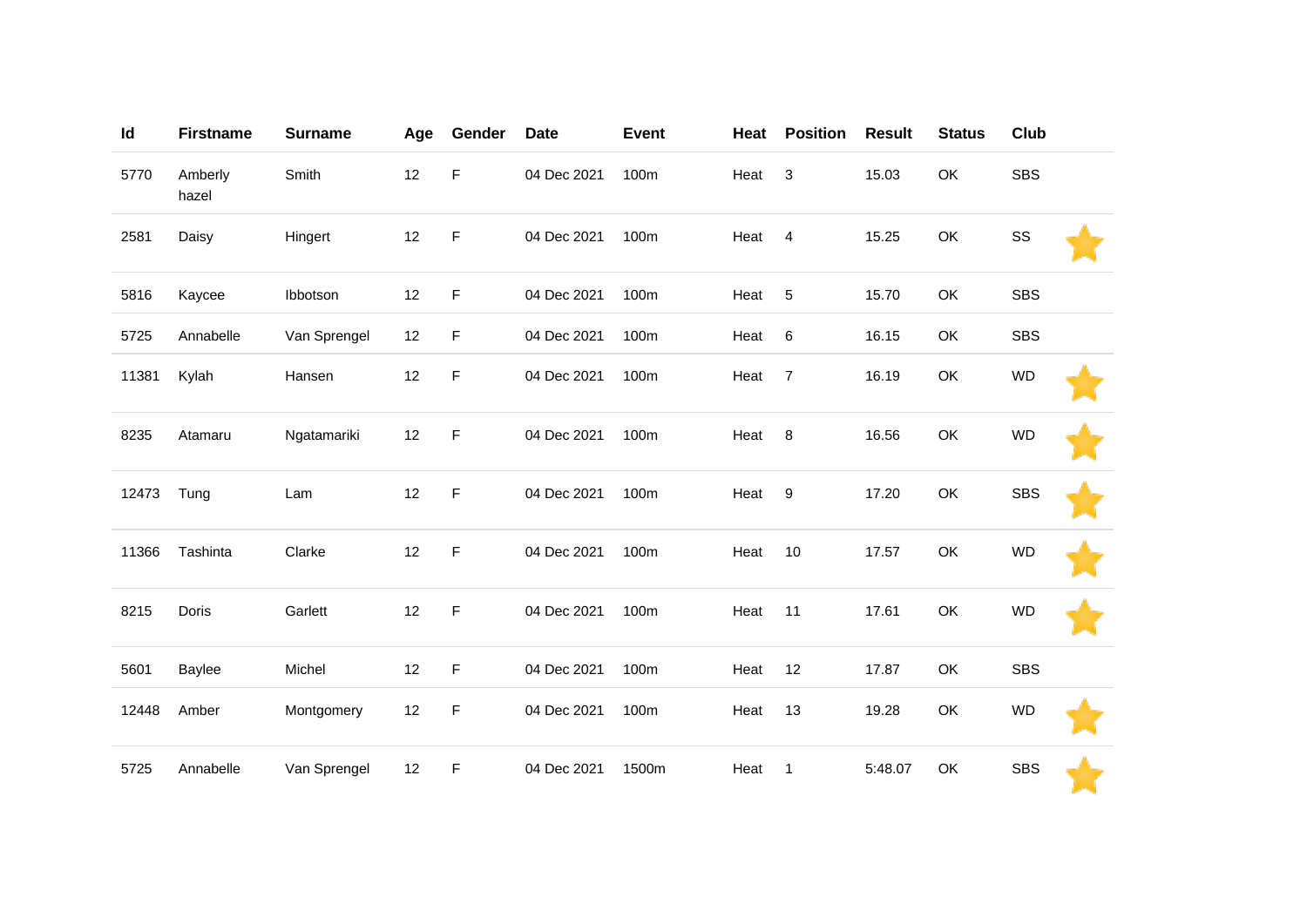| Id    | <b>Firstname</b> | <b>Surname</b> | Age | Gender | <b>Date</b> | <b>Event</b> | Heat | <b>Position</b> | <b>Result</b> | <b>Status</b> | Club       |  |
|-------|------------------|----------------|-----|--------|-------------|--------------|------|-----------------|---------------|---------------|------------|--|
| 5816  | Kaycee           | Ibbotson       | 12  | F      | 04 Dec 2021 | 1500m        | Heat | 2               | 6:15.80       | OK            | <b>SBS</b> |  |
| 11381 | Kylah            | Hansen         | 12  | F      | 04 Dec 2021 | 1500m        | Heat | 3               | 6:16.64       | OK            | <b>WD</b>  |  |
| 8235  | Atamaru          | Ngatamariki    | 12  | F      | 04 Dec 2021 | 1500m        | Heat | $\overline{4}$  | 6:17.99       | OK            | <b>WD</b>  |  |
| 11358 | <b>Brielle</b>   | Dredge         | 12  | F      | 04 Dec 2021 | 1500m        | Heat | 5               | 6:19.69       | OK            | <b>SBS</b> |  |
| 2581  | Daisy            | Hingert        | 12  | F      | 04 Dec 2021 | 1500m        | Heat | 6               | 6:40.61       | OK            | SS         |  |
| 8215  | Doris            | Garlett        | 12  | F.     | 04 Dec 2021 | 1500m        | Heat | $\overline{7}$  | 7:28.12       | OK            | <b>WD</b>  |  |
| 5601  | Baylee           | Michel         | 12  | F      | 04 Dec 2021 | 1500m        | Heat | 8               | 7:32.40       | OK            | <b>SBS</b> |  |
| 5770  | Amberly<br>hazel | Smith          | 12  | F      | 04 Dec 2021 | 1500m        | Heat | 9               | 7:49.23       | OK            | <b>SBS</b> |  |
| 12473 | Tung             | Lam            | 12  | F      | 04 Dec 2021 | 1500m        | Heat | 10              | 7:53.32       | OK            | <b>SBS</b> |  |
| 12448 | Amber            | Montgomery     | 12  | F      | 04 Dec 2021 | 1500m        | Heat | 11              | 9:40.73       | OK            | <b>WD</b>  |  |
| 5816  | Kaycee           | Ibbotson       | 12  | F      | 04 Dec 2021 | 400m         | Heat | $\mathbf{1}$    | 1:14.54       | OK            | <b>SBS</b> |  |
| 5725  | Annabelle        | Van Sprengel   | 12  | F      | 04 Dec 2021 | 400m         | Heat | $\overline{c}$  | 1:19.34       | OK            | <b>SBS</b> |  |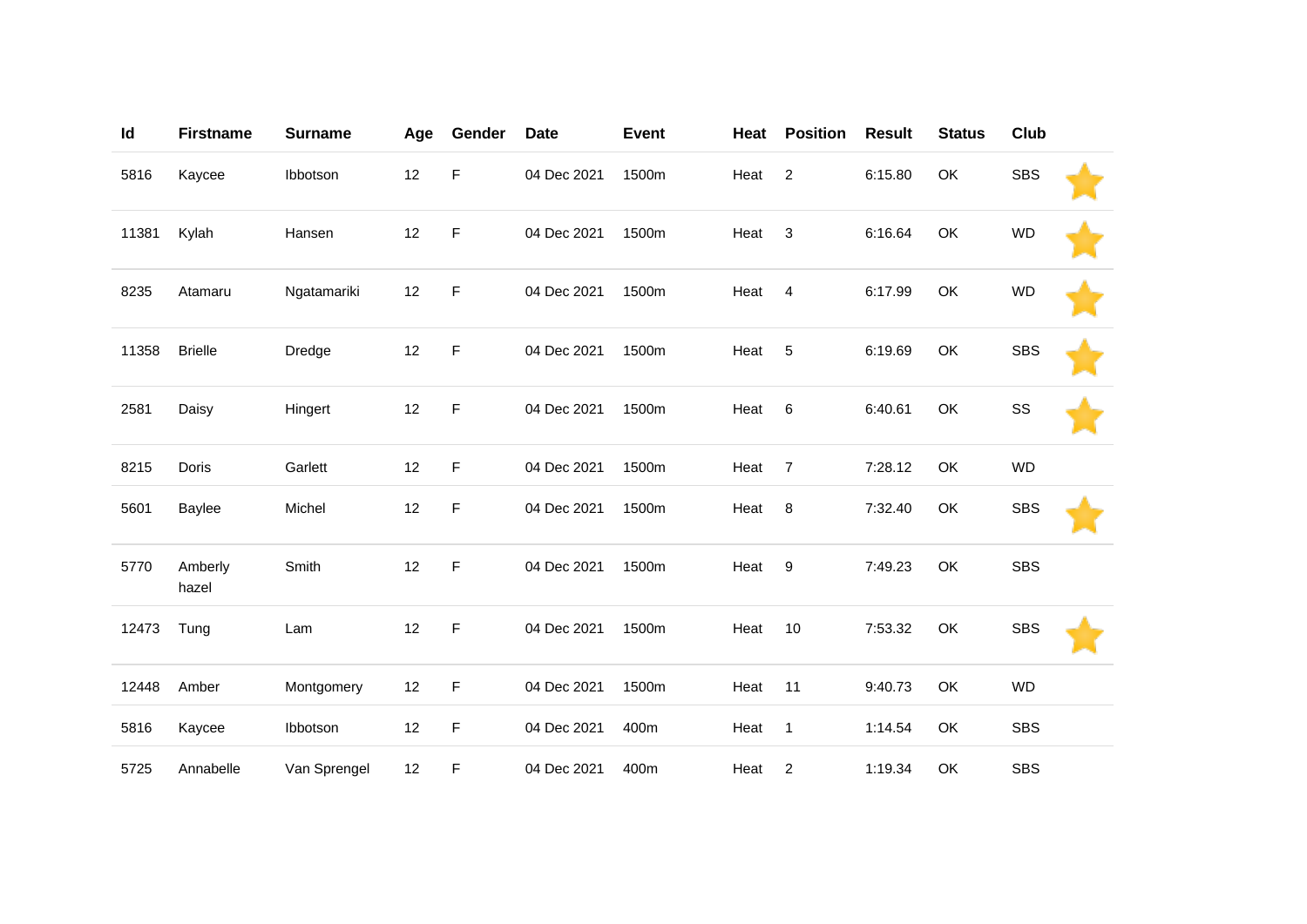| Id    | <b>Firstname</b> | <b>Surname</b> | Age | Gender      | <b>Date</b> | <b>Event</b> | Heat | <b>Position</b> | <b>Result</b> | <b>Status</b> | Club       |
|-------|------------------|----------------|-----|-------------|-------------|--------------|------|-----------------|---------------|---------------|------------|
| 8235  | Atamaru          | Ngatamariki    | 12  | F           | 04 Dec 2021 | 400m         | Heat | 3               | 1:21.82       | OK            | WD         |
| 5770  | Amberly<br>hazel | Smith          | 12  | F           | 04 Dec 2021 | 400m         | Heat | $\overline{4}$  | 1:23.16       | OK            | <b>SBS</b> |
| 11381 | Kylah            | Hansen         | 12  | F           | 04 Dec 2021 | 400m         | Heat | 5               | 1:23.63       | OK            | <b>WD</b>  |
| 2581  | Daisy            | Hingert        | 12  | F           | 04 Dec 2021 | 400m         | Heat | 6               | 1:25.01       | OK            | SS         |
| 11309 | Neve             | Taylor         | 12  | F           | 04 Dec 2021 | 400m         | Heat | $\overline{7}$  | 1:29.02       | OK            | <b>WD</b>  |
| 5601  | Baylee           | Michel         | 12  | F           | 04 Dec 2021 | 400m         | Heat | 8               | 1:32.96       | OK            | <b>SBS</b> |
| 8215  | Doris            | Garlett        | 12  | F           | 04 Dec 2021 | 400m         | Heat | 9               | 1:35.66       | OK            | <b>WD</b>  |
| 5725  | Annabelle        | Van Sprengel   | 12  | F           | 04 Dec 2021 | Discus 750g  | Heat | $\overline{1}$  | 18.57         | OK            | <b>SBS</b> |
| 2581  | Daisy            | Hingert        | 12  | F           | 04 Dec 2021 | Discus 750g  | Heat | $\sqrt{2}$      | 15.84         | OK            | SS         |
| 12451 | Mia              | Kuricivi       | 12  | $\mathsf F$ | 04 Dec 2021 | Discus 750g  | Heat | 3               | 15.17         | OK            | WS         |
| 11316 | Larissa          | Achiek Luder   | 12  | F           | 04 Dec 2021 | Discus 750g  | Heat | $\overline{4}$  | 15.13         | OK            | <b>WD</b>  |
| 11309 | Neve             | Taylor         | 12  | F           | 04 Dec 2021 | Discus 750g  | Heat | 5               | 12.59         | OK            | <b>WD</b>  |
| 5601  | Baylee           | Michel         | 12  | F           | 04 Dec 2021 | Discus 750g  | Heat | 6               | 11.99         | OK            | <b>SBS</b> |
| 11381 | Kylah            | Hansen         | 12  | F           | 04 Dec 2021 | Discus 750g  | Heat | $\overline{7}$  | 11.92         | OK            | <b>WD</b>  |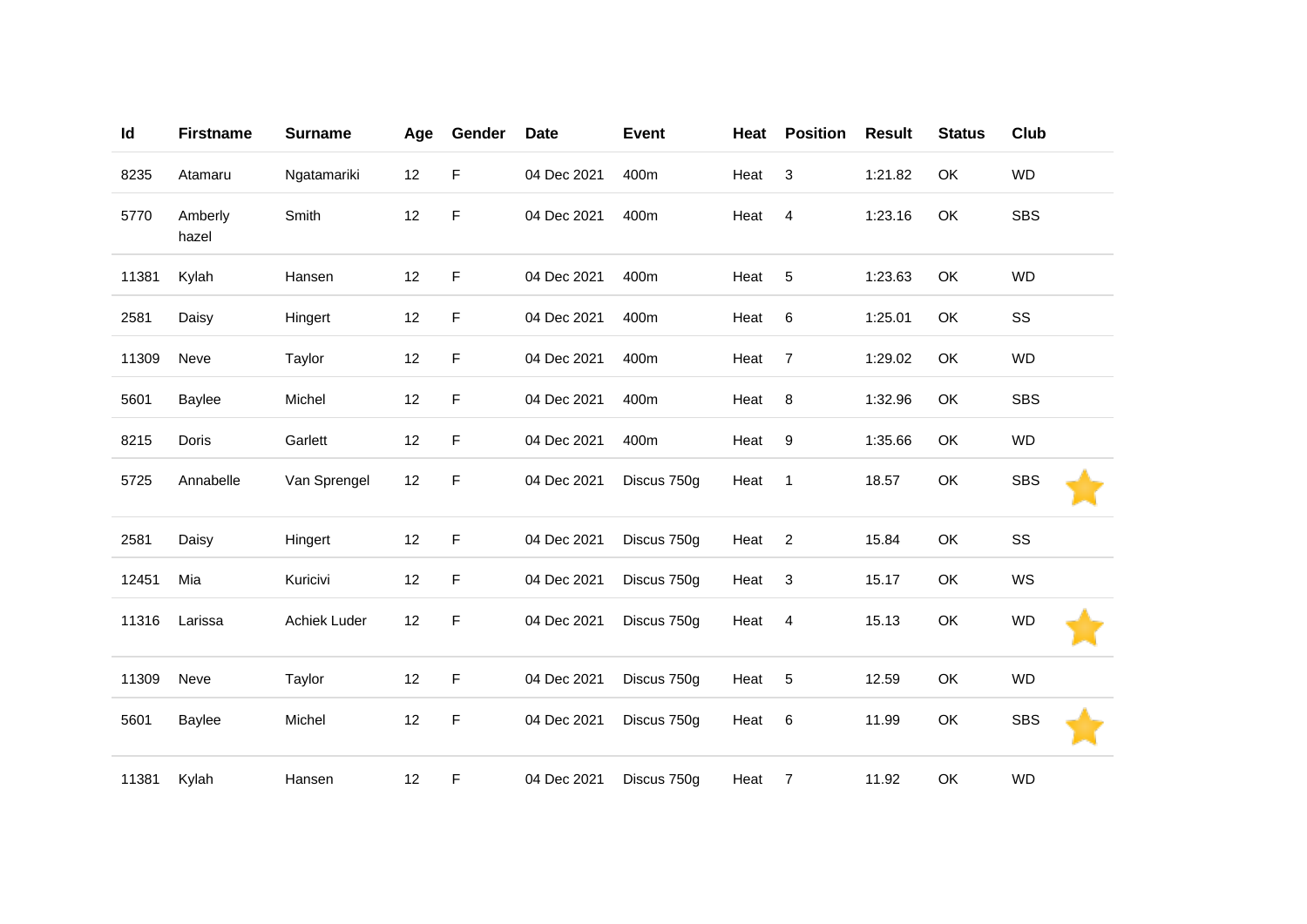| Id    | <b>Firstname</b> | <b>Surname</b> | Age | Gender | <b>Date</b> | <b>Event</b>         | Heat | <b>Position</b> | <b>Result</b> | <b>Status</b> | <b>Club</b> |  |
|-------|------------------|----------------|-----|--------|-------------|----------------------|------|-----------------|---------------|---------------|-------------|--|
| 5770  | Amberly<br>hazel | Smith          | 12  | F      | 04 Dec 2021 | Discus 750g          | Heat | 8               | 11.83         | OK            | <b>SBS</b>  |  |
| 8235  | Atamaru          | Ngatamariki    | 12  | F      | 04 Dec 2021 | Discus 750g          | Heat | 9               | 11.70         | OK            | <b>WD</b>   |  |
| 11366 | Tashinta         | Clarke         | 12  | F      | 04 Dec 2021 | Discus 750g          | Heat | 10              | 11.43         | OK            | <b>WD</b>   |  |
| 5816  | Kaycee           | Ibbotson       | 12  | F      | 04 Dec 2021 | Discus 750g          | Heat | 11              | 9.97          | OK            | <b>SBS</b>  |  |
| 12473 | Tung             | Lam            | 12  | F      | 04 Dec 2021 | Discus 750g          | Heat | 12              | 8.44          | OK            | <b>SBS</b>  |  |
| 11316 | Larissa          | Achiek Luder   | 12  | F      | 04 Dec 2021 | High Jump<br>Fosbury | Heat | $\mathbf{1}$    | 1.38          | OK            | <b>WD</b>   |  |
| 11381 | Kylah            | Hansen         | 12  | F      | 04 Dec 2021 | High Jump<br>Fosbury | Heat | $\overline{2}$  | 1.34          | OK            | <b>WD</b>   |  |
| 5725  | Annabelle        | Van Sprengel   | 12  | F      | 04 Dec 2021 | High Jump<br>Fosbury | Heat | 3               | 1.30          | OK            | <b>SBS</b>  |  |
| 5601  | Baylee           | Michel         | 12  | F      | 04 Dec 2021 | High Jump<br>Fosbury | Heat | 4               | 1.20          | OK            | <b>SBS</b>  |  |
| 12451 | Mia              | Kuricivi       | 12  | F      | 04 Dec 2021 | High Jump<br>Fosbury | Heat | 5               | 1.20          | OK            | WS          |  |
| 5770  | Amberly<br>hazel | Smith          | 12  | F      | 04 Dec 2021 | High Jump<br>Fosbury | Heat | 6               | 1.20          | OK            | <b>SBS</b>  |  |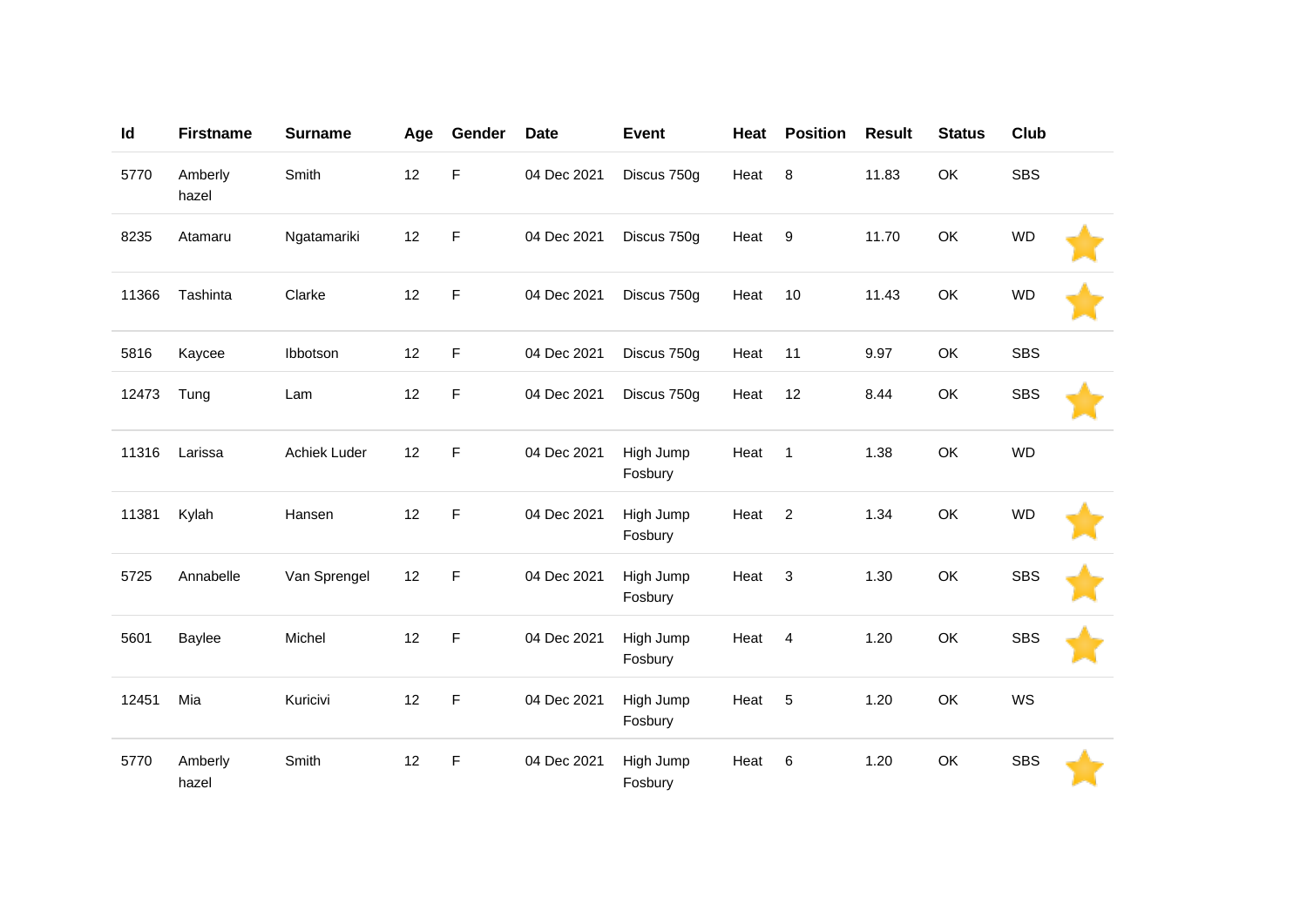| Id    | <b>Firstname</b> | <b>Surname</b> | Age | Gender      | <b>Date</b> | Event                | Heat | <b>Position</b> | <b>Result</b> | <b>Status</b>     | Club       |  |
|-------|------------------|----------------|-----|-------------|-------------|----------------------|------|-----------------|---------------|-------------------|------------|--|
| 8235  | Atamaru          | Ngatamariki    | 12  | F           | 04 Dec 2021 | High Jump<br>Fosbury | Heat | 6               | 1.20          | OK                | <b>WD</b>  |  |
| 11358 | <b>Brielle</b>   | Dredge         | 12  | $\mathsf F$ | 04 Dec 2021 | High Jump<br>Fosbury | Heat | 8               | 1.10          | OK                | <b>SBS</b> |  |
| 5816  | Kaycee           | Ibbotson       | 12  | $\mathsf F$ | 04 Dec 2021 | High Jump<br>Fosbury | Heat | $\, 8$          | 1.10          | OK                | <b>SBS</b> |  |
| 12473 | Tung             | Lam            | 12  | $\mathsf F$ | 04 Dec 2021 | High Jump<br>Fosbury | Heat | 10              | <b>NA</b>     | <b>No</b><br>Jump | <b>SBS</b> |  |
| 11316 | Larissa          | Achiek Luder   | 12  | $\mathsf F$ | 04 Dec 2021 | Long Jump            | Heat | $\overline{1}$  | 4.08          | OK                | <b>WD</b>  |  |
| 2581  | Daisy            | Hingert        | 12  | $\mathsf F$ | 04 Dec 2021 | Long Jump            | Heat | $\overline{2}$  | 3.96          | OK                | SS         |  |
| 5725  | Annabelle        | Van Sprengel   | 12  | $\mathsf F$ | 04 Dec 2021 | Long Jump            | Heat | 3               | 3.95          | OK                | <b>SBS</b> |  |
| 5816  | Kaycee           | Ibbotson       | 12  | $\mathsf F$ | 04 Dec 2021 | Long Jump            | Heat | $\overline{4}$  | 3.92          | OK                | <b>SBS</b> |  |
| 11309 | Neve             | Taylor         | 12  | F           | 04 Dec 2021 | Long Jump            | Heat | $\sqrt{5}$      | 3.91          | OK                | <b>WD</b>  |  |
| 11381 | Kylah            | Hansen         | 12  | $\mathsf F$ | 04 Dec 2021 | Long Jump            | Heat | 6               | 3.79          | OK                | <b>WD</b>  |  |
| 12451 | Mia              | Kuricivi       | 12  | F           | 04 Dec 2021 | Long Jump            | Heat | 7               | 3.69          | OK                | WS         |  |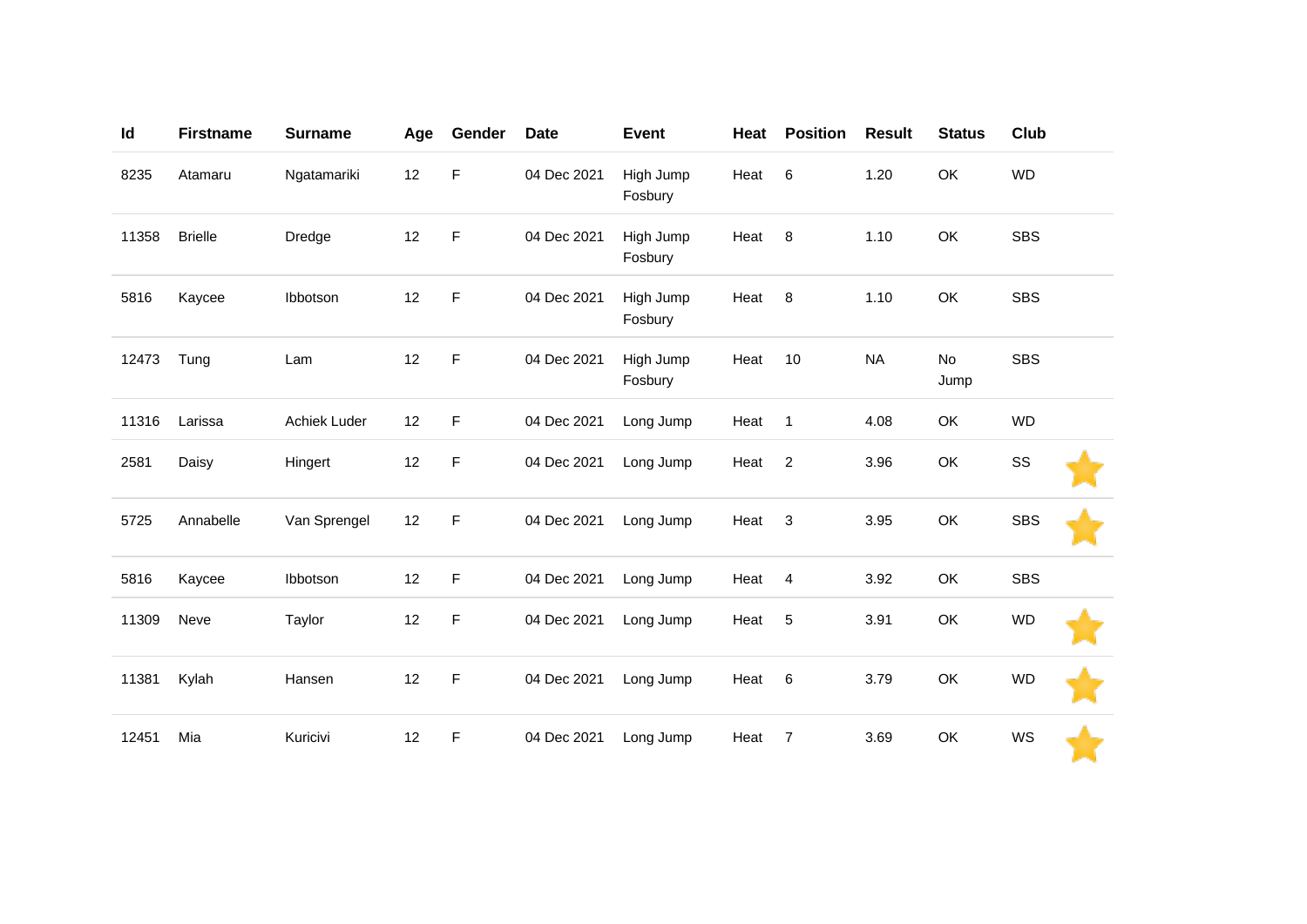| Id    | <b>Firstname</b> | <b>Surname</b> | Age | Gender      | <b>Date</b> | <b>Event</b> | Heat   | <b>Position</b>          | <b>Result</b> | <b>Status</b>     | <b>Club</b> |  |
|-------|------------------|----------------|-----|-------------|-------------|--------------|--------|--------------------------|---------------|-------------------|-------------|--|
| 5770  | Amberly<br>hazel | Smith          | 12  | $\mathsf F$ | 04 Dec 2021 | Long Jump    | Heat   | 8                        | 3.68          | OK                | <b>SBS</b>  |  |
| 5601  | Baylee           | Michel         | 12  | F           | 04 Dec 2021 | Long Jump    | Heat 9 |                          | 3.39          | OK                | <b>SBS</b>  |  |
| 11366 | Tashinta         | Clarke         | 12  | F           | 04 Dec 2021 | Long Jump    | Heat   | 10                       | 2.62          | OK                | <b>WD</b>   |  |
| 12448 | Amber            | Montgomery     | 12  | F           | 04 Dec 2021 | Long Jump    | Heat   | 11                       | 2.43          | OK                | <b>WD</b>   |  |
| 8215  | Doris            | Garlett        | 12  | F           | 04 Dec 2021 | Long Jump    | Heat   | 12                       | 2.34          | OK                | <b>WD</b>   |  |
| 8235  | Atamaru          | Ngatamariki    | 12  | F           | 04 Dec 2021 | Long Jump    | Heat   | $\blacksquare$           | <b>NA</b>     | No<br>Jump        | <b>WD</b>   |  |
| 12473 | Tung             | Lam            | 12  | F           | 04 Dec 2021 | Long Jump    | Heat   | $\overline{\phantom{a}}$ | <b>NA</b>     | <b>No</b><br>Jump | <b>SBS</b>  |  |
| 5624  | Sienna           | Hobbs          | 13  | F           | 04 Dec 2021 | 100m         | Heat   | $\mathbf{1}$             | 15.23         | OK                | WS          |  |
| 12447 | Sereana          | Lua            | 13  | F           | 04 Dec 2021 | 100m         | Heat   | $\overline{2}$           | 15.28         | OK                | <b>WD</b>   |  |
| 5747  | Gracie           | Dabala         | 13  | F           | 04 Dec 2021 | 100m         | Heat   | 3                        | 15.99         | OK                | SS          |  |
| 7980  | Filipa           | Svilicic       | 13  | F           | 04 Dec 2021 | 100m         | Heat   | 4                        | 16.04         | OK                | <b>SBS</b>  |  |
| 5627  | Chelsey          | Ireland        | 13  | F           | 04 Dec 2021 | 100m         | Heat   | 5                        | 16.37         | OK                | WS          |  |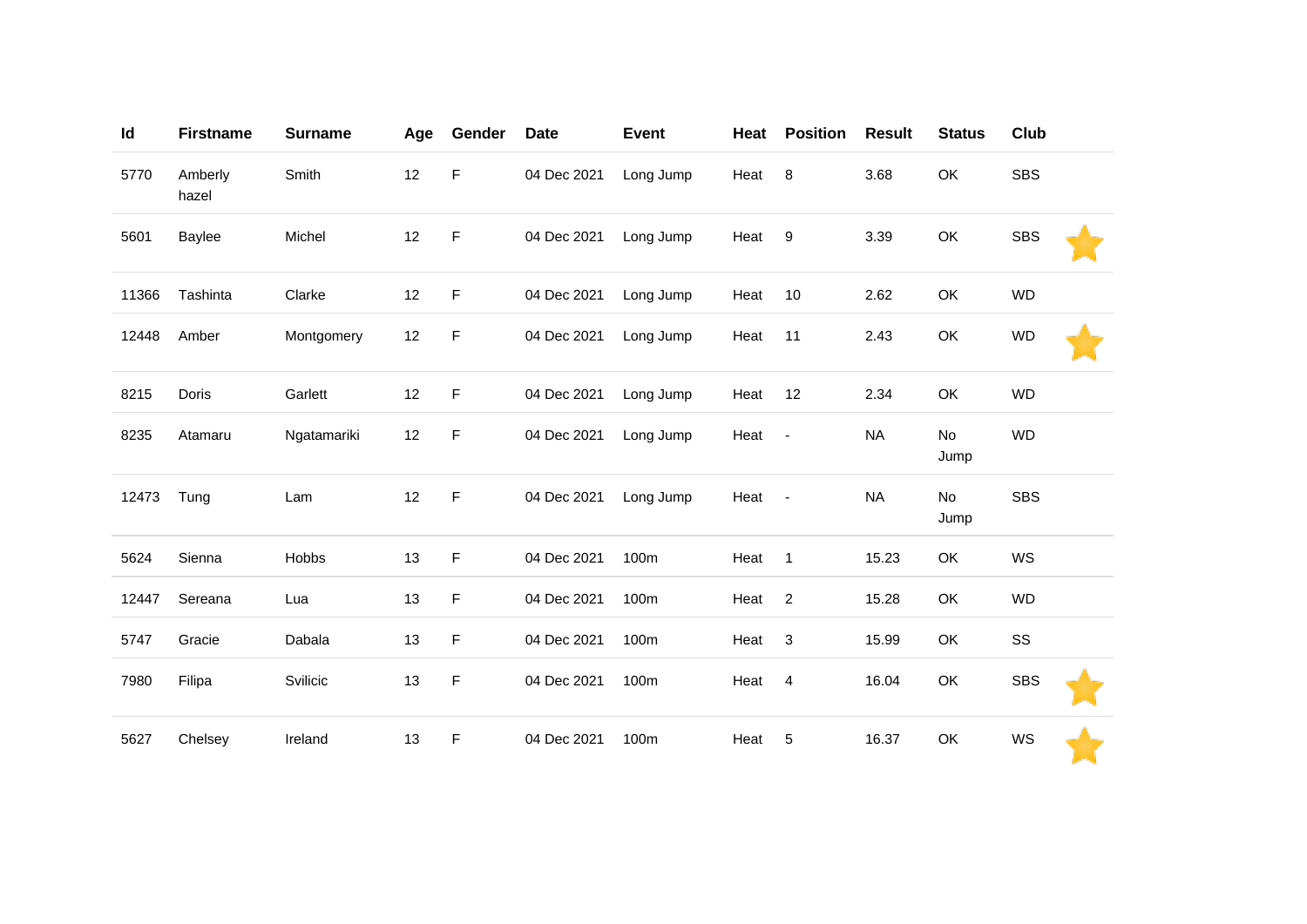| Id    | <b>Firstname</b> | <b>Surname</b> | Age | Gender      | <b>Date</b> | <b>Event</b> | Heat | <b>Position</b> | <b>Result</b> | <b>Status</b> | Club       |  |
|-------|------------------|----------------|-----|-------------|-------------|--------------|------|-----------------|---------------|---------------|------------|--|
| 5762  | Chloe            | Young          | 13  | F           | 04 Dec 2021 | 100m         | Heat | $\,6$           | 18.01         | OK            | <b>SBS</b> |  |
| 5776  | Lily             | Aquilina       | 13  | F           | 04 Dec 2021 | 100m         | Heat | $\overline{7}$  | 20.27         | OK            | SS         |  |
| 5627  | Chelsey          | Ireland        | 13  | F           | 04 Dec 2021 | 1500m        | Heat | $\mathbf{1}$    | 6:21.00       | OK            | WS         |  |
| 5747  | Gracie           | Dabala         | 13  | F           | 04 Dec 2021 | 1500m        | Heat | $\overline{2}$  | 6:24.90       | OK            | SS         |  |
| 7980  | Filipa           | Svilicic       | 13  | F           | 04 Dec 2021 | 1500m        | Heat | 3               | 6:58.31       | OK            | <b>SBS</b> |  |
| 5762  | Chloe            | Young          | 13  | $\mathsf F$ | 04 Dec 2021 | 1500m        | Heat | $\overline{4}$  | 7:56.17       | OK            | <b>SBS</b> |  |
| 5776  | Lily             | Aquilina       | 13  | F           | 04 Dec 2021 | 1500m        | Heat | $\overline{5}$  | 7:56.92       | OK            | SS         |  |
| 12447 | Sereana          | Lua            | 13  | F           | 04 Dec 2021 | 200m Hurdles | Heat | $\mathbf{1}$    | 36.74         | OK            | <b>WD</b>  |  |
| 5624  | Sienna           | Hobbs          | 13  | F           | 04 Dec 2021 | 200m Hurdles | Heat | $\overline{2}$  | 38.03         | OK            | WS         |  |
| 5627  | Chelsey          | Ireland        | 13  | F           | 04 Dec 2021 | 200m Hurdles | Heat | 3               | 39.09         | OK            | WS         |  |
| 5747  | Gracie           | Dabala         | 13  | F           | 04 Dec 2021 | 200m Hurdles | Heat | $\overline{4}$  | 45.66         | OK            | SS         |  |
| 5747  | Gracie           | Dabala         | 13  | F           | 04 Dec 2021 | 400m         | Heat | $\overline{1}$  | 1:17.02       | OK            | SS         |  |
| 5627  | Chelsey          | Ireland        | 13  | F           | 04 Dec 2021 | 400m         | Heat | $\overline{c}$  | 1:21.04       | OK            | WS         |  |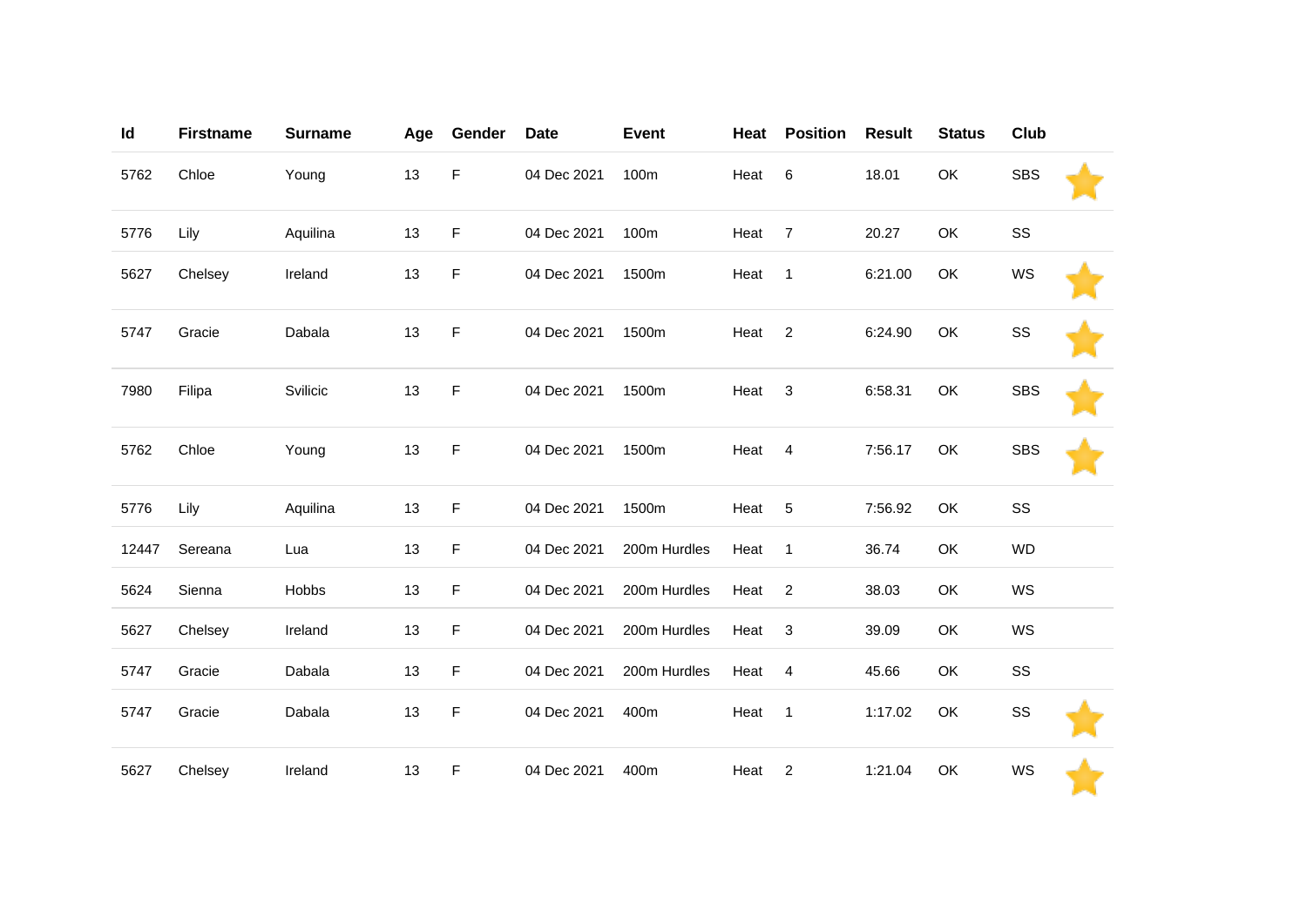| Id    | <b>Firstname</b> | <b>Surname</b> | Age | Gender | <b>Date</b> | <b>Event</b>         | Heat | <b>Position</b> | <b>Result</b> | <b>Status</b> | Club       |  |
|-------|------------------|----------------|-----|--------|-------------|----------------------|------|-----------------|---------------|---------------|------------|--|
| 7980  | Filipa           | Svilicic       | 13  | F      | 04 Dec 2021 | 400m                 | Heat | 3               | 1:30.85       | OK            | <b>SBS</b> |  |
| 5762  | Chloe            | Young          | 13  | F      | 04 Dec 2021 | 400m                 | Heat | $\overline{4}$  | 1:32.44       | OK            | <b>SBS</b> |  |
| 12447 | Sereana          | Lua            | 13  | F      | 04 Dec 2021 | Discus 750g          | Heat | $\mathbf{1}$    | 20.62         | OK            | <b>WD</b>  |  |
| 5627  | Chelsey          | Ireland        | 13  | F      | 04 Dec 2021 | Discus 750g          | Heat | 2               | 19.70         | OK            | WS         |  |
| 5747  | Gracie           | Dabala         | 13  | F      | 04 Dec 2021 | Discus 750g          | Heat | 3               | 17.23         | OK            | SS         |  |
| 5624  | Sienna           | Hobbs          | 13  | F      | 04 Dec 2021 | Discus 750g          | Heat | 4               | 15.33         | OK            | WS         |  |
| 7980  | Filipa           | Svilicic       | 13  | F      | 04 Dec 2021 | Discus 750g          | Heat | 5               | 14.89         | OK            | <b>SBS</b> |  |
| 5762  | Chloe            | Young          | 13  | F      | 04 Dec 2021 | Discus 750g          | Heat | $\,6$           | 11.06         | OK            | <b>SBS</b> |  |
| 5776  | Lily             | Aquilina       | 13  | F      | 04 Dec 2021 | Discus 750g          | Heat | $\overline{7}$  | 9.27          | OK            | SS         |  |
| 5627  | Chelsey          | Ireland        | 13  | F      | 04 Dec 2021 | High Jump<br>Fosbury | Heat | $\mathbf{1}$    | 1.40          | OK            | WS         |  |
| 7980  | Filipa           | Svilicic       | 13  | F      | 04 Dec 2021 | High Jump<br>Fosbury | Heat | $\overline{2}$  | 1.27          | OK            | <b>SBS</b> |  |
| 5747  | Gracie           | Dabala         | 13  | F      | 04 Dec 2021 | High Jump<br>Fosbury | Heat | 3               | 1.25          | OK            | SS         |  |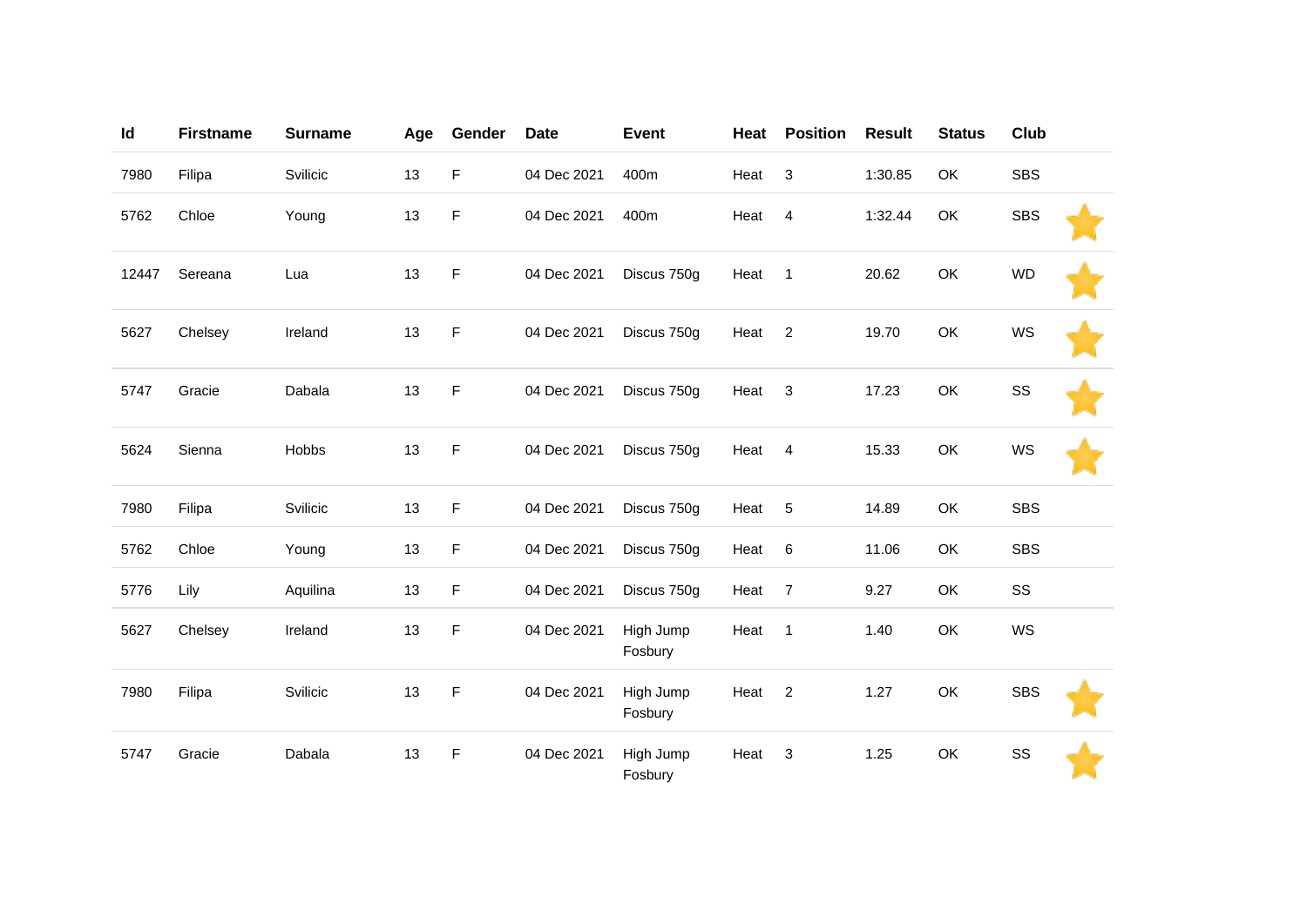| Id    | <b>Firstname</b>   | <b>Surname</b> | Age | Gender      | <b>Date</b> | <b>Event</b> | Heat | <b>Position</b> | <b>Result</b> | <b>Status</b> | Club       |
|-------|--------------------|----------------|-----|-------------|-------------|--------------|------|-----------------|---------------|---------------|------------|
| 5624  | Sienna             | Hobbs          | 13  | F           | 04 Dec 2021 | Long Jump    | Heat | $\mathbf{1}$    | 4.40          | OK            | WS         |
| 5627  | Chelsey            | Ireland        | 13  | $\mathsf F$ | 04 Dec 2021 | Long Jump    | Heat | $\sqrt{2}$      | 4.07          | OK            | WS         |
| 12447 | Sereana            | Lua            | 13  | F           | 04 Dec 2021 | Long Jump    | Heat | $\sqrt{3}$      | 3.85          | OK            | <b>WD</b>  |
| 5747  | Gracie             | Dabala         | 13  | F           | 04 Dec 2021 | Long Jump    | Heat | $\overline{4}$  | 3.56          | OK            | SS         |
| 7980  | Filipa             | Svilicic       | 13  | $\mathsf F$ | 04 Dec 2021 | Long Jump    | Heat | 5               | 3.38          | OK            | <b>SBS</b> |
| 5762  | Chloe              | Young          | 13  | F           | 04 Dec 2021 | Long Jump    | Heat | 6               | 3.16          | OK            | <b>SBS</b> |
| 5776  | Lily               | Aquilina       | 13  | F           | 04 Dec 2021 | Long Jump    | Heat | $\overline{7}$  | 2.22          | OK            | SS         |
| 5797  | Tilly              | Haselhurst     | 14  | F           | 04 Dec 2021 | 100m         | Heat | $\mathbf{1}$    | 13.42         | OK            | <b>SBS</b> |
| 1536  | Katy               | Thomsen        | 14  | F           | 04 Dec 2021 | 100m         | Heat | $\overline{2}$  | 14.23         | OK            | SS         |
| 1554  | Jasmine            | Smedley        | 14  | $\mathsf F$ | 04 Dec 2021 | 100m         | Heat | $\sqrt{3}$      | 14.49         | OK            | SS         |
| 5656  | Evie               | Hilditch       | 14  | F           | 04 Dec 2021 | 100m         | Heat | 4               | 14.93         | OK            | SS         |
| 11269 | Hayley             | Roach          | 14  | $\mathsf F$ | 04 Dec 2021 | 100m         | Heat | 5               | 15.09         | OK            | <b>SBS</b> |
| 5721  | Madeleine<br>Kirra | Svilicic       | 14  | F           | 04 Dec 2021 | 100m         | Heat | 6               | 15.15         | OK            | <b>SBS</b> |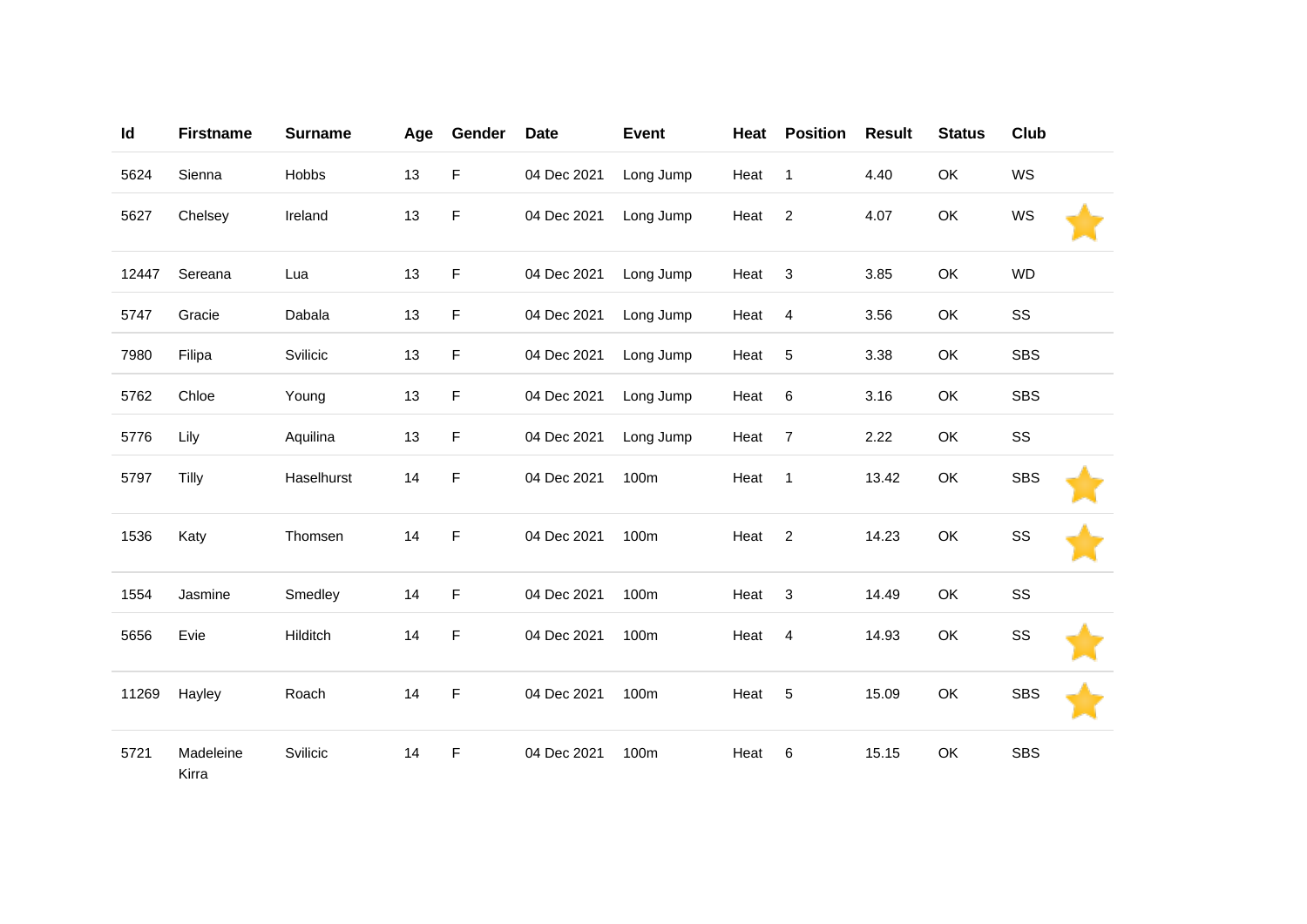| Id    | <b>Firstname</b> | <b>Surname</b> | Age | Gender | <b>Date</b> | <b>Event</b> | Heat | <b>Position</b> | <b>Result</b> | <b>Status</b> | Club       |  |
|-------|------------------|----------------|-----|--------|-------------|--------------|------|-----------------|---------------|---------------|------------|--|
| 11367 | Annabel          | Cook           | 14  | F      | 04 Dec 2021 | 100m         | Heat | $\overline{7}$  | 15.61         | OK            | SS         |  |
| 11279 | Sophie           | White          | 14  | F      | 04 Dec 2021 | 100m         | Heat | $\bf 8$         | 16.37         | OK            | SS         |  |
| 5834  | Summer           | Revill         | 14  | F      | 04 Dec 2021 | 100m         | Heat | 9               | 16.41         | OK            | WS         |  |
| 5607  | Kaytee           | <b>Bogaers</b> | 14  | F      | 04 Dec 2021 | 100m         | Heat | 10              | 16.67         | OK            | SS         |  |
| 11269 | Hayley           | Roach          | 14  | F      | 04 Dec 2021 | 1500m        | Heat | $\mathbf{1}$    | 5:29.02       | OK            | <b>SBS</b> |  |
| 5607  | Kaytee           | <b>Bogaers</b> | 14  | F      | 04 Dec 2021 | 1500m        | Heat | $\overline{2}$  | 6:15.68       | OK            | SS         |  |
| 1536  | Katy             | Thomsen        | 14  | F      | 04 Dec 2021 | 1500m        | Heat | $\sqrt{3}$      | 7:17.20       | OK            | SS         |  |
| 5797  | Tilly            | Haselhurst     | 14  | F      | 04 Dec 2021 | 1500m        | Heat | $\overline{4}$  | 7:17.45       | OK            | <b>SBS</b> |  |
| 5797  | Tilly            | Haselhurst     | 14  | F      | 04 Dec 2021 | 200m Hurdles | Heat | $\mathbf{1}$    | 32.34         | OK            | <b>SBS</b> |  |
| 5656  | Evie             | Hilditch       | 14  | F      | 04 Dec 2021 | 200m Hurdles | Heat | $\overline{2}$  | 34.90         | OK            | SS         |  |
| 1536  | Katy             | Thomsen        | 14  | F      | 04 Dec 2021 | 200m Hurdles | Heat | 3               | 35.66         | OK            | SS         |  |
| 11367 | Annabel          | Cook           | 14  | F      | 04 Dec 2021 | 200m Hurdles | Heat | 4               | 35.79         | OK            | SS         |  |
| 11269 | Hayley           | Roach          | 14  | F      | 04 Dec 2021 | 200m Hurdles | Heat | 5               | 36.67         | OK            | <b>SBS</b> |  |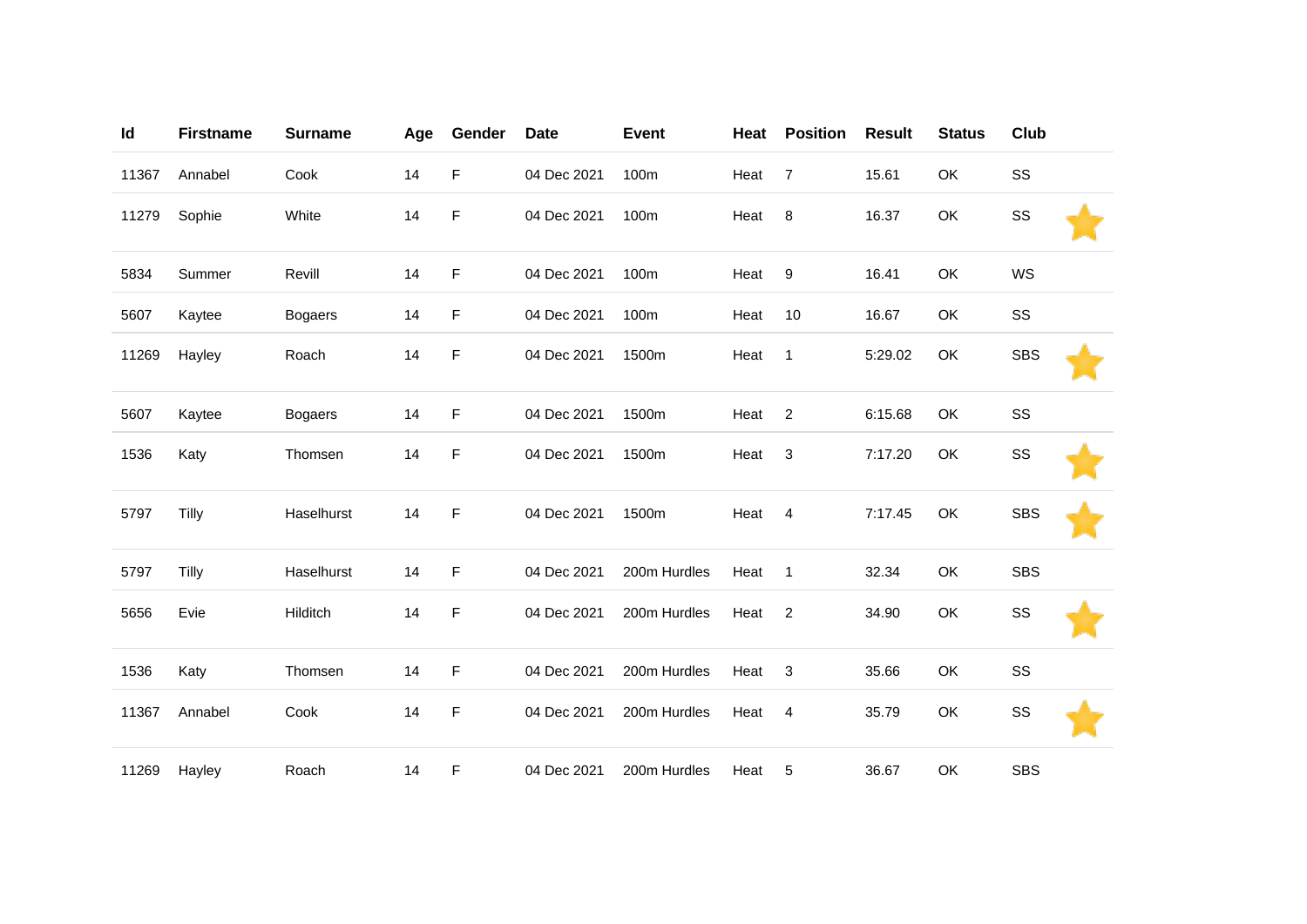| Id    | <b>Firstname</b>   | <b>Surname</b> | Age | Gender | <b>Date</b> | <b>Event</b> | Heat | <b>Position</b>           | <b>Result</b> | <b>Status</b> | Club       |
|-------|--------------------|----------------|-----|--------|-------------|--------------|------|---------------------------|---------------|---------------|------------|
| 5721  | Madeleine<br>Kirra | Svilicic       | 14  | F      | 04 Dec 2021 | 200m Hurdles | Heat | 6                         | 37.89         | OK            | <b>SBS</b> |
| 1554  | Jasmine            | Smedley        | 14  | F      | 04 Dec 2021 | 200m Hurdles | Heat | $\overline{7}$            | 41.22         | OK            | SS         |
| 5834  | Summer             | Revill         | 14  | F      | 04 Dec 2021 | 200m Hurdles | Heat | 8                         | 42.74         | OK            | WS         |
| 5607  | Kaytee             | <b>Bogaers</b> | 14  | F      | 04 Dec 2021 | 200m Hurdles | Heat | $\boldsymbol{9}$          | 43.06         | OK            | SS         |
| 5797  | Tilly              | Haselhurst     | 14  | F      | 04 Dec 2021 | 400m         | Heat | $\mathbf{1}$              | 1:07.91       | OK            | <b>SBS</b> |
| 1554  | Jasmine            | Smedley        | 14  | F      | 04 Dec 2021 | 400m         | Heat | $\overline{2}$            | 1:11.72       | OK            | SS         |
| 11269 | Hayley             | Roach          | 14  | F      | 04 Dec 2021 | 400m         | Heat | $\ensuremath{\mathsf{3}}$ | 1:13.69       | OK            | <b>SBS</b> |
| 5656  | Evie               | Hilditch       | 14  | F      | 04 Dec 2021 | 400m         | Heat | $\overline{4}$            | 1:18.72       | OK            | SS         |
| 5607  | Kaytee             | <b>Bogaers</b> | 14  | F      | 04 Dec 2021 | 400m         | Heat | $\sqrt{5}$                | 1:24.81       | OK            | SS         |
| 5721  | Madeleine<br>Kirra | Svilicic       | 14  | F      | 04 Dec 2021 | 400m         | Heat | $6\phantom{1}6$           | 1:31.64       | OK            | <b>SBS</b> |
| 5834  | Summer             | Revill         | 14  | F      | 04 Dec 2021 | 400m         | Heat | $\overline{7}$            | 1:35.30       | OK            | WS         |
| 5797  | Tilly              | Haselhurst     | 14  | F      | 04 Dec 2021 | Discus 1kg   | Heat | $\mathbf{1}$              | 18.76         | OK            | <b>SBS</b> |
| 5721  | Madeleine<br>Kirra | Svilicic       | 14  | F      | 04 Dec 2021 | Discus 1kg   | Heat | $\overline{2}$            | 18.37         | OK            | <b>SBS</b> |
| 5656  | Evie               | Hilditch       | 14  | F      | 04 Dec 2021 | Discus 1kg   | Heat | 3                         | 17.46         | OK            | SS         |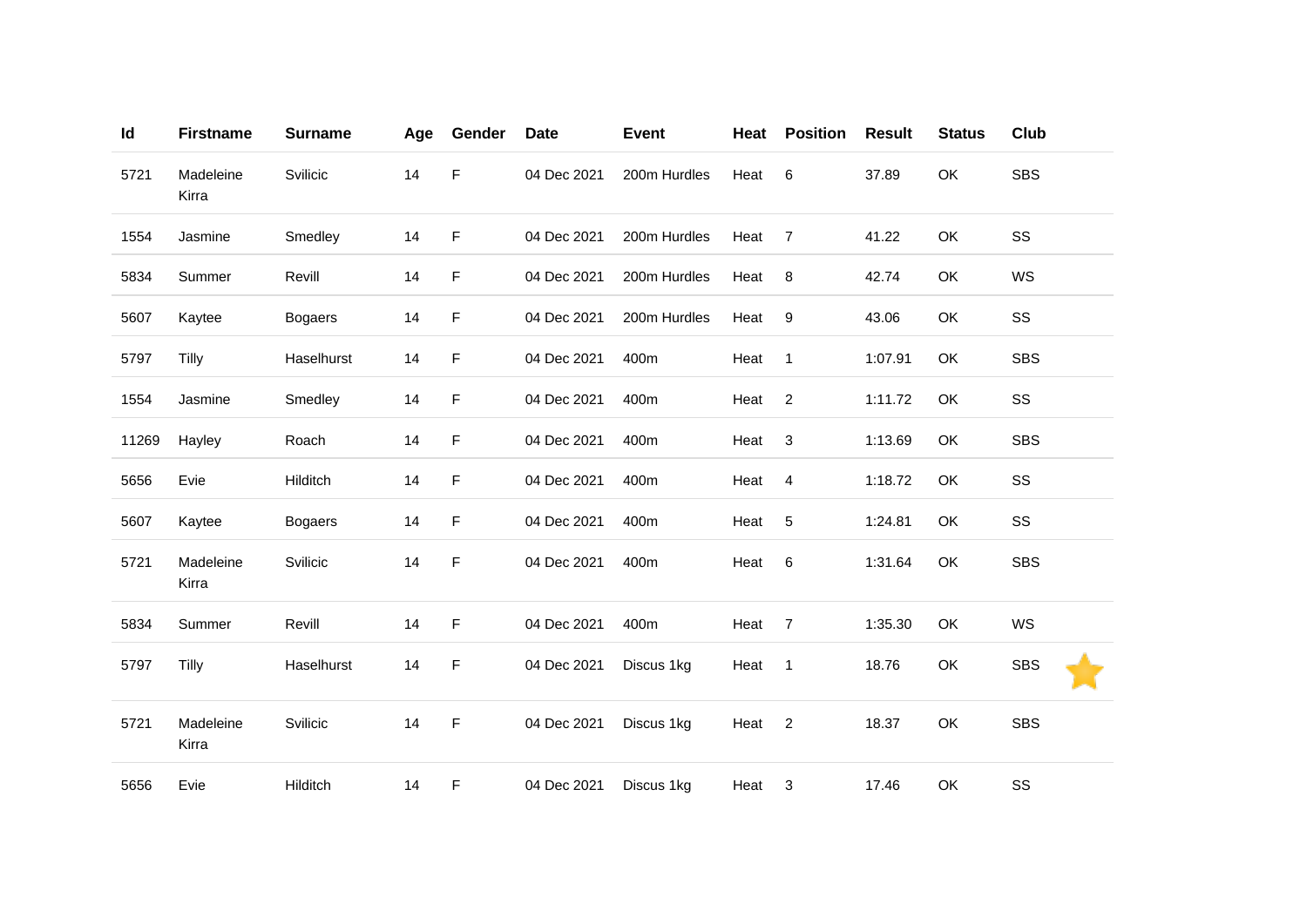| Id    | <b>Firstname</b> | <b>Surname</b> | Age | Gender | <b>Date</b> | <b>Event</b>         | Heat | <b>Position</b>  | <b>Result</b> | <b>Status</b> | Club       |
|-------|------------------|----------------|-----|--------|-------------|----------------------|------|------------------|---------------|---------------|------------|
| 11367 | Annabel          | Cook           | 14  | F      | 04 Dec 2021 | Discus 1kg           | Heat | $\overline{4}$   | 16.20         | OK            | SS         |
| 11279 | Sophie           | White          | 14  | F      | 04 Dec 2021 | Discus 1kg           | Heat | $\sqrt{5}$       | 12.79         | OK            | SS         |
| 1536  | Katy             | Thomsen        | 14  | F      | 04 Dec 2021 | Discus 1kg           | Heat | $\,6$            | 11.74         | OK            | SS         |
| 5834  | Summer           | Revill         | 14  | F      | 04 Dec 2021 | Discus 1kg           | Heat | $\overline{7}$   | 11.72         | OK            | WS         |
| 11269 | Hayley           | Roach          | 14  | F      | 04 Dec 2021 | Discus 1kg           | Heat | 8                | 11.43         | OK            | <b>SBS</b> |
| 5607  | Kaytee           | <b>Bogaers</b> | 14  | F      | 04 Dec 2021 | Discus 1kg           | Heat | $\boldsymbol{9}$ | 11.08         | OK            | SS         |
| 1554  | Jasmine          | Smedley        | 14  | F      | 04 Dec 2021 | Discus 1kg           | Heat | 10               | 8.44          | OK            | SS         |
| 5656  | Evie             | Hilditch       | 14  | F      | 04 Dec 2021 | High Jump<br>Fosbury | Heat | $\mathbf{1}$     | 1.45          | OK            | SS         |
| 5797  | Tilly            | Haselhurst     | 14  | F      | 04 Dec 2021 | High Jump<br>Fosbury | Heat | $\overline{2}$   | 1.37          | OK            | <b>SBS</b> |
| 11367 | Annabel          | Cook           | 14  | F      | 04 Dec 2021 | High Jump<br>Fosbury | Heat | $\sqrt{3}$       | 1.35          | OK            | SS         |
| 5834  | Summer           | Revill         | 14  | F      | 04 Dec 2021 | High Jump<br>Fosbury | Heat | 4                | 1.30          | OK            | WS         |
| 1536  | Katy             | Thomsen        | 14  | F      | 04 Dec 2021 | High Jump<br>Fosbury | Heat | 5                | 1.30          | OK            | SS         |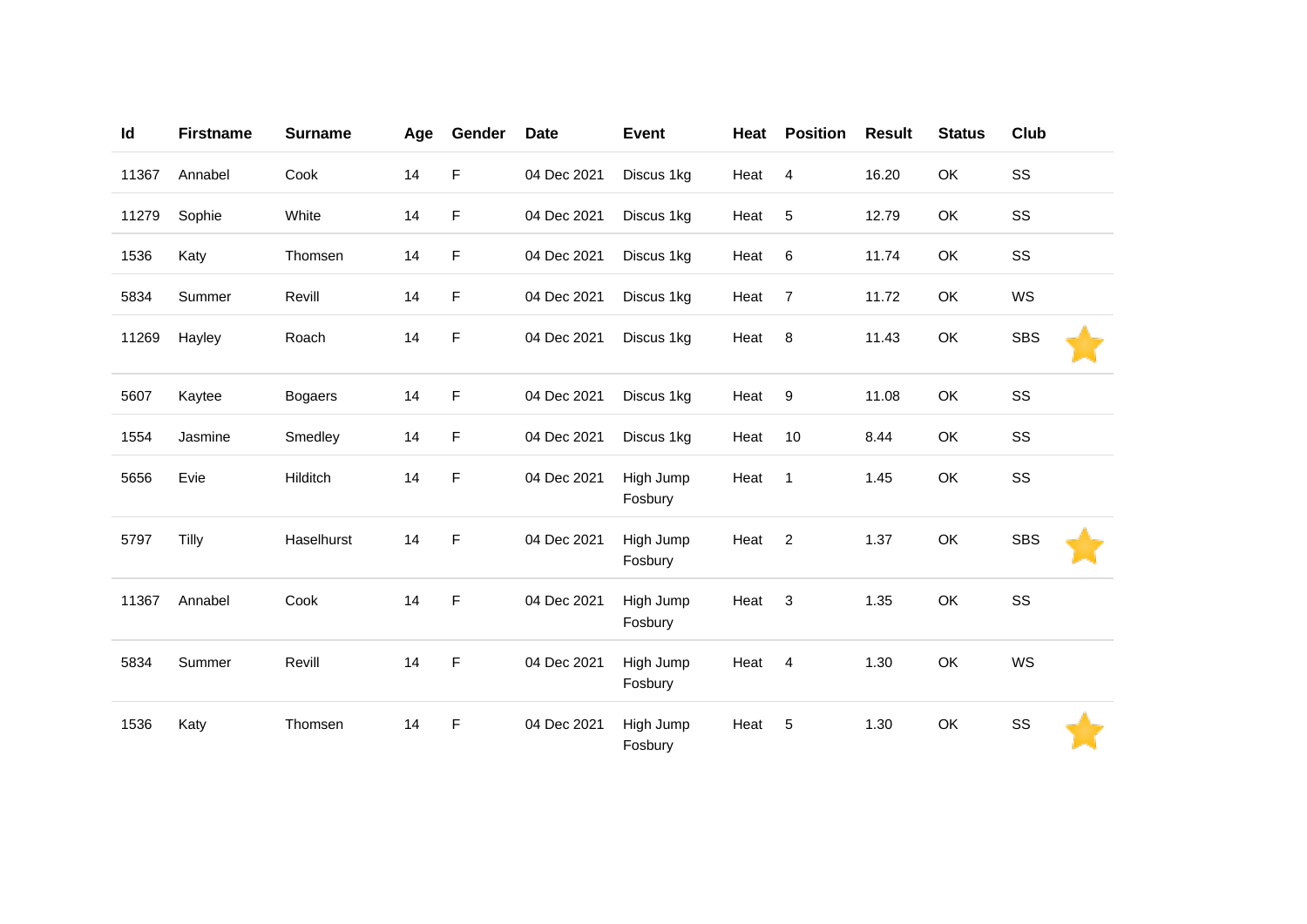| Id    | <b>Firstname</b>   | <b>Surname</b> | Age | Gender      | <b>Date</b> | <b>Event</b>         | Heat | <b>Position</b> | <b>Result</b> | <b>Status</b> | Club       |  |
|-------|--------------------|----------------|-----|-------------|-------------|----------------------|------|-----------------|---------------|---------------|------------|--|
| 11269 | Hayley             | Roach          | 14  | F           | 04 Dec 2021 | High Jump<br>Fosbury | Heat | 6               | 1.25          | OK            | <b>SBS</b> |  |
| 1554  | Jasmine            | Smedley        | 14  | F           | 04 Dec 2021 | High Jump<br>Fosbury | Heat | $\overline{7}$  | 1.15          | OK            | SS         |  |
| 5797  | Tilly              | Haselhurst     | 14  | $\mathsf F$ | 04 Dec 2021 | Long Jump            | Heat | $\mathbf{1}$    | 4.94          | OK            | <b>SBS</b> |  |
| 1536  | Katy               | Thomsen        | 14  | F           | 04 Dec 2021 | Long Jump            | Heat | $\sqrt{2}$      | 4.43          | OK            | SS         |  |
| 5656  | Evie               | Hilditch       | 14  | F           | 04 Dec 2021 | Long Jump            | Heat | 3               | 4.25          | OK            | SS         |  |
| 11269 | Hayley             | Roach          | 14  | $\mathsf F$ | 04 Dec 2021 | Long Jump            | Heat | $\overline{4}$  | 4.09          | OK            | <b>SBS</b> |  |
| 1554  | Jasmine            | Smedley        | 14  | F           | 04 Dec 2021 | Long Jump            | Heat | 5               | 3.82          | OK            | SS         |  |
| 5721  | Madeleine<br>Kirra | Svilicic       | 14  | F           | 04 Dec 2021 | Long Jump            | Heat | $\,6$           | 3.76          | OK            | <b>SBS</b> |  |
| 11367 | Annabel            | Cook           | 14  | F           | 04 Dec 2021 | Long Jump            | Heat | $\overline{7}$  | 3.64          | OK            | SS         |  |
| 5834  | Summer             | Revill         | 14  | F           | 04 Dec 2021 | Long Jump            | Heat | 8               | 3.45          | OK            | WS         |  |
| 5607  | Kaytee             | <b>Bogaers</b> | 14  | $\mathsf F$ | 04 Dec 2021 | Long Jump            | Heat | 9               | 3.39          | OK            | SS         |  |
| 11279 | Sophie             | White          | 14  | F           | 04 Dec 2021 | Long Jump            | Heat | 10              | 3.06          | OK            | SS         |  |
| 5630  | Riley              | Rosenberg      | 15  | F           | 04 Dec 2021 | 100m                 | Heat | $\mathbf{1}$    | 14.47         | OK            | SS         |  |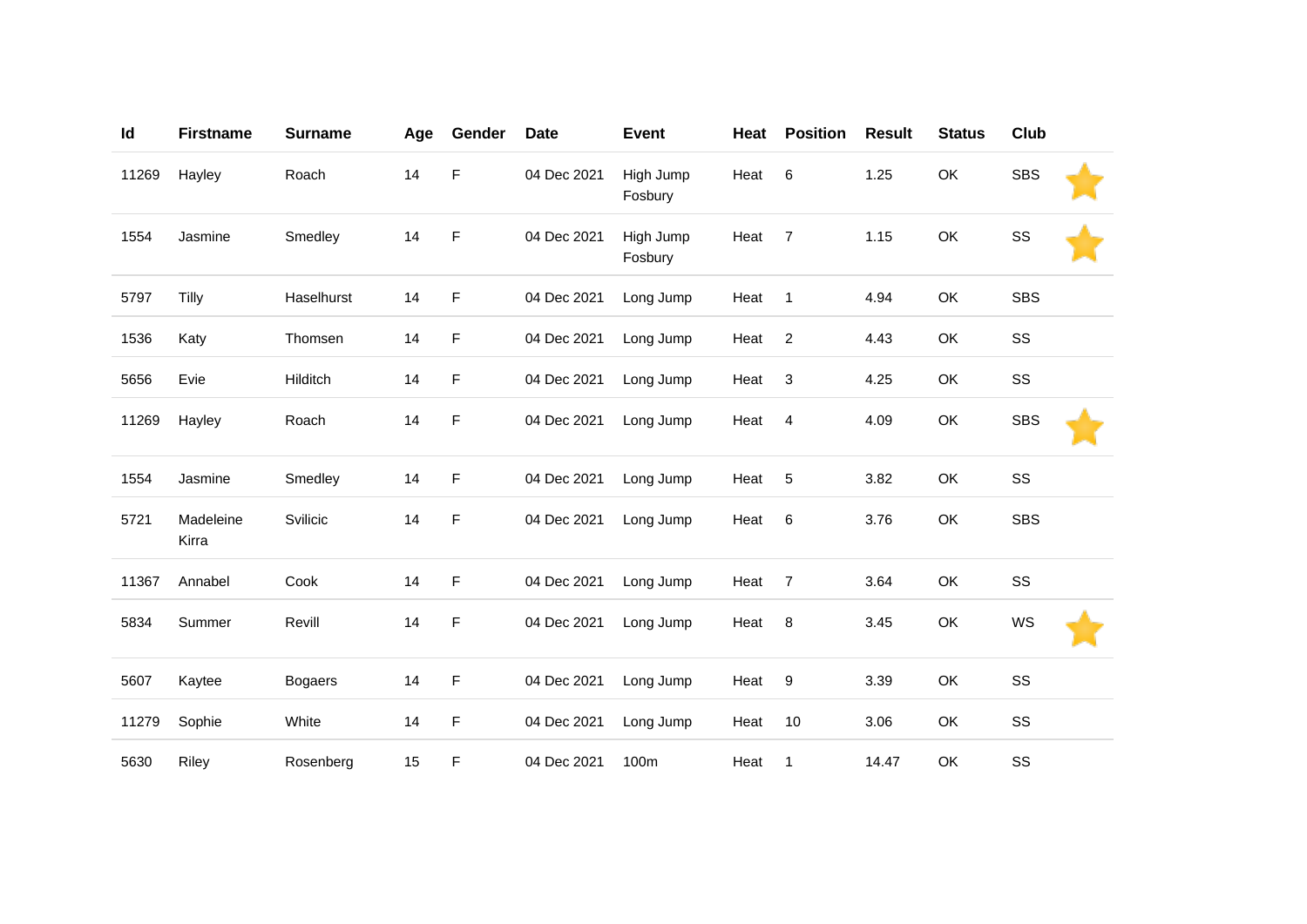| Id    | <b>Firstname</b> | <b>Surname</b> | Age | Gender | <b>Date</b> | <b>Event</b> | Heat | <b>Position</b> | <b>Result</b> | <b>Status</b> | Club       |  |
|-------|------------------|----------------|-----|--------|-------------|--------------|------|-----------------|---------------|---------------|------------|--|
| 11364 | Bella            | Knight         | 15  | F      | 04 Dec 2021 | 100m         | Heat | $\overline{2}$  | 14.69         | OK            | SS         |  |
| 5605  | Claire           | Anderson       | 15  | F      | 04 Dec 2021 | 100m         | Heat | 3               | 14.90         | OK            | SS         |  |
| 5726  | Madeleine        | Van Sprengel   | 15  | F      | 04 Dec 2021 | 100m         | Heat | $\overline{4}$  | 15.62         | OK            | <b>SBS</b> |  |
| 5748  | Layla            | Dabala         | 15  | F      | 04 Dec 2021 | 100m         | Heat | 5               | 16.58         | OK            | SS         |  |
| 5630  | Riley            | Rosenberg      | 15  | F      | 04 Dec 2021 | 1500m        | Heat | $\mathbf{1}$    | 6:07.26       | OK            | SS         |  |
| 5748  | Layla            | Dabala         | 15  | F      | 04 Dec 2021 | 1500m        | Heat | $\overline{c}$  | 6:23.24       | OK            | SS         |  |
| 5726  | Madeleine        | Van Sprengel   | 15  | F      | 04 Dec 2021 | 1500m        | Heat | 3               | 6:29.68       | OK            | <b>SBS</b> |  |
| 11364 | Bella            | Knight         | 15  | F      | 04 Dec 2021 | 1500m        | Heat | $\overline{4}$  | 7:58.15       | OK            | SS         |  |
| 5605  | Claire           | Anderson       | 15  | F      | 04 Dec 2021 | 1500m        | Heat | 5               | 10:40.42      | OK            | SS         |  |
| 5630  | Riley            | Rosenberg      | 15  | F      | 04 Dec 2021 | 300m Hurdles | Heat | $\mathbf{1}$    | 55.60         | OK            | SS         |  |
| 5726  | Madeleine        | Van Sprengel   | 15  | F      | 04 Dec 2021 | 300m Hurdles | Heat | $\overline{c}$  | 58.61         | OK            | <b>SBS</b> |  |
| 11364 | Bella            | Knight         | 15  | F      | 04 Dec 2021 | 300m Hurdles | Heat | 3               | 1:00.54       | OK            | SS         |  |
| 5605  | Claire           | Anderson       | 15  | F      | 04 Dec 2021 | 300m Hurdles | Heat | $\overline{4}$  | 1:05.32       | OK            | SS         |  |
| 5748  | Layla            | Dabala         | 15  | F      | 04 Dec 2021 | 300m Hurdles | Heat | 5               | 1:11.17       | OK            | SS         |  |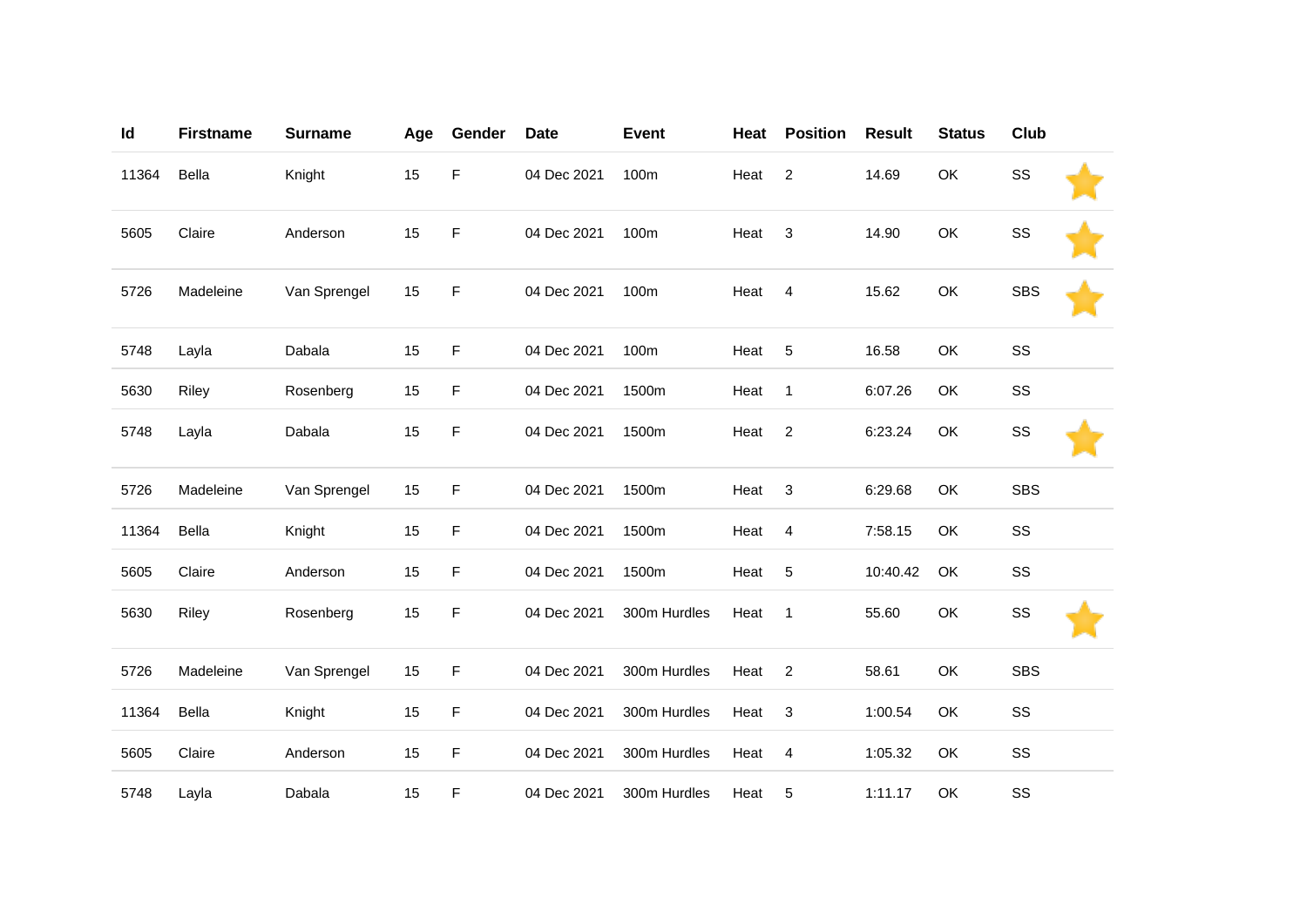| Id    | <b>Firstname</b> | <b>Surname</b> | Age | Gender      | <b>Date</b> | <b>Event</b>         | Heat | <b>Position</b> | <b>Result</b> | <b>Status</b> | Club       |  |
|-------|------------------|----------------|-----|-------------|-------------|----------------------|------|-----------------|---------------|---------------|------------|--|
| 5726  | Madeleine        | Van Sprengel   | 15  | F           | 04 Dec 2021 | 400m                 | Heat | $\mathbf{1}$    | 1:14.76       | OK            | <b>SBS</b> |  |
| 5605  | Claire           | Anderson       | 15  | F           | 04 Dec 2021 | 400m                 | Heat | $\overline{c}$  | 1:15.03       | OK            | SS         |  |
| 5630  | Riley            | Rosenberg      | 15  | F           | 04 Dec 2021 | 400m                 | Heat | 3               | 1:22.96       | OK            | SS         |  |
| 11364 | Bella            | Knight         | 15  | F           | 04 Dec 2021 | 400m                 | Heat | $\overline{4}$  | 1:25.27       | OK            | SS         |  |
| 5748  | Layla            | Dabala         | 15  | F           | 04 Dec 2021 | 400m                 | Heat | 5               | 1:27.79       | OK            | SS         |  |
| 5630  | Riley            | Rosenberg      | 15  | F           | 04 Dec 2021 | Discus 1kg           | Heat | $\overline{1}$  | 16.60         | OK            | SS         |  |
| 5726  | Madeleine        | Van Sprengel   | 15  | F           | 04 Dec 2021 | Discus 1kg           | Heat | $\overline{2}$  | 15.46         | OK            | <b>SBS</b> |  |
| 5748  | Layla            | Dabala         | 15  | $\mathsf F$ | 04 Dec 2021 | Discus 1kg           | Heat | 3               | 14.55         | OK            | SS         |  |
| 11364 | Bella            | Knight         | 15  | F           | 04 Dec 2021 | Discus 1kg           | Heat | $\overline{4}$  | 12.79         | OK            | SS         |  |
| 5605  | Claire           | Anderson       | 15  | F           | 04 Dec 2021 | Discus 1kg           | Heat | 5               | 11.78         | OK            | SS         |  |
| 5726  | Madeleine        | Van Sprengel   | 15  | F           | 04 Dec 2021 | High Jump<br>Fosbury | Heat | $\overline{1}$  | 1.53          | OK            | <b>SBS</b> |  |
| 5605  | Claire           | Anderson       | 15  | F           | 04 Dec 2021 | High Jump<br>Fosbury | Heat | $\overline{2}$  | 1.46          | OK            | SS         |  |
| 5630  | Riley            | Rosenberg      | 15  | F           | 04 Dec 2021 | High Jump<br>Fosbury | Heat | 3               | 1.28          | OK            | SS         |  |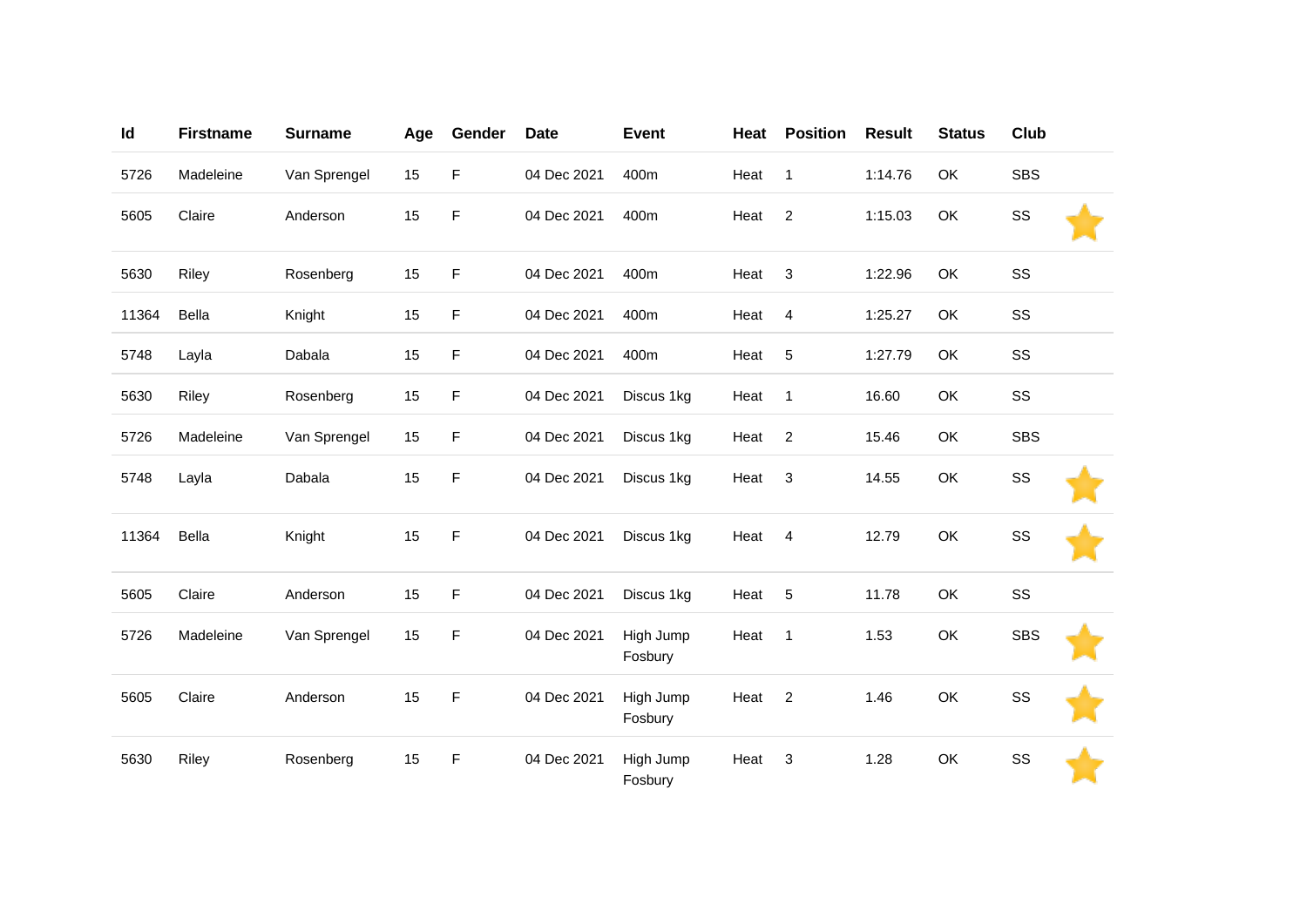| Id    | <b>Firstname</b> | <b>Surname</b> | Age | Gender | <b>Date</b> | <b>Event</b> | Heat | <b>Position</b> | <b>Result</b> | <b>Status</b> | <b>Club</b> |  |
|-------|------------------|----------------|-----|--------|-------------|--------------|------|-----------------|---------------|---------------|-------------|--|
| 5605  | Claire           | Anderson       | 15  | F      | 04 Dec 2021 | Long Jump    | Heat | $\mathbf{1}$    | 4.56          | OK            | SS          |  |
| 5630  | Riley            | Rosenberg      | 15  | F      | 04 Dec 2021 | Long Jump    | Heat | $\overline{2}$  | 4.37          | OK            | SS          |  |
| 5726  | Madeleine        | Van Sprengel   | 15  | F      | 04 Dec 2021 | Long Jump    | Heat | 3               | 4.16          | OK            | <b>SBS</b>  |  |
| 11364 | Bella            | Knight         | 15  | F      | 04 Dec 2021 | Long Jump    | Heat | $\overline{4}$  | 4.06          | OK            | SS          |  |
| 5748  | Layla            | Dabala         | 15  | F      | 04 Dec 2021 | Long Jump    | Heat | 5               | 3.38          | OK            | SS          |  |
| 5829  | Jada             | Cassidy        | 16  | F      | 04 Dec 2021 | 100m         | Heat | $\mathbf{1}$    | 14.62         | OK            | <b>WD</b>   |  |
| 5673  | Lataya           | Lawrence       | 16  | F      | 04 Dec 2021 | 100m         | Heat | $\overline{2}$  | 14.72         | OK            | SS          |  |
| 5615  | Paige            | Vos            | 16  | F      | 04 Dec 2021 | 100m         | Heat | 3               | 15.27         | OK            | <b>WS</b>   |  |
| 5788  | Georgia          | Lillimagi      | 16  | F      | 04 Dec 2021 | 100m         | Heat | $\overline{4}$  | 15.44         | OK            | <b>WD</b>   |  |
| 5673  | Lataya           | Lawrence       | 16  | F      | 04 Dec 2021 | 1500m        | Heat | $\mathbf{1}$    | 6:12.67       | OK            | SS          |  |
| 5615  | Paige            | Vos            | 16  | F      | 04 Dec 2021 | 1500m        | Heat | $\sqrt{2}$      | 7:02.58       | OK            | WS          |  |
| 5673  | Lataya           | Lawrence       | 16  | F      | 04 Dec 2021 | 300m Hurdles | Heat | $\mathbf{1}$    | 58.63         | OK            | SS          |  |
| 5673  | Lataya           | Lawrence       | 16  | F      | 04 Dec 2021 | 400m         | Heat | $\mathbf{1}$    | 1:13.39       | OK            | SS          |  |
| 5829  | Jada             | Cassidy        | 16  | F      | 04 Dec 2021 | 400m         | Heat | $\overline{c}$  | 1:26.35       | OK            | <b>WD</b>   |  |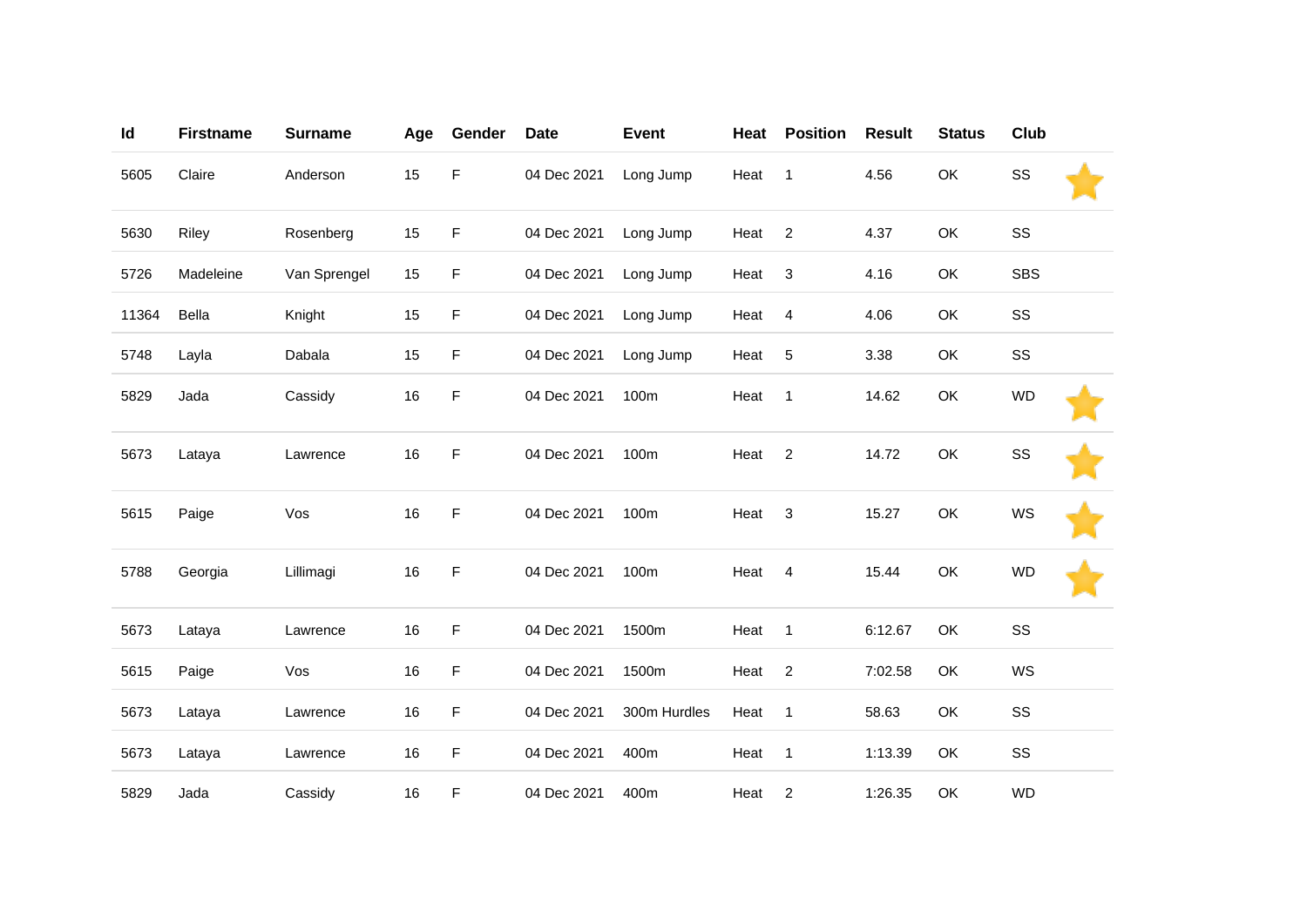| Id    | <b>Firstname</b> | <b>Surname</b>      | Age    | Gender | <b>Date</b> | <b>Event</b>         | Heat | <b>Position</b> | <b>Result</b> | <b>Status</b> | Club      |
|-------|------------------|---------------------|--------|--------|-------------|----------------------|------|-----------------|---------------|---------------|-----------|
| 5694  | Lenae            | Conway-<br>Mortimer | $16\,$ | F      | 04 Dec 2021 | Discus 1kg           | Heat | $\mathbf{1}$    | 26.18         | OK            | WS        |
| 5615  | Paige            | Vos                 | 16     | F      | 04 Dec 2021 | Discus 1kg           | Heat | $\overline{2}$  | 20.88         | OK            | WS        |
| 5829  | Jada             | Cassidy             | 16     | F      | 04 Dec 2021 | Discus 1kg           | Heat | 3               | 13.74         | OK            | <b>WD</b> |
| 5673  | Lataya           | Lawrence            | 16     | F      | 04 Dec 2021 | Discus 1kg           | Heat | $\overline{4}$  | 12.97         | OK            | SS        |
| 5788  | Georgia          | Lillimagi           | 16     | F      | 04 Dec 2021 | Discus 1kg           | Heat | $\sqrt{5}$      | 12.31         | OK            | <b>WD</b> |
| 5829  | Jada             | Cassidy             | 16     | F      | 04 Dec 2021 | High Jump<br>Fosbury | Heat | $\mathbf{1}$    | 1.37          | OK            | <b>WD</b> |
| 5615  | Paige            | Vos                 | $16\,$ | F      | 04 Dec 2021 | High Jump<br>Fosbury | Heat | $\mathbf{1}$    | 1.37          | OK            | WS        |
| 5829  | Jada             | Cassidy             | 16     | F      | 04 Dec 2021 | Long Jump            | Heat | $\mathbf{1}$    | 4.49          | OK            | <b>WD</b> |
| 5673  | Lataya           | Lawrence            | 16     | F      | 04 Dec 2021 | Long Jump            | Heat | $\overline{2}$  | 4.48          | OK            | SS        |
| 5788  | Georgia          | Lillimagi           | 16     | F      | 04 Dec 2021 | Long Jump            | Heat | 3               | 3.87          | OK            | <b>WD</b> |
| 5628  | Renae            | Ireland             | 17     | F      | 04 Dec 2021 | 100m                 | Heat | $\mathbf{1}$    | 14.07         | OK            | <b>WS</b> |
| 11365 | Allie            | Knight              | 17     | F      | 04 Dec 2021 | 100m                 | Heat | $\overline{c}$  | 15.01         | OK            | SS        |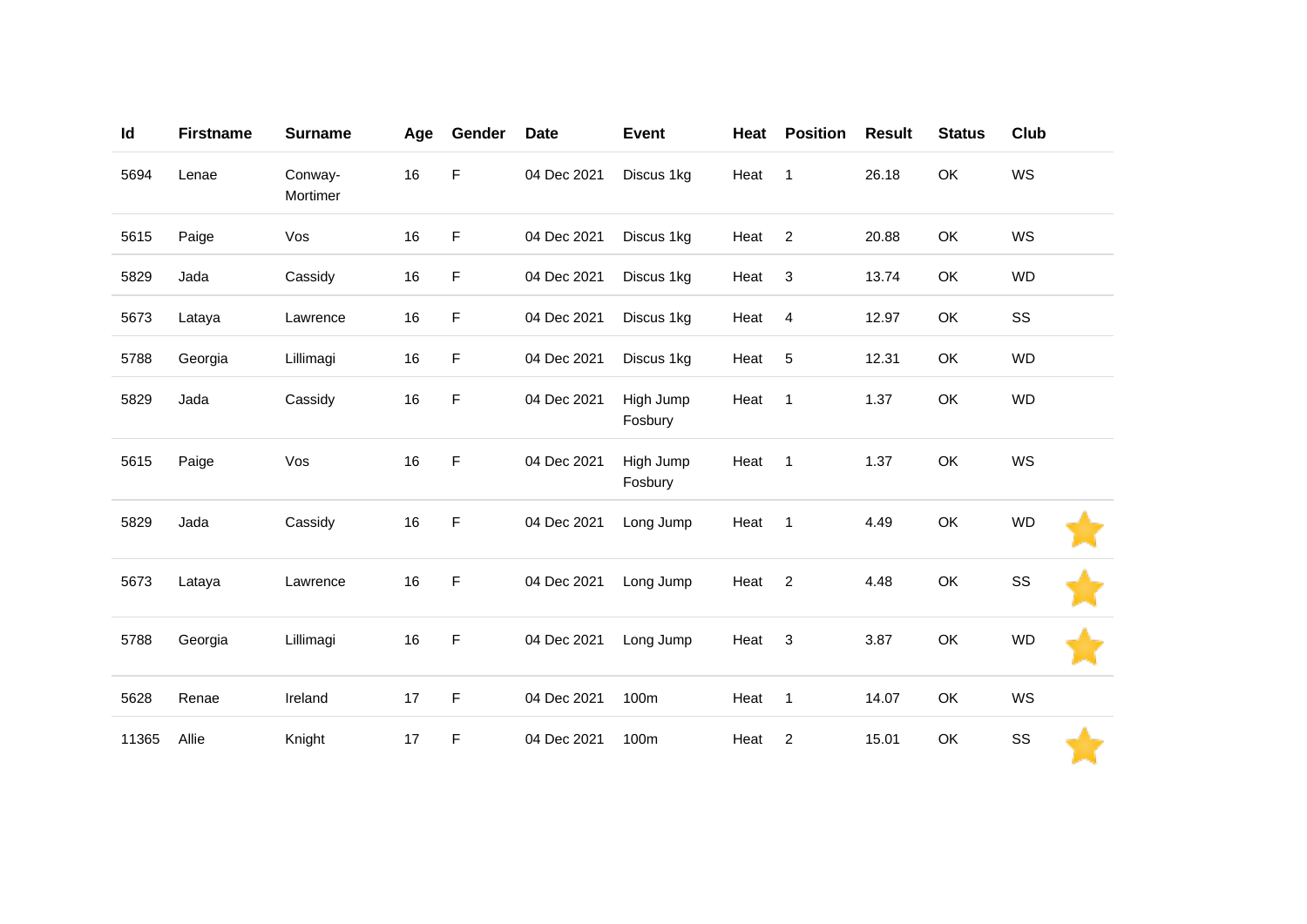| Id    | <b>Firstname</b> | <b>Surname</b> | Age | Gender | <b>Date</b> | <b>Event</b> | Heat | <b>Position</b> | <b>Result</b> | <b>Status</b> | <b>Club</b> |
|-------|------------------|----------------|-----|--------|-------------|--------------|------|-----------------|---------------|---------------|-------------|
| 5817  | Maddison         | Ibbotson       | 17  | F      | 04 Dec 2021 | 100m         | Heat | $\sqrt{3}$      | 16.51         | OK            | <b>SBS</b>  |
| 5608  | Emily            | <b>Bogaers</b> | 17  | F      | 04 Dec 2021 | 100m         | Heat | $\overline{4}$  | 20.57         | OK            | SS          |
| 5628  | Renae            | Ireland        | 17  | F      | 04 Dec 2021 | 1500m        | Heat | $\mathbf{1}$    | 6:01.69       | <b>OK</b>     | WS          |
| 5817  | Maddison         | Ibbotson       | 17  | F      | 04 Dec 2021 | 1500m        | Heat | $\overline{2}$  | 10:41.65      | OK            | <b>SBS</b>  |
| 5608  | Emily            | <b>Bogaers</b> | 17  | F      | 04 Dec 2021 | 1500m        | Heat | 3               | 10:58.24      | OK            | SS          |
| 11365 | Allie            | Knight         | 17  | F      | 04 Dec 2021 | 300m Hurdles | Heat | $\mathbf{1}$    | 57.22         | OK            | SS          |
| 5628  | Renae            | Ireland        | 17  | F      | 04 Dec 2021 | 300m Hurdles | Heat | $\overline{c}$  | 58.18         | OK            | WS          |
| 5628  | Renae            | Ireland        | 17  | F      | 04 Dec 2021 | 400m         | Heat | $\overline{1}$  | 1:20.59       | OK            | WS          |
| 5608  | Emily            | <b>Bogaers</b> | 17  | F      | 04 Dec 2021 | 400m         | Heat | $\overline{2}$  | 2:14.54       | OK            | SS          |
| 11365 | Allie            | Knight         | 17  | F      | 04 Dec 2021 | 400m         | Heat | $\sqrt{3}$      | 2:23.62       | OK            | SS          |
| 5817  | Maddison         | Ibbotson       | 17  | F      | 04 Dec 2021 | 400m         | Heat | $\overline{4}$  | 2:24.90       | OK            | <b>SBS</b>  |
| 11365 | Allie            | Knight         | 17  | F      | 04 Dec 2021 | Discus 1kg   | Heat | $\mathbf{1}$    | 15.26         | OK            | SS          |
| 5628  | Renae            | Ireland        | 17  | F      | 04 Dec 2021 | Discus 1kg   | Heat | $\overline{2}$  | 13.25         | OK            | WS          |
| 5608  | Emily            | <b>Bogaers</b> | 17  | F      | 04 Dec 2021 | Discus 1kg   | Heat | 3               | 12.28         | OK            | SS          |